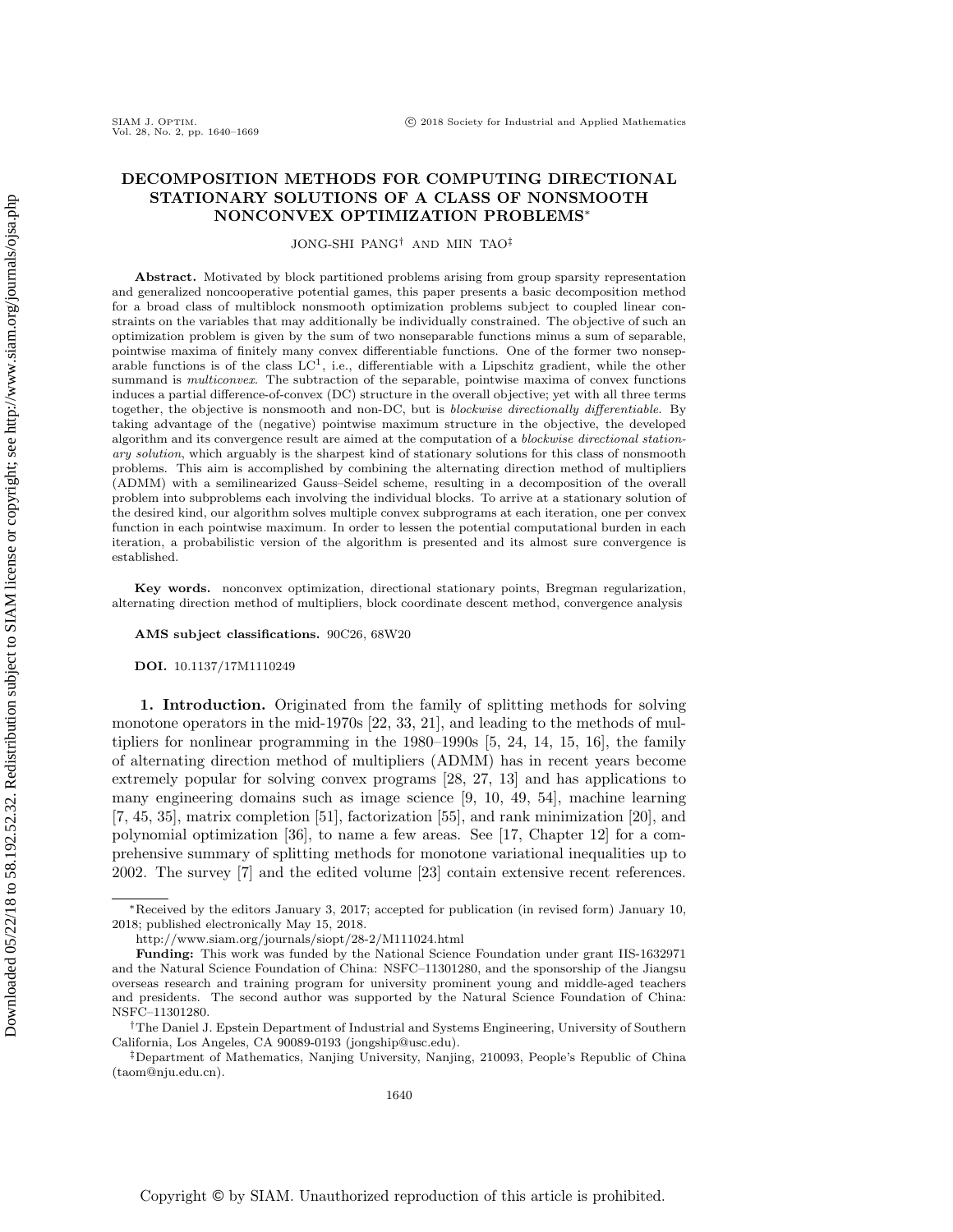In the past few years, extensions of the ADMM to nonconvex programs have been investigated in [\[3,](#page-27-10) [25,](#page-28-10) [37,](#page-28-11) [29,](#page-28-12) [46,](#page-28-13) [47,](#page-29-4) [48\]](#page-29-5). This paper adds to this growing literature of the ADMM applied to nonconvex programs by considering a distinctive class of multiblock, nonsmooth optimization problem involving difference-of-convex (DC) functions of a certain kind.

Specifically, for given positive integers  $I$ ,  $\{J_i\}_{i=1}^I$ , and  $\{n_i\}_{i=1}^{I+1}$ , and closed convex sets  $X^i \subseteq \mathbb{R}^{n_i}$  with  $\mathbf{X} \triangleq \prod_{i=1}^{I+1} X^i \subset \Omega \triangleq \prod_{i=1}^{I+1} \Omega^i$ , where each  $\Omega^i$  is an open set, by letting  $n \triangleq \sum_{i=1}^{I+1} n_i$ , the problem, whose feasible set we denote  $\hat{\mathbf{X}}$ , is

$$
\begin{cases}\n\text{minimize} & \theta(x) \triangleq \varphi(x) + H(x) - \sum_{i=1}^{I} \max_{1 \leq j \leq J_i} g_{ij}(x^i) \\
\text{ (only } I \text{ separately terms in the last sum)}\n\end{cases}
$$

(1)

<span id="page-1-0"></span> $\overline{\mathcal{L}}$ 

(only 
$$
I
$$
 separable terms in the last sum)

subject to 
$$
\sum_{i=1}^{I+1} A^i x^i = b \text{ and } x \triangleq (x^i)_{i=1}^{I+1} \in \mathbf{X};
$$

here the defining terms in the overall objective function  $\theta$  satisfy the following properties:

- $\bullet\ \varphi:\Omega\to\mathbb{R}$  is a continuously differentiable function;
- $H: \mathbf{X} \to \mathbb{R}$  is multiconvex [\[53\]](#page-29-6); i.e., for all  $i = 1, ..., I + 1$ ,  $H(x^i, x^{-i})$  is convex on  $X^i$  for every fixed  $x^{-i} \in X^{-i} \triangleq \prod_{j \neq i} X^j$ , for each  $i = 1, ..., I$ and  $j = 1, \ldots, J_i;$
- each  $g_{ij}: \Omega^i \to \mathbb{R}$  is convex and continuously differentiable.

Moreover, each  $A^i \in \mathbb{R}^{\ell \times n_i}$  for  $i = 1, ..., I+1$ , and  $b \in \mathbb{R}^{\ell}$  for some nonnegative integer  $\ell$ . The case in which  $\ell = 0$  pertains to the absence of coupling constraints of the variable blocks. In this setting, each resulting function  $H(x^i, x^{-i}) - \max_{1 \leq j \leq J_i} g_{ij}(x^i)$ for  $i = 1, \ldots, I$  is a nondifferentiable DC function for fixed  $x^{-i}$ ; yet the overall objective  $\theta$  is neither differentiable (because of the possible lack of joint differentiability of H in its arguments and the pointwise maxima) nor DC (because of the lack of such a requirement on the first two summands  $\varphi$  and H). Nevertheless,  $\theta$  has some partial differentiability and a multi-DC structure. For the full set assumptions on problem [\(1\)](#page-1-0), see subsection [3](#page-10-0).2. Among these, some Lipschitz conditions are imposed on the gradient of the function  $\varphi$  and the partial gradient of H with respect to the distinguished block  $x^{I+1}$ ; see assumption (A0) there. Moreover, the Lipschitz constants play an important role in ensuring the convergence of the algorithms to be developed. The concluding remarks at the end of the paper mention an extended class of problems not covered by this framework.

Besides extending the existing literature, the special structure of problem [\(1\)](#page-1-0) arises from two applied sources. One is in sparsity representation [\[26\]](#page-28-14) of data where surrogate sparsity functions [\[1\]](#page-27-11) are used to approximate the well-known discontinuous univariate  $\ell_0$  function  $|t|_0$ , which equals 1 if  $t \neq 0$  and equals 0 otherwise. The other source is a generalized noncooperative game with a potential function [\[19\]](#page-27-12) that leads to the multiconvexity property of H. Some details of these applied problems can be found in the appendix. Our goal is to investigate the possibility of decomposing problem [\(1\)](#page-1-0) into individual convex minimization subproblems over the individual subvectors, with the aim of computing a "blockwise directional stationary solution" of this problem; see section [2](#page-2-0) for the definition. This goal is accomplished by the combination of three techniques: a well-known block coordinate method (BCDM) decomposing the objective and utilizing the partially linearized Gauss–Seidel (GS) scheme to update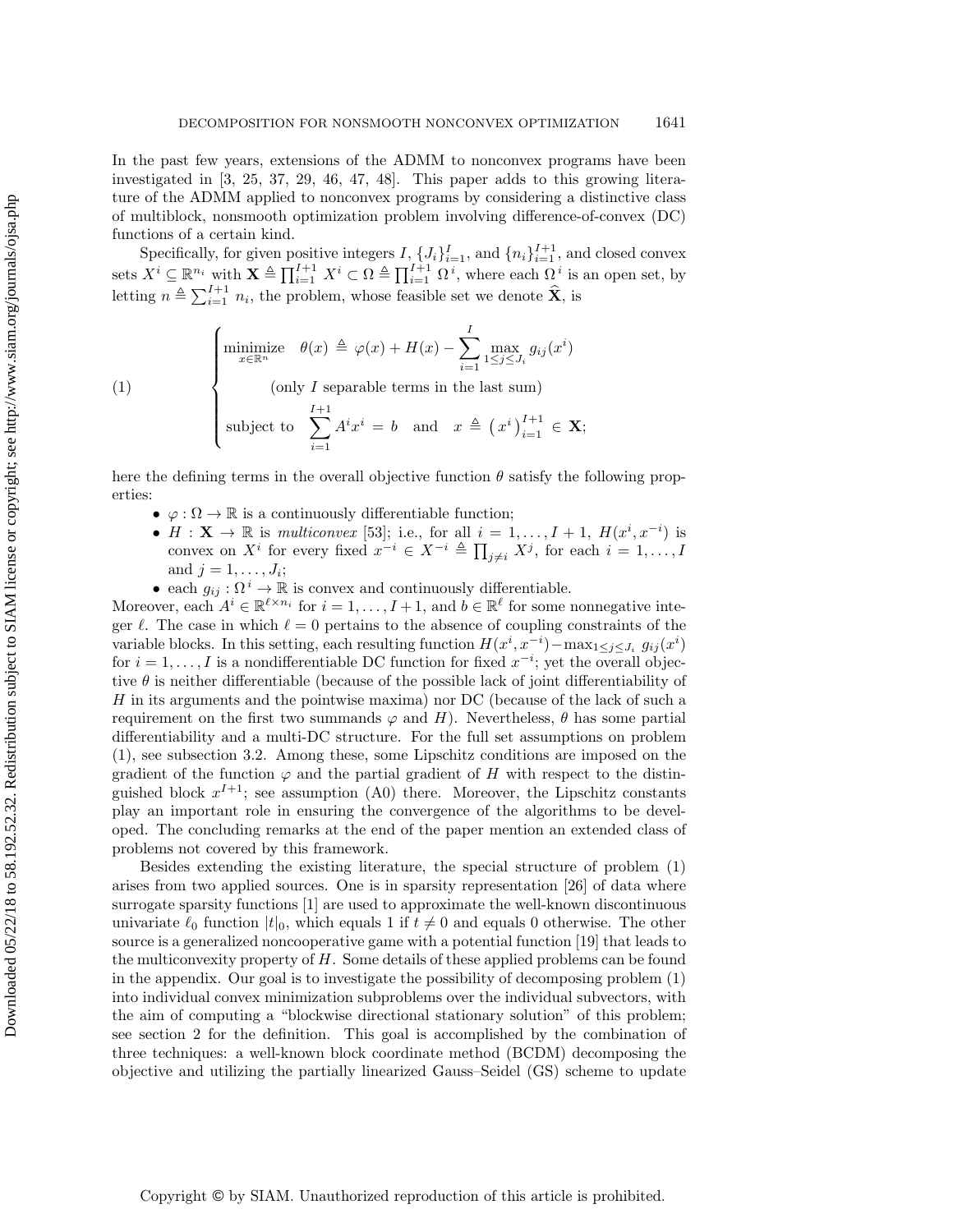the subvectors sequentially; an ADMM to decouple the coupled linear constraints; and the handling of the pointwise maxima structure using the  $\varepsilon$ -argmax idea introduced in [\[40\]](#page-28-15).

The contributions of our work are severalfold. One that distinguishes it from those in the references  $[4, 3, 25, 37, 29, 46, 47, 48]$  $[4, 3, 25, 37, 29, 46, 47, 48]$  $[4, 3, 25, 37, 29, 46, 47, 48]$  $[4, 3, 25, 37, 29, 46, 47, 48]$  $[4, 3, 25, 37, 29, 46, 47, 48]$  $[4, 3, 25, 37, 29, 46, 47, 48]$  $[4, 3, 25, 37, 29, 46, 47, 48]$  $[4, 3, 25, 37, 29, 46, 47, 48]$  for nonconvex programs is that our combined BCDM-ADMM is shown to compute a d(irectional)-derivative based stationary solution [\[40\]](#page-28-15) of problem [\(1\)](#page-1-0). (See the latter reference for discussion of various concepts of stationary solutions of nondifferentiable DC programs.) The main convergence results are given by Theorem 4.[3](#page-16-0) for subsequential convergence and Proposition 4.[4](#page-18-0) for boundedness and sequential convergence, with the needed assumptions summarized in subsection [3](#page-10-0).2 and proofs detailed in section [4.](#page-11-0) An example is provided to illustrate that without the special technique to handle the pointwise max functions for this class of problems, the standard ADMM as described in the cited literature computes a point that is far from being d-stationary, and thus has no chance to be a minimizer. Another contribution of our work is that the distinguished variable  $x^{I+1}$  is allowed to be constrained by a private closed convex set  $X^{I+1}$  that is linked to the coupling constraint in a certain way. This is a significant extension of the existing literature where such a variable is typically not privately constrained.

A departure of our work from the above-cited references is that while some of them have employed the Kurdyka–Lojasiewicz (KL) property [\[4,](#page-27-13) section 3.2] to establish the sequential convergence and also error bounds for the sequence of iterates produced by the ADMM algorithm in less general settings, we leave the treatment using the KL property for a subsequent work. Part of such a treatment would involve verifying or extending this property for the class of problems [\(1\)](#page-1-0). Instead, we describe a probabilistic version of our deterministic algorithm that aims to alleviate the additional per-iteration computational effort of this algorithm for solving the class of nonconvex programs in question. Details including a convergence proof of this randomized algorithm are presented in section [5.](#page-20-0)

To close this introduction, we note that the framework [\(1\)](#page-1-0) includes the case in which the coupling constraint is not present. In this case, the algorithm reduces to that of a convex programming based (partially linearized) block coordinate descent method (BCDM) of Gauss–Seidel type for solving a nonsmooth, nonconvex optimization problem with separable constraints and a particular nonsmooth structure in the objective; the convergence of such a method to a directional stationary point of the problem with such a pointwise max objective is a new result in the vast literature of the family of BCDMs—see [\[50\]](#page-29-7) for a recent survey, [\[42,](#page-28-16) [30,](#page-28-17) [53\]](#page-29-6) for works related to ours, and [\[52\]](#page-29-8) for a stochastic version of the BCDM.

<span id="page-2-0"></span>2. Preliminaries. In this section, we summarize some preliminary materials needed for the rest of the paper. First is the Bregman distance [\[8\]](#page-27-14) that is a well-studied "pseudo metric" and has played an important role in various areas and algorithmic design for optimization problems. Formally, given a convex differentiable function  $\psi$ defined on an open convex domain  $\mathcal{D} \subseteq \mathbb{R}^n$ , the *Bregman distance*  $D_{\psi}(x, y)$  between two vectors  $x$  and  $y$  in  $D$  is defined as

$$
D_{\psi}(x, y) \triangleq \psi(x) - \psi(y) - \nabla \psi(y)^{T}(x - y).
$$

Clearly,  $D_{\psi}(x, y)$  reduces to  $||x - y||^2$  if  $\psi(x) = ||x||_2^2$ . We refer the reader to [\[8\]](#page-27-14) for properties of the Bregman distance, which we will use freely in the analysis. We recall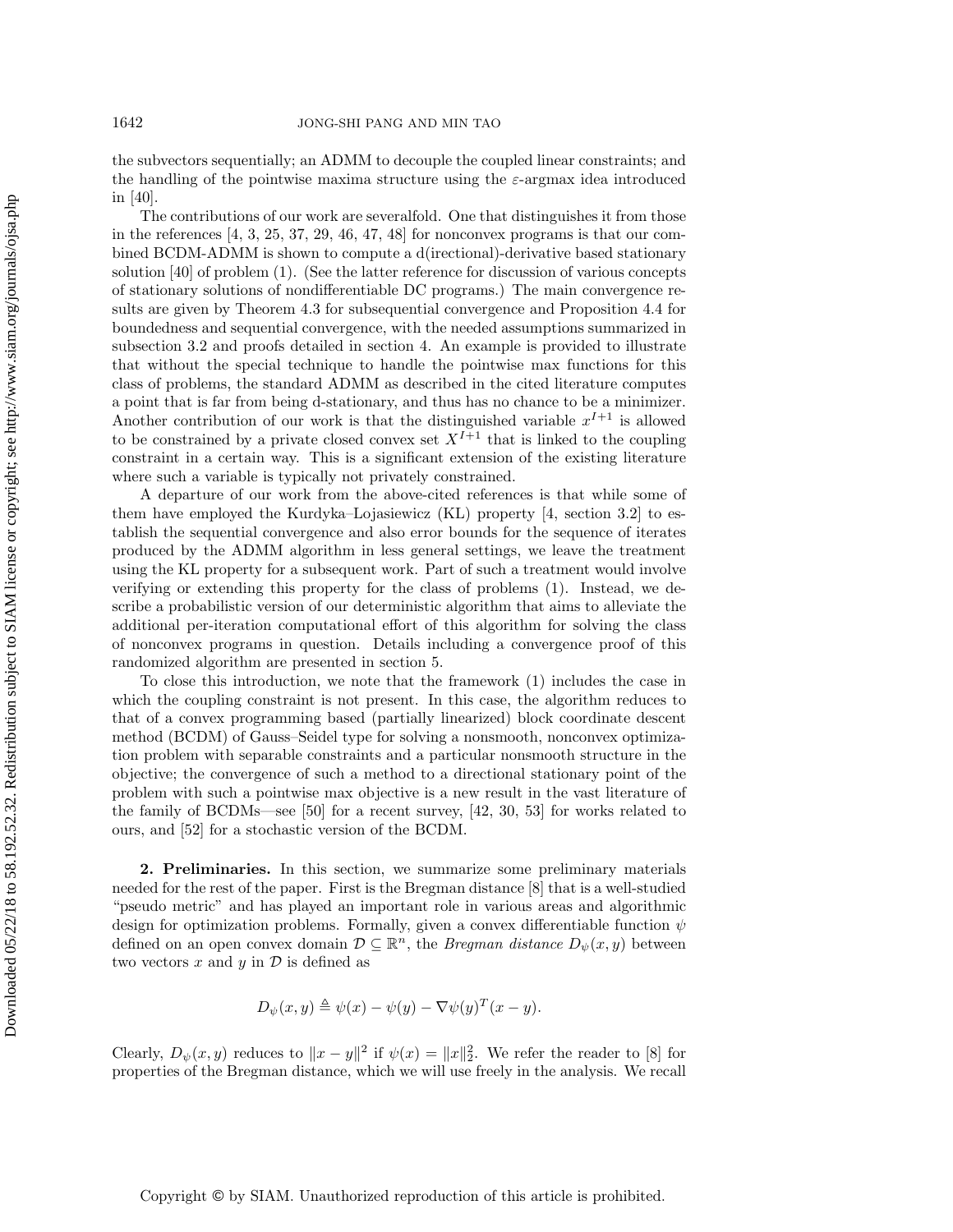that a function  $f : \mathcal{D} \to \mathbb{R}$  is  $\alpha$ -strongly convex if, for some scalar  $\alpha > 0$ ,

$$
f(\tau x + (1 - \tau)y) \leq \tau f(x) + (1 - \tau) f(y) - \frac{\alpha}{2} \tau (1 - \tau) ||x - y||^2
$$
  

$$
\forall \tau \in [0, 1] \text{ and } x, y \in \mathcal{D}.
$$

It is easy to show that if  $x^*$  is a minimizer of such a function f on a closed convex subset X of D, then  $f(x^*) \le f(x) - \frac{\alpha}{2} ||x^* - x||^2$  for all  $x \in X$ .

Given a closed convex set  $X \subseteq \mathbb{R}^n$ , the *lineality space* of X [\[43\]](#page-28-18), denoted  $L_X$ , is the linear subspace consisting of vectors v such that  $x + \tau v \in X$  for all scalars  $\tau \in \mathbb{R}$ . We denote the orthogonal complement of  $L_X$  by  $L_X^{\perp}$ . The normal cone, denoted  $\mathcal{N}(x;X)$ , of X at a vector  $x \in X$  consists of all vectors u such that  $u^T(y-x) \leq 0$ . It is clear that  $\mathcal{N}(x;X) \subseteq L_X^{\perp}$  for any  $x \in X$ ; thus  $\mathcal{N}(x;X) - \mathcal{N}(x';X) \subseteq L_X^{\perp}$  for any  $x$  and  $x'$  in  $X$ .

2.1. Directional derivative-based stationarity. In general, given a constrained optimization problem minimize<sub>x∈X</sub>  $\theta(x)$  with  $\mathcal{X} \subseteq \mathbb{R}^N$  being a closed and convex set contained in the open convex set  $\Upsilon$  and  $\theta$  being directionally differentiable with directional derivatives at a vector  $x \in \Upsilon$  given by

$$
\theta'(x; d) \triangleq \lim_{\tau \downarrow 0} \frac{\theta(x + \tau d) - \theta(x)}{\tau}, \quad d \in \mathbb{R}^N,
$$

a feasible vector  $\bar{x} \in \mathcal{X}$  is a *d*(irectional)-stationary point if  $\theta'(\bar{x}; x - \bar{x}) \geq 0$  for all  $x \in$ X. When  $\theta$  is continuously differentiable, the latter condition becomes  $0 \in \nabla \theta(\bar{x})$  +  $\mathcal{N}(\bar{x}; \mathcal{X})$ . In the case of the objective in [\(1\)](#page-1-0), noticing that  $(\max_{1 \leq j \leq J_i} g_{ij})'(x^i; d^i)$  $\max_{j \in \mathcal{M}(x^i)} \nabla g_{ij}(x^i)^T d^i$  for all  $x^i \in \Omega^i$  and all  $d^i \in \mathbb{R}^{n_i}$ , where

$$
\mathcal{M}_i(x^i) \triangleq \operatorname*{argmax}_{1 \leq j \leq I_i} g_{ij}(x^i) = \left\{ j \mid g_{ij}(x^i) = \max_{1 \leq k \leq J_i} g_{ik}(x^i) \right\}
$$

is the index set of maximizing functions in the pointwise maximum function

$$
\max_{1 \le k \le J_i} g_{ik}(x^i),
$$

we say that  $\bar{x} \in \mathbf{X}$  is a directional derivative based stationary solution or a blockwise d-stationary solution of [\(1\)](#page-1-0) if

<span id="page-3-0"></span>
$$
(2) \nabla \varphi(\bar{x})^T (x - \bar{x}) + \sum_{i=1}^{I+1} H(\bullet, \bar{x}^{-i})' (\bar{x}^i; x^i - \bar{x}^i)
$$

$$
- \sum_{i=1}^I \max_{j \in \mathcal{M}_i(\bar{x}^i)} \nabla g_{ij}(\bar{x}^i)^T (x^i - \bar{x}^i) \ge 0 \quad \forall x \in \hat{\mathbf{X}}.
$$

If H is jointly directionally differentiable in all its components, and  $H'(x; d) \ge$  $\sum_{i=1}^{I+1} H(\bullet, x^{-i})'(x^i; d^i)$ , then a block directional stationary point is indeed a directional stationary solution of [\(1\)](#page-1-0) in its standard sense. Clearly, the condition [\(2\)](#page-3-0) is equivalent to the following: for every tuple  $\mathbf{j} = (j_i)_{i=1}^I$  with  $j_i \in \mathcal{M}_i(\bar{x}^i)$  for all  $i=1,\ldots,I,$ 

$$
\nabla \varphi(\bar{x})^T(x-\bar{x}) + \sum_{i=1}^{I+1} H(\bullet, \bar{x}^{-i})'(\bar{x}^i; x^i - \bar{x}^i) \geq \sum_{i=1}^I \nabla g_{ij_i}(\bar{x}^i)^T(x^i - \bar{x}^i) \quad \forall x \in \widehat{\mathbf{X}},
$$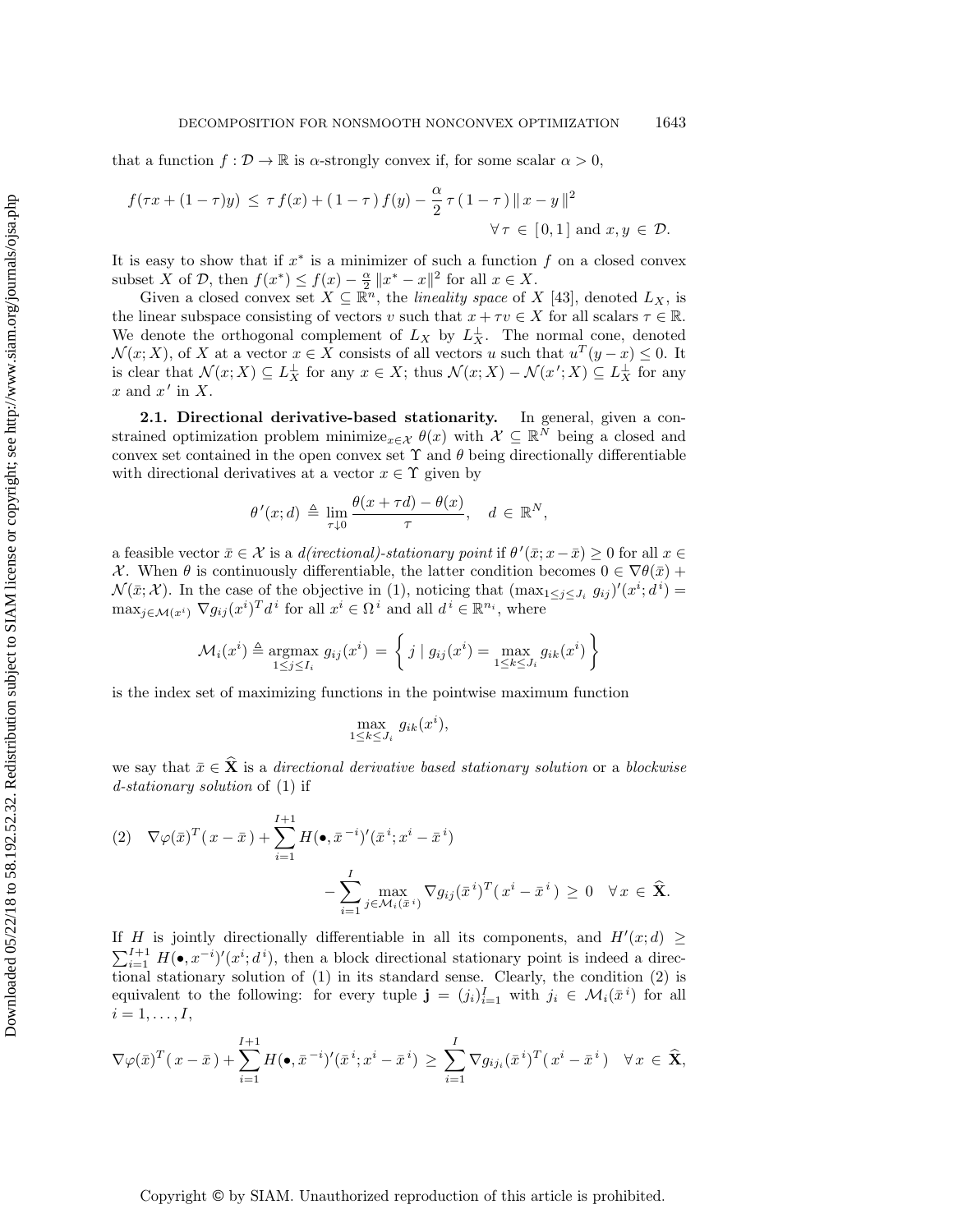because  $\max_{j \in \mathcal{M}_i(\bar{x}^i)} \nabla g_{ij}(\bar{x}^i)^T (x^i - \bar{x}^i) \geq \nabla g_{ij_i}(\bar{x}^i)^T (x^i - \bar{x}^i)$  for all  $i = 1, ..., I$ and  $j_i \in \mathcal{M}_i(\bar{x}^i)$ , with equality holding for at least one such  $j_i$ . Based on this observation and employing the Bregman distance, we can characterize the stationarity condition [\(2\)](#page-3-0) in terms of an optimality property of  $\bar{x}$  in multiple convex programs over the same feasible set  $\hat{\mathbf{X}}$ , which has a separable objective if the Bregman function is chosen to be separable in the subvectors.

<span id="page-4-0"></span>PROPOSITION 2.1. Let  $\varphi$  be a differentiable function on  $\Omega$ , H be multiconvex on **X**, and  $g_{ij}$  be convex and differentiable on  $\Omega^i$  for each  $i = 1, ..., I$  and  $j = 1, ..., J_i$ . Let  $\beta > 0$  be an arbitrary scalar and  $\psi$  be a convex differentiable function defined on  $\Omega$ . Let  $\bar{x} \triangleq (\bar{x}^i)^{I+1}_{i=1} \in \hat{\mathbf{X}}$  be a feasible tuple of [\(1\)](#page-1-0). Then [\(2\)](#page-3-0) holds if and only if, for every tuple  $\mathbf{j} \triangleq (j_i)_{i=1}^I$  with  $j_i \in \mathcal{M}_i(\bar{x}^i)$  for all  $i = 1, \ldots, I$ ,

$$
\bar{x} \in \underset{x \in \hat{\mathbf{X}}}{\text{argmin}} \quad \underbrace{\bar{\theta}_{\mathbf{j}}(x)}_{\text{cvx in } x} \triangleq \nabla \varphi(\bar{x})^{T} (x - \bar{x}) + \sum_{i=1}^{I+1} H_{i}(x^{i}; \bar{x}^{-i})
$$
\n
$$
-\sum_{i=1}^{I} \nabla g_{ij_{i}}(\bar{x}^{i})^{T} (x^{i} - \bar{x}^{i}) + D_{\psi}(x; \bar{x}) + \frac{\beta}{2} \sum_{i=1}^{I+1} ||A^{i}x^{i} - A^{i}\bar{x}^{i}||_{2}^{2}.
$$

*Proof.* This follows from the following two facts: (a)  $\nabla_x D_\psi(y, \bar{x})|_{y=\bar{x}} = 0$  and (b)  $\nabla || A^i x^i - A^i \bar{x}^i ||_2^2 |_{x^i = \bar{x}^i} = 0.$  $\Box$ 

In the proposed method for computing a stationary point of [\(1\)](#page-1-0) satisfying [\(2\)](#page-3-0), we need to make use of the  $\varepsilon$ -argmax of the family of pointwise maximum functions for a given  $\varepsilon > 0$ ; specifically, for each  $x^i \in X^i$ ,

$$
\mathcal{M}_{\varepsilon,i}(x^i) \triangleq \left\{ j \mid g_{ij}(x^i) \geq \max_{1 \leq k \leq J_i} g_{ik}(x^i) - \varepsilon \right\}.
$$

This extended argmax set has the property that if  $\{x^{\nu,i}\}_{\nu=1}^{\infty}$  is a sequence converging to  $x^i$ , then for any  $\varepsilon > 0$  we have, for all  $\nu$  sufficiently large,

$$
\mathcal{M}_i(x^{\nu,i}) \subseteq \mathcal{M}_i(x^i) \subseteq \mathcal{M}_{\varepsilon,i}(x^{\nu,i}).
$$

The second inclusion is the cornerstone for the convergence of the algorithm to a blockwise d-stationary solution of [\(1\)](#page-1-0) to be presented in the next section. This inclusion suggests that in the generation of a sequence  $\{x^{\nu,i}\}$  converging to a limit  $\bar{x}^i$ , in order to capture all the maximizing functions  $\{g_{ij}(\bar{x}^i)\}_{j\in\mathcal{M}_i(\bar{x}^i)}$ , it is essential to include functions  $g_{ij}$  that are  $\varepsilon$  away from the maximizing ones at each  $x^{\nu,i}$ . As is apparent from the stationarity condition [\(2\)](#page-3-0), the inclusion of all maximizing functions  $\{g_{ij}(\bar{x}^i)\}_{j\in\mathcal{M}_i(\bar{x}^i)}$  at  $\bar{x}$  is part of the requirement for this point to be blockwise directionally stationary.

We define the augmented Lagrangian function as follows: for a given scalar  $\beta > 0$ , with z denoting the Lagrange multiplier of the coupling constraint  $b = \sum_{i=1}^{I+1} A^i x^i$ ,

$$
\mathcal{L}_{\beta}(x, z) \triangleq \theta(x) + z^T \left[ b - \sum_{i=1}^{I+1} A^i x^i \right] + \frac{\beta}{2} \left\| b - \sum_{i=1}^{I+1} A^i x^i \right\|_2^2
$$

$$
= \theta(x) + \frac{\beta}{2} \left\| b - \sum_{i=1}^{I+1} A^i x^i - \frac{z}{\beta} \right\|_2^2 - \frac{\| z \|^2}{2\beta}.
$$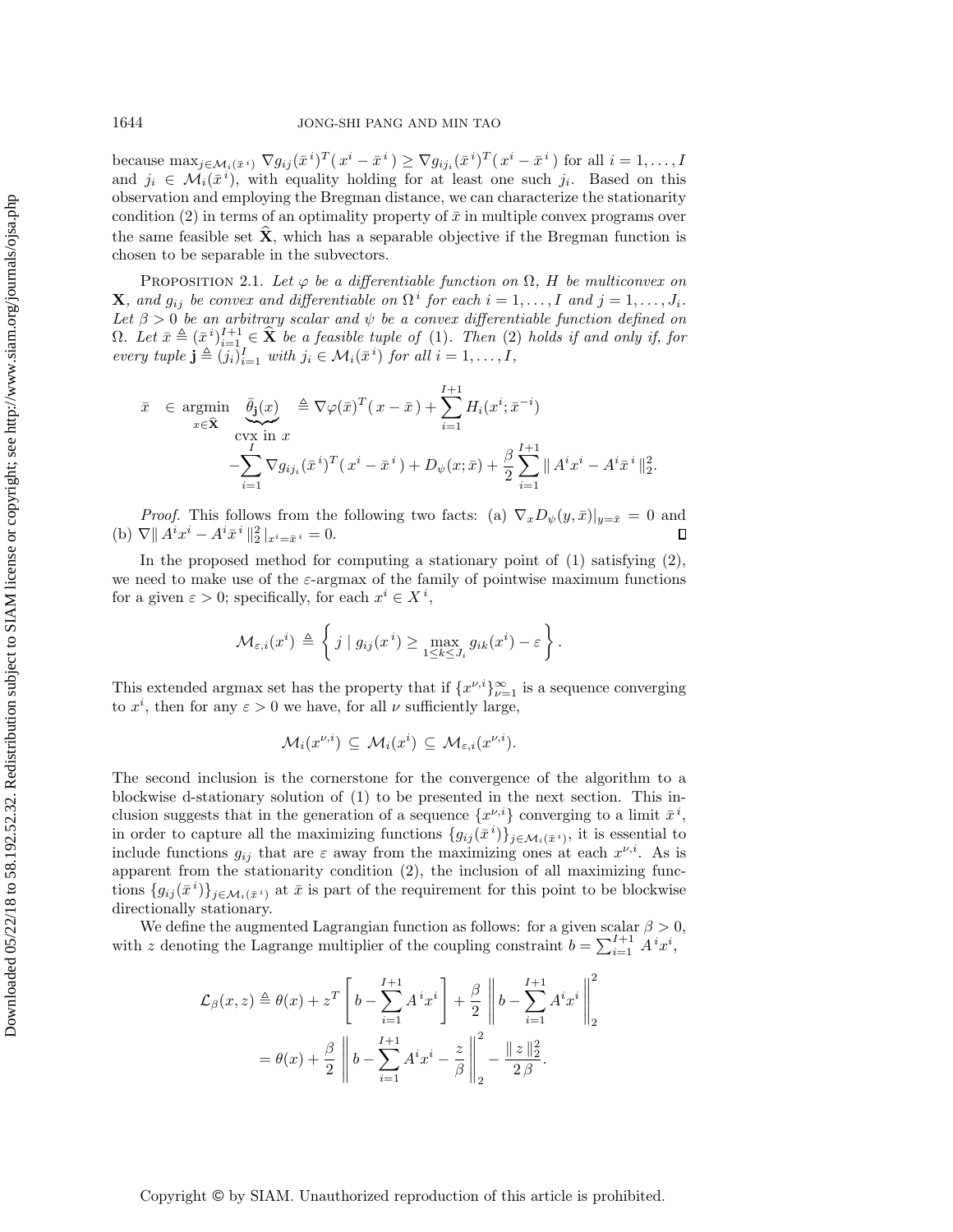2.2. Subgradient-based stationarity. Based on variational calculus for nonsmooth functions, stationarity can be defined in terms the concept of subgradients as follows. Consider the optimization problem

(3) 
$$
\min_{x \in \mathcal{X}} \text{minimize } f(x),
$$

where, avoiding an extended-valued objective, we explicitly express the constraints by the closed convex set X in  $\mathbb{R}^N$ . A vector  $v \in \mathbb{R}^N$  is a subgradient of f at a point x if there exist a sequence  $\{x^k\}$  of vectors converging to x and a sequence  $\{v^k\}$  of vectors converging to  $v$  such that for every  $k$ ,

<span id="page-5-0"></span>
$$
\liminf_{y \to x^k} \frac{f(y) - f(x^k) - (y - x^k)^T v^k}{\|y - x^k\|} \ge 0.
$$

We denote the set of subgradients of f at x by the standard notation  $\partial f(x)$ . We say that a vector  $\bar{x} \in \mathcal{X}$  is a subgradient-based stationary point of [\(3\)](#page-5-0) if  $0 \in \partial f(\bar{x})$  +  $\mathcal{N}(\bar{x}; \mathcal{X})$ .

To clarify the difference between a subgradient-based stationary point and a directional stationary solution for the class of objectives in [\(1\)](#page-1-0), we consider for simplicity the case where  $f(x) = \varphi(x) - \max_{1 \leq i \leq I} g_i(x)$  with  $\varphi$  and  $g_i$  all continuously dif-ferentiable. By [\[38,](#page-28-19) Proposition 1.113], we have  $\partial f(x) \subseteq \nabla \varphi(x) - {\nabla g_i(x) \mid i \in \mathbb{R}^n}$  $\mathcal{M}(x)$ . It follows from this inclusion that for any  $v \in \partial f(x)$  and all  $d \in \mathbb{R}^N$ ,  $v^T d \geq \nabla \varphi(x)^T d - \max_{i \in \mathcal{M}(x)} \nabla g_i(x)^T d = f'(x; d)$ . Thus if  $\bar{x}$  is a directional station-ary solution of [\(3\)](#page-5-0), i.e., if  $f'(\bar{x}; x - \bar{x}) \geq 0$  for all  $x \in \mathcal{X}$ , then  $\bar{x}$  is subgradient-based stationary. Nevertheless, the example below shows that the converse is false.

<span id="page-5-1"></span>EXAMPLE 1. Consider the univariate function  $f(x) = \frac{3}{2}x^2 - \max(-x, 0) = \frac{3}{2}x^2 +$  $min(x, 0)$  and let X be the interval [−1, 1]. The function f has a unique directional stationary point on X, namely  $x = -1/3$ , which is the (unique) global minimum of f on X. Nevertheless, since  $0 \in \partial \min(x, 0)|_{x=0}$ , it follows that  $x = 0$  is a subgradient based stationary point of  $f$  on the same interval.  $\Box$ 

In summary, while the subgradient-based stationarity concept is supported by the rich theory of nonsmooth calculus [\[38,](#page-28-19) [44\]](#page-28-20), such a stationary point can be quite unrelated to a minimizer of any kind. Therefore, while it may be possible to compute a subgradient-based stationary point as in the recent literature on the ADMM for nonsmooth nonconvex optimization problems, a question arises as to whether a decomposition algorithm can be designed to compute a point with a sharper stationarity property. The next section presents such an algorithm that utilities three ideas: the Gauss–Seidel sequential update scheme, an ADMM scheme to decouple the coupled linear constraint, and the  $\varepsilon$ -argmax idea to cover all potential binding functions in the pointwise maximum terms. Subsequently, a probabilistic version of the latter idea is also presented as a promising way to reduce the computational burden of the individual  $\varepsilon$ -argmax decomposition.

3. The combined BCDM and ADMM. Besides the use of a Bregman function for regularization, a distinguishing feature of our algorithm from existing ADMMs and BCDMs is the explicit treatment of the pointwise max term in the objective func-tion. Previously appearing in [\[40\]](#page-28-15), the use of a positive  $\varepsilon$  is essential to ensure the convergence to a desired directional stationary solution.

The algorithm below employs the sequential Gauss–Seidel idea. At iteration  $\nu+1$ the most recently updated components  $x_{\leq i}^{\nu+1} \triangleq (x^{\nu+1,k})_{k along with those  $x_{\geq i}^{\nu} \triangleq$$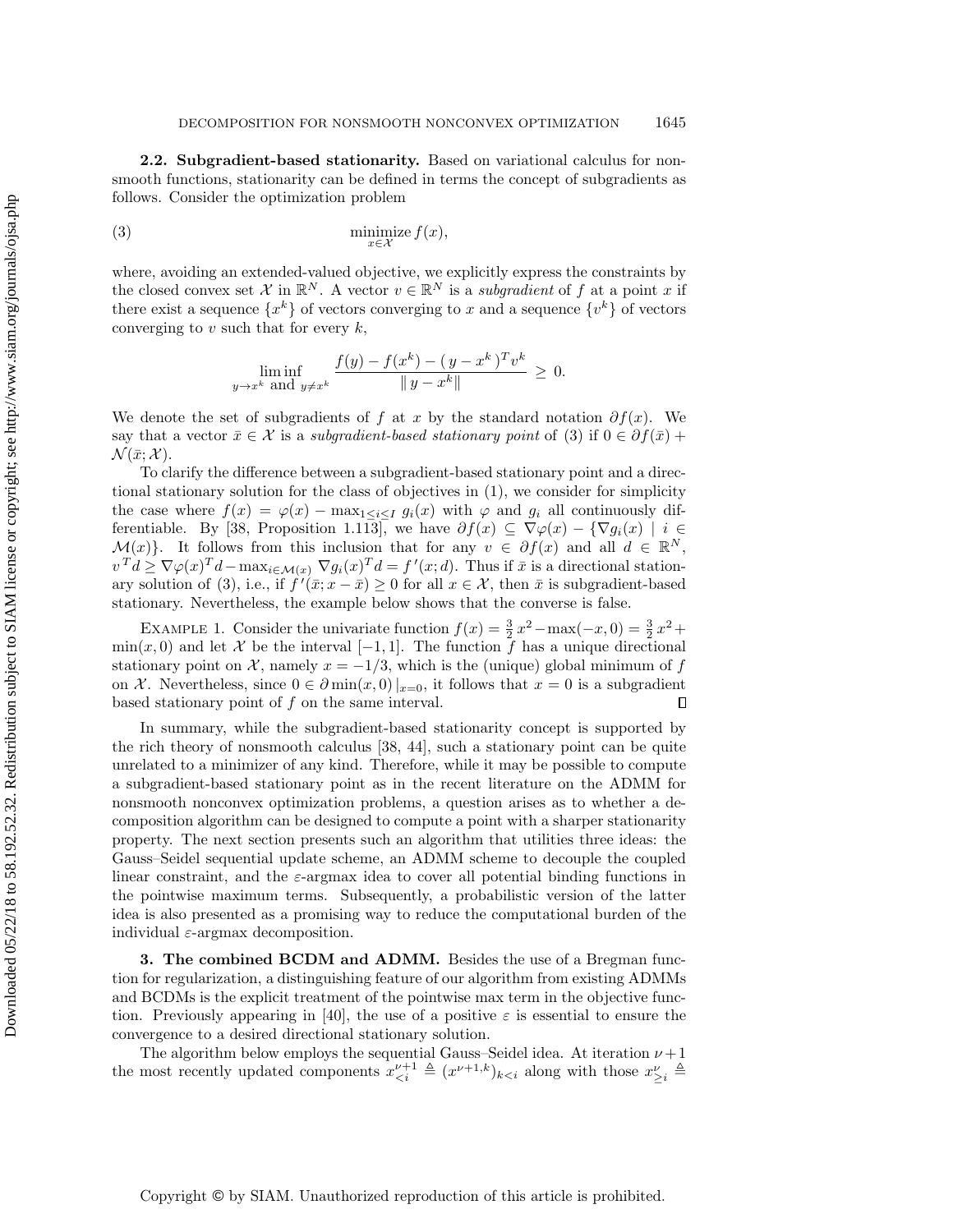$(x^{\nu,k})_{k\geq i}$  from the immediate past iteration  $\nu$  are employed to update the component  $x^{\nu+1,i}$  in the current iteration. This is accomplished by solving  $|\mathcal{M}_{\varepsilon,i}(x^{\nu,i})|$  convex subproblems, each defined, for  $i \leq I$  and  $j \in \mathcal{M}_{\varepsilon,i}(x^{\nu,i})$ , by the function

$$
\frac{\theta_{ij}^{\nu+1}(x^i; x_{\n
$$
\stackrel{\triangle}{=} \nabla_{x^i} \varphi \left( x_{\n
$$
\text{varies with } j
$$
\n
$$
+ \underbrace{H \left( x_{i}^{\nu} \right) + D_{\psi_i} (x^i, x^{\nu,i})}_{\text{convex in } x^i} + \underbrace{\frac{\beta}{2} \left\| b - \sum_{k < i} A^k x^{\nu+1,k} - A^i x^i - \sum_{k > i} A^k x^{\nu,k} \right\|_2^2}{\text{augmented Lagrangian term}}
$$
$$
$$

followed by a selection based on the test function

$$
\theta_{ij}^{\nu+1, \text{test}}(x^i; x_{\leq i}^{\nu+1}, x_{\geq i}^{\nu}; z^{\nu}) \triangleq \nabla_{x^i} \varphi \left( x_{\leq i}^{\nu+1}, x_{\geq i}^{\nu} \right)^T (x^i - x^{\nu, i}) + H \left( x_{\leq i}^{\nu+1}, x^i, x_{\geq i}^{\nu} \right)
$$

$$
-g_{ij}(x^i) + D_{\psi_i}(x^i, x^{\nu, i}) - (z^{\nu})^T A^i x^i + \frac{\beta}{2} \left\| b - \sum_{k < i} A^k x^{\nu+1, k} - A^i x^i - \sum_{k > i} A^k x^{\nu, k} \right\|_2^2.
$$

Also define

$$
\frac{\theta_{I+1}^{\nu+1}(x^{I+1}; x_{\leq I}^{\nu+1}; z^{\nu})}{\text{convex in } x^{I+1}} \stackrel{\triangle}{=} \nabla_{x^{I+1}} \varphi \left( x_{\leq I}^{\nu+1}, x^{\nu, I+1} \right)^{T} \left( x^{I+1} - x^{\nu, I+1} \right) + H \left( x_{\leq I}^{\nu+1}, x^{I+1} \right) + D_{\psi_{I+1}} (x^{I+1}, x^{\nu, I+1}) - (z^{\nu})^{T} A^{I+1} x^{I+1} + \frac{\beta}{2} \left\| b - \sum_{k \leq I} A^{k} x^{\nu+1, k} - A^{I+1} x^{I+1} \right\|_{2}^{2}.
$$

The combined BCDM-ADMM is presented in Algorithm 1. The special case of the algorithm where the coupling constraint is absent results in the BCDM for partitioned constrained problems. In this case, the multiplier  $z$  is absent and Step 2 is not needed.

Each of the subproblems in Step 1a corresponds to a function  $g_{ij}$  for  $j \in \mathcal{M}_{\varepsilon,i}(x^{\nu,i})$ that is linearized at the current iterate  $x^{\nu,i}$  along with a similar linearization of the function  $\varphi(x_{\leq i}^{\nu+1}, \bullet, x_{>i}^{\nu})$  at the same iterate. There are two noteworthy features of these subproblems: the blockwise handling of the variables of the function  $H$  to exploit its multiconvexity and the use of separable Bregman functions  $D_{\psi_i}(\bullet, x^{\nu,i})$ associated with given convex functions  $\psi_i(x^i)$  for  $i = 1, ..., I$  for regularization. Once the components  $x^{\nu+1,i}$  are computed for all  $i = 1, \ldots, I$ , they are included in the vector  $x_{\leq I}^{\nu+1} \triangleq (x^{\nu+1,k})_{k\leq I}$  to update the last component  $x^{\nu+1,I+1}$  in a similar way. The algorithm also employs a positive threshold  $\beta$  that will be specified subsequently. Overall, the number of convex subprograms to compute the entire tuple  $x^{\nu+1}$  is  $\prod_{i=1}^{I} |\mathcal{M}_{\varepsilon,i}(x^{\nu,i})|$  for  $x_{\leq I}^{\nu+1}$  and one more for the last component  $x^{\nu+1,I+1}$ . This amount of computation is significant if the latter Cartesian product contains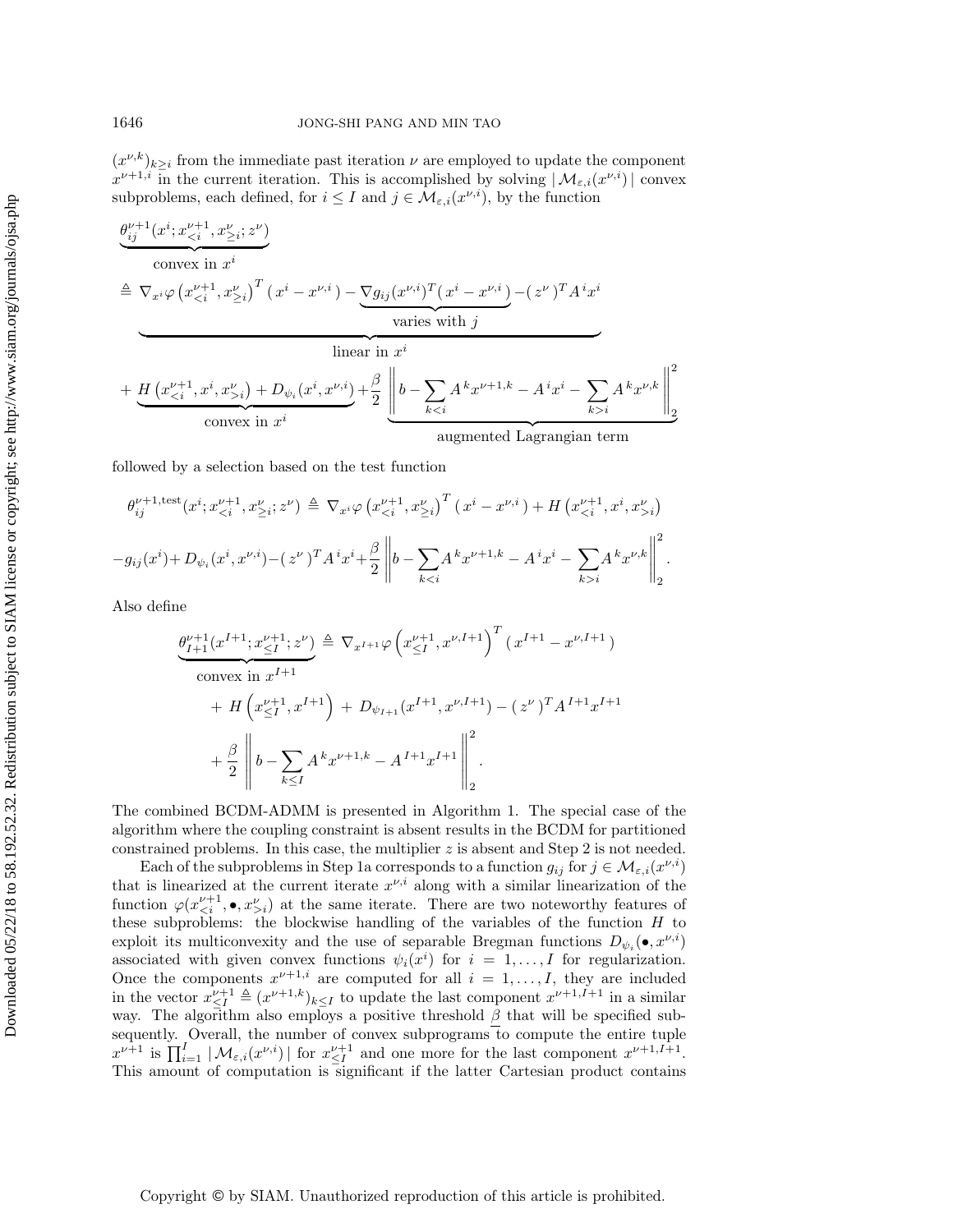Algorithm 1 The deterministic combined BCDM-ADMM.

<span id="page-7-1"></span>Let  $x^0 \triangleq (x^{0,i})_{i=1}^{I+1} \in \mathbf{X}$  and  $z^0$  be given. Also let scalars  $\varepsilon > 0$  and  $\beta > \underline{\beta}$  be given. Let  $\{\psi_i\}_{i=1}^{I+1}$  be a family of convex differentiable functions.

while a prescribed termination criterion is not satisfied do

Step 1a. Solve  $|\mathcal{M}_{\varepsilon,i}(x^{\nu,i})|$  convex subprograms

<span id="page-7-0"></span>(4) 
$$
\left\{\hat{x}^{\nu+1,i,j} \in \underset{x^i \in X^i}{\text{argmin}} \,\theta_{ij}^{\nu+1}(x^i; x_{
$$

Define  $x^{\nu+1,i} \triangleq \hat{x}^{\nu+1,i,\hat{j}^{\nu}}$ , where  $\hat{j}^{\nu}_{i} \in \operatorname*{argmin}_{j \in \mathcal{M}_{\varepsilon,i}(x^{\nu,i})}$  $\theta_{ij}^{\nu+1,\text{test}}(\hat{x}^{\nu,i,j}; x_{$ 

Step 1b. Let

$$
x^{\nu+1,I+1} \in \operatorname*{argmin}_{x^{I+1} \in X^{I+1}} \theta_{I+1}^{\nu+1}(x^{I+1}; x_{\leq I}^{\nu+1}; z^{\nu}).
$$

Step 2. Update the Lagrange multiplier:

$$
z^{\nu+1} \triangleq z^{\nu} + \beta \left( b - \sum_{i=1}^{I+1} A^i x^{\nu+1,i} \right).
$$

end while return  $(x, z)$ 

Algorithm 2 The deterministic BCDM.

The convex programs [\(4\)](#page-7-0) in Step 1a (and similarly in Step 1b) of Algorithm [1](#page-7-1) simplify to

(5)  
\n
$$
\left\{\n\begin{array}{c}\n\min_{x^i \in X^i} \left[ \nabla_{x^i} \varphi \left( x_{\leq i}^{\nu+1}, x_{\geq i}^{\nu} \right)^T (x^i - x^{\nu, i}) + H \left( x_{\leq i}^{\nu+1}, x^i, x_{>i}^{\nu} \right) \\
-\nabla g_{ij} (x^{\nu, i})^T (x^i - x^{\nu, i}) + D_{\psi_i} (x^i, x^{\nu, i})\n\end{array}\n\right\}_{{j \in \mathcal{M}_{\varepsilon, i}(x^{\nu, i})}}
$$

.

Step 2 is not needed.

a large number of elements. Subsequently, we will introduce a probabilistic version of the algorithm wherein we randomly select only one element from each  $\mathcal{M}_{\varepsilon,i}(x^{\nu,i}),$ thus simplifying the computational effort per iteration in the implementation of the algorithm.

The test function  $\theta_{ij}^{\nu+1,\text{test}}(x^i;x_{\leq i}^{\nu+1},x_{\geq i}^{\nu};z^{\nu})$  differs from  $\theta_{ij}^{\nu+1}(\bullet;x_{\leq i}^{\nu+1},x_{\geq i}^{\nu};z^{\nu})$  and  $\mathcal{L}_{\beta}(x_{\leq i}^{\nu+1}, \bullet, x_{\geq i}^{\nu}, z^{\nu})$  as follows:  $g_{ij}$  is not linearized in  $\theta_{ij}^{\nu+1, \text{test}}(\bullet; x_{\leq i}^{\nu+1}, x_{\geq i}^{\nu}; z^{\nu})$ , it is in  $\theta_{ij}^{\nu+1}(\bullet; x_{\leq i}^{\nu+1}, x_{\geq i}^{\nu}; z^{\nu})$ ; a linearization of  $\varphi(x_{\leq i}^{\nu+1}, \bullet, x_{\geq i}^{\nu})$  at  $x^{\nu,i}$  and a single function  $g_{ij}$  are used in  $\theta_{ij}^{\nu+1,\text{test}}(\bullet;x_{\leq i}^{\nu+1},x_{\geq i}^{\nu};z^{\nu});$  in  $\mathcal{L}_{\beta}(x_{\leq i}^{\nu+1},\bullet,x_{>i}^{\nu},z^{\nu}), \varphi(x_{\leq i}^{\nu+1},\bullet,x_{>i}^{\nu})$  is not linearized at  $x^{\nu,i}$  and all the functions  $g_{ij}$  for  $j \in \mathcal{J}_i$  are used. Incidentally, if the function  $\varphi$  is convex (which is the case in [\[40\]](#page-28-15) without the coupling constraint), then we could use  $\varphi(x\frac{\nu+1}{\langle i, \cdot, x_{>i}^{\nu}\rangle})$  without linearization in both  $\theta_{ij}^{\nu+1}(\bullet; x_{ and$  $\theta_{ij}^{\nu+1,\text{test}}(\bullet;x_{$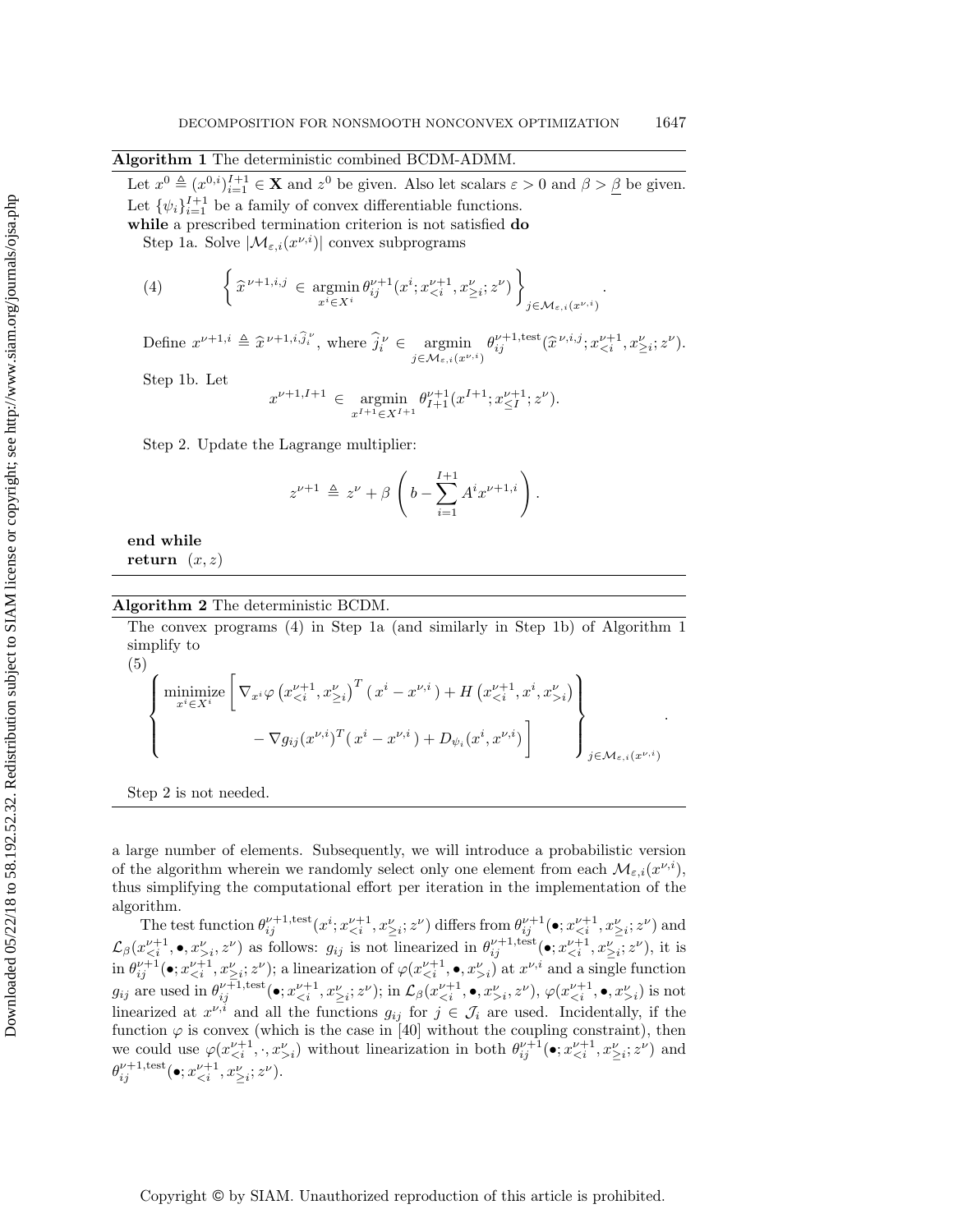There is a variation of the above two algorithms that is worth mentioning, namely, instead of linearizing the first summand  $\varphi$ , we may replace Step 1a by the problem

$$
\hat{x}^{\nu+1,i,j} \in \underset{x^i \in X^i}{\text{argmin}} \left[ \varphi \left( x_{\leq i}^{\nu+1}, x^i, x_{>i}^{\nu} \right) - \nabla g_{ij} (x^{\nu,i})^T (x^i - x^{\nu,i}) - (z^{\nu})^T A^i x^i \right]
$$

$$
+ H \left( x_{\leq i}^{\nu+1}, x^i, x_{>i}^{\nu} \right) + D_{\psi_i} (x^i, x^{\nu,i}) + \frac{\beta}{2} \left\| b - \sum_{k \leq i} A^k x^{\nu+1,k} - A^i x^i - \sum_{k > i} A^k x^{\nu,k} \right\|_2^2 \right]
$$

in which the function  $\varphi$  is not linearized. With the function  $\psi_i$  appropriately chosen so that the resulting function  $\varphi(x_{\leq i}^{\nu+1}, \bullet, x_{\geq i}^{\nu}) + D_{\psi_i}(\bullet, x^{\nu,i})$  is strongly convex on  $X^i$ , the method can handle the case where the coupled function  $\varphi$  is not differentiable in the subvector  $x^i$  and for which the resulting subproblem can be efficiently solved. We omit further discussion of variations such as this one and instead focus on the algorithms as stated above; for a particular problem in which this strategy is employed fruitfully, see [\[34\]](#page-28-21). Needless to say, by using the function  $\varphi(x_{\leq i}^{\nu+1}, \bullet, x_{>i}^{\nu})$  itself, it is expected that the solution of the subproblem is not difficult; moreover, if a global minimizing property of the solution is needed in the convergence proof, such a minimizing solution can be practically computed.

3.1. A numerical example. We use a modification of Example [1](#page-5-1) to illustrate that variations of the algorithm could fail to converge to a directional stationary solution; one such variation does not employ a positive  $\varepsilon$  in the sets  $\mathcal{M}_{\varepsilon,i}(x^{\nu,i})$  to set up the iterations.

<span id="page-8-0"></span>Example 2. Consider the following variation of Example [1](#page-5-1) formulated to fit the framework of [\(1\)](#page-1-0):

$$
\begin{array}{ll}\text{minimize} & 2x_1^2 - \frac{1}{2}x_2^2 - \max(-x_1, 0) + \frac{1}{2}x_1x_2 \quad \text{subject to} \\ x_1 - x_2 = 0 \text{ (coupling constraint)} \quad \text{and} \quad -1 \le x_1 \le 1 \text{ (private constraint)}.\end{array}
$$

Similar to the previous example, it can be shown that this problem has two subgradient-based stationary solutions,  $(0, 0)$  and  $(-1/4, -1/4)$ , among which only the latter is directional stationary. Under the identifications

$$
\varphi(x_1, x_2) = \frac{1}{2}x_1x_2, \quad H(x_1, x_2) = 2x_1^2 - \frac{1}{2}x_2^2, \quad I = 1,
$$
  
\n
$$
J_1 = 2, \quad g_{11}(x_1) = 0, \quad \text{and} \quad g_{12}(x_1) = -x_1,
$$

we apply the combined BCDM-ADMM with  $\varepsilon = 0$  to this problem using the quadratic Bregman functions  $\psi_1(x_1) = \frac{c}{2}x_1^2$  and  $\psi_2(x_2) = \frac{c}{2}x_2^2$  for a constant  $c > 1$ . For any  $\beta > 0$ , we have,

$$
x_1^{\nu+1} = \underset{-1 \le x_1 \le 1}{\text{argmin}} \left[ \frac{x_2^{\nu}}{2} (x_1 - x_1^{\nu}) + 2x_1^2 + \frac{c}{2} (x_1 - x_1^{\nu})^2 - z^{\nu} x_1 + \frac{\beta}{2} (x_1 - x_2^{\nu})^2 \right]
$$
  
(when  $g_{11}$  is picked)

$$
= \Pi_{[-1,1]} \left( \frac{-\frac{x_2^{\nu}}{2} + c x_1^{\nu} + z^{\nu} + \beta x_2^{\nu}}{4 + c + \beta} \right) \quad \text{(where } \Pi \text{ denotes the Euclidean projection)}
$$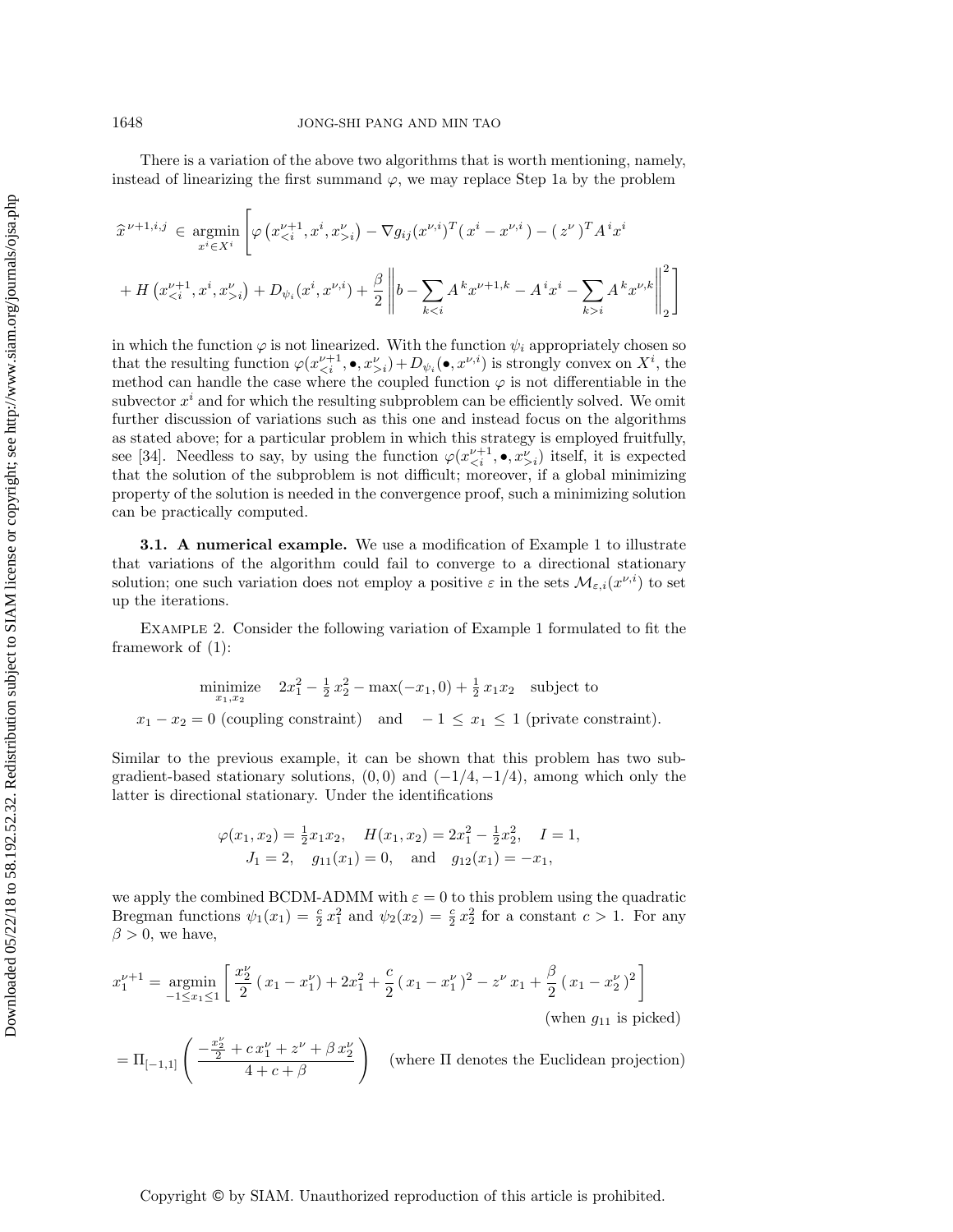$$
x_2^{\nu+1} = \underset{x_2}{\text{argmin}} \left[ -\frac{1}{2} x_2^2 + \frac{x_1^{\nu+1}}{2} (x_2 - x_2^{\nu}) + \frac{c}{2} (x_2 - x_2^{\nu})^2 + z^{\nu} x_2 + \frac{\beta}{2} (x_2 - x_1^{\nu+1})^2 \right]
$$
  
= 
$$
\frac{-\frac{x_1^{\nu+1}}{2} + cx_2^{\nu} - z^{\nu} + \beta x_1^{\nu+1}}{\beta + c - 1}, \text{ and}
$$
  

$$
z^{\nu+1} = z^{\nu} - \beta (x_1^{\nu+1} - x_2^{\nu+1}).
$$

A similar formula for  $x_1^{\nu+1}$  when  $g_{12}$  is picked can be similarly derived. We compared our algorithm with the standard ADMM [\[47\]](#page-29-4) where (i) no linearization was applied to the nonlinear terms in the objective function, including the max term, (ii) there was no Bregman regularization, and (iii) the  $\beta$ -parameter was chosen sufficiently large so that the subproblems are convex. We ran the iterations with three different starting points of  $(x_1^0, x_2^0, z^0)$ . The results of the iterations are plotted in Figure [1,](#page-9-0) which clearly shows (a) the convergence of our algorithm (with  $\varepsilon = 0.01$ ) to the d-stationary point of  $(-1/4, -1/4)$  when started at all three points, and (b) the convergence to the origin with the standard ADMM. In addition, we also ran our algorithm as described above with  $\varepsilon = 0$  and linearization of  $\varphi$ . While convergence to the d-stationary point of  $(-1/4, -1/4)$  was obtained with the second and third starting point, convergence to the origin was obtained when the algorithm was initiated at the first starting point.

<span id="page-9-0"></span>

FIG. 1. Algorithm 1 vs ADMM for Example 2 with different initial points:  $(1, 1, -1)$  (top left);  $(-1, 1, 1)$  (top right);  $(-10, -0.1, 10)$  (bottom).

In conclusion, this example shows the persistent convergence to a d-stationary solution of our algorithm with all three starting points; such convergence is not guaranteed with variations of the algorithm.  $\Box$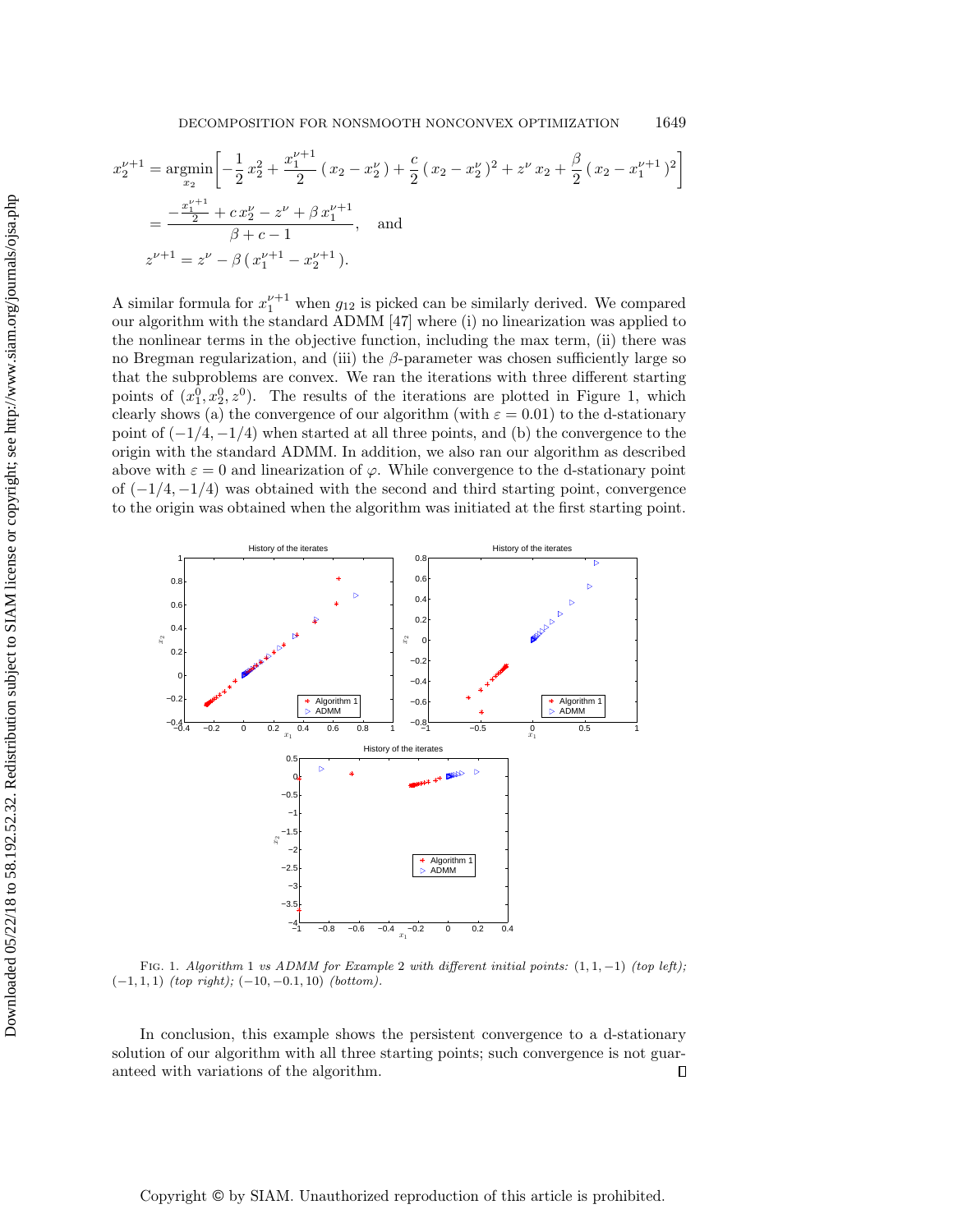<span id="page-10-0"></span>3.2. Assumptions. We begin by summarizing the assumptions needed for the convergence proof of the combined BCDM-ADMM. These are fairly standard in the literature of this kind of problems. However, there are two novel features: (a) the presence of the pointwise max terms that complicates the convergence analysis, and (b) the private constraint set  $X^{I+1}$  that is not required to be polyhedral.

(A0) In addition to the basic setting in the definition of [\(1\)](#page-1-0), the function  $\varphi$  is multi-LC<sup>1</sup> on **X** with modulus  $\{\text{Lip}_{\nabla\varphi}^{i}\}_{i=1}^{I+1}$ , i.e., for all  $i = 1, ..., I+1$ ,

<span id="page-10-1"></span>(6) 
$$
\|\nabla_{x^i}\varphi(x)-\nabla_{x^i}\varphi(y)\|_2\leq \mathrm{Lip}_{\nabla\varphi}^i\,||\,x-y\,||_2\quad\forall\,x,y\,\in\,\mathbf{X};
$$

also, the partial gradient function  $\nabla_{x^{I+1}}H$  is Lipschitz continuous on **X** with modulus  $\text{Lip}^{I+1}_{\nabla H}$ .  $\Box$ 

Note that  $(6)$  implies, by the mean-value theorem for vector functions  $[39, 3.2.12]$  $[39, 3.2.12]$ , that for every  $i = 1, ..., I + 1$ , and any  $x^{-i} \in X^{-i}$  and any  $x^{i}$  and  $y^{i}$  in  $X^{i}$ ,

<span id="page-10-4"></span>(7) 
$$
\varphi(x^i, x^{-i}) - \varphi(y^i, x^{-i}) \leq \nabla_{x^i} \varphi(y^i, x^{-i})^T (x^i - y^i) + \frac{\text{Lip}_{\nabla \varphi}^i}{2} ||x^i - y^i||_2^2.
$$

The next assumption pertains to the choice of the Bregman functions and ensures in particular that each of the convex subprograms in Steps 1 and 2 has an optimal solution.

(A1) The functions  $\psi_i$  for  $i = 1, ..., I + 1$  are  $\sigma_i$ -strongly convex on  $X^i$ ; moreover  $\psi_{I+1}$  is LC<sup>1</sup> with  $\mathrm{Lip}_{\nabla \psi_{I+1}}$  being the Lipschitz modulus of the gradient  $\nabla \psi_{I+1}$ on  $X^{I+1}$ .  $\Box$ 

This assumption implies that each function  $\theta_{ij}^{\nu+1}(\bullet, x_{\leq i}^{\nu+1}, x_{\geq i}^{\nu}; z^{\nu})$  for  $i = 1, ..., I$ is strongly convex; thus each iterate  $\hat{x}^{\nu+1;i,j}$  is uniquely defined. So is  $x^{\nu+1;I+1}$ . The last assumption concerns the distinguished variable  $x^{I+1}$ . It is the reason why the formulation [\(1\)](#page-1-0) requires separability in each of the functions  $g_{ij}$ . Specifically, for a nonseparable  $g_{ij}(x)$ , the duplication of variables via  $\xi^i = x$  for all  $i = 1, ..., I$  will violate the assumption, thus jeopardizing the convergence proof. This assumption is not needed for the BCDM when the coupling constraint is absent. There are several equivalent ways to state the assumption. We first give a lemma asserting such equivalence.

<span id="page-10-3"></span>LEMMA 3.1. Let  $X \subseteq \mathbb{R}^m$  be a closed convex set and  $A \in \mathbb{R}^{\ell \times m}$ . The following statements are equivalent:

- (a)  $[A^T \lambda + \mu = 0 \text{ and } \mu \in L_X^{\perp}]$  implies  $\lambda = 0$ ;
- (b) there exists a positive constant, denoted  $\gamma_{\min}$ , such that

$$
|| A^T \lambda + \mu ||_2 \ge \sqrt{\gamma_{\min}} || \lambda ||_2 \quad \forall \mu \in L_X^{\perp} \text{ and all } \lambda;
$$

(c) A has full row rank and  $L_X^{\perp} \cap \text{Range}(A^T) = \{0\}.$ 

<span id="page-10-2"></span>*Proof.* (a)  $\Rightarrow$  (b). Consider the following optimization problem:

(8) minimize  $|| A^T \lambda + \mu ||_2^2$  subject to  $\mu \in L_X^{\perp}$  and  $\lambda$  satisfying  $|| \lambda ||_1 = 1$ .

The feasible set is the union of finitely many polyhedra in the  $(\lambda, \mu)$ -space. Since the objective is always nonnegative, it follows from the Frank–Wolfe theorem of quadratic programming [\[12,](#page-27-15) Theorem 2.8.1] that the program [\(8\)](#page-10-2) attains a finite optimum objective value which must be nonnegative. If this value is zero, then there exists  $(\lambda, \mu)$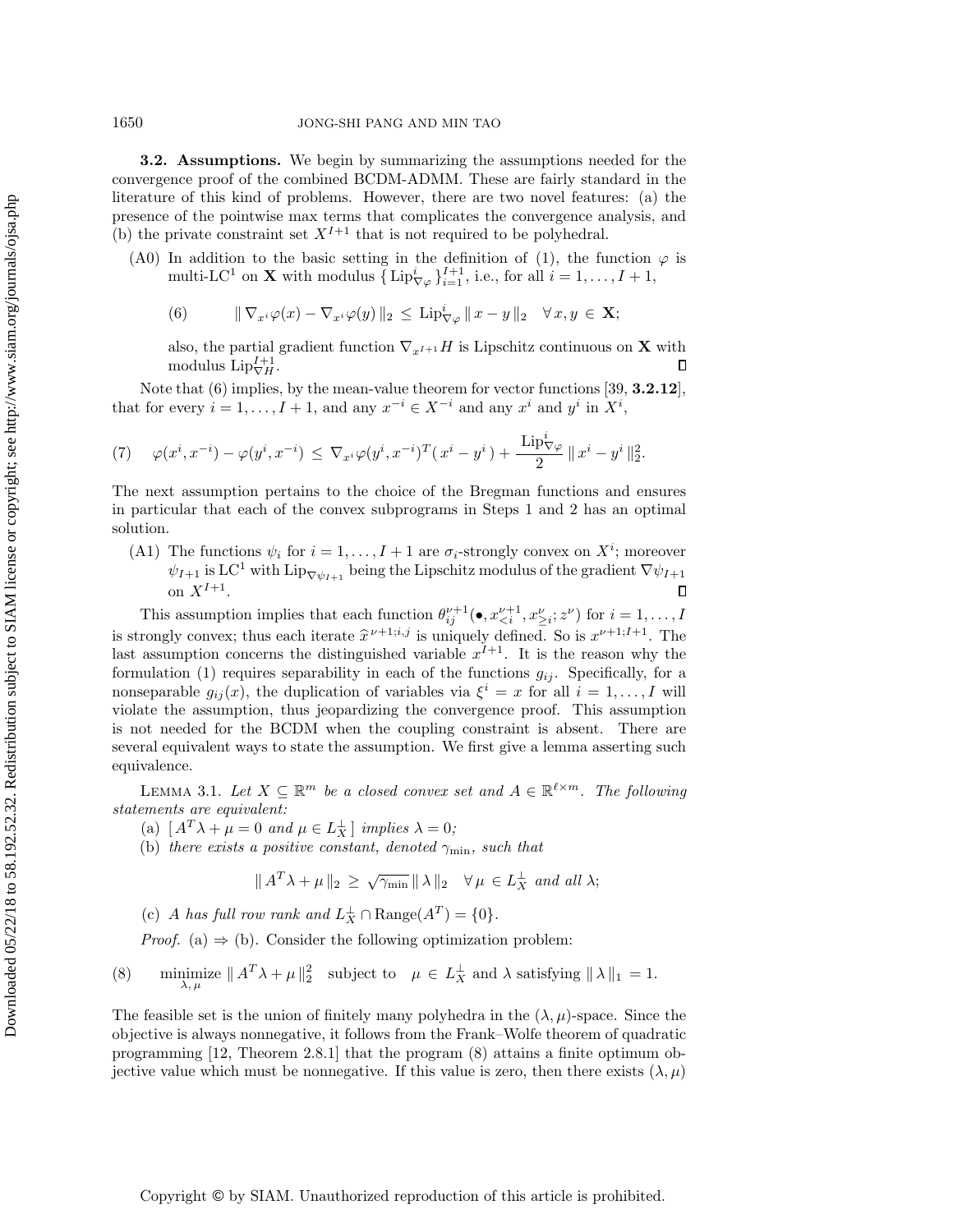$\Box$ 

 $\Box$ 

with  $\lambda \neq 0$  and  $\mu \in L_X^{\perp}$  such that  $A^T \lambda + \mu = 0$ . But this contradicts (a). Thus [\(8\)](#page-10-2) attains a positive minimum objective value. This is sufficient to yield the existence of the desired scalar  $\gamma_{\rm min}$ .

 $(b) \Rightarrow (c) \Rightarrow (a)$ . These implications are easy.

Based on the above lemma, we introduce (recalling that  $X^{I+1}$  is closed and convex) the following assumption.

(A2) The pair  $(A^{I+1}, X^{I+1})$  satisfies any one of the three conditions in Lemma 3.[1.](#page-10-3)

Two special cases of assumption (A2) are worth mentioning. One is the case in which  $X^{I+1} = \mathbb{R}^{n_{I+1}}$  so that the distinguished variable  $x^{I+1}$  is not privately constrained. In this case,  $L^{\perp}_{X^{I+1}} = \{0\}$  and  $(A2)$  reduces to the (standard) assumption that  $A^{I+1}$  has full row rank. The other special case is when  $X^{I+1}$  is a polyhedron given by, say,

$$
X^{I+1} \triangleq \{x^{I+1} \in \mathbb{R}^{n_{I+1}} \mid C^{I+1}x^{I+1} \ge d^{I+1}\}
$$

for some matrix  $C^{I+1}$  and vector  $d^{I+1}$  of appropriate order. In this case, (A2) holds if the matrix

$$
\Xi^{I+1} \triangleq \begin{bmatrix} A^{I+1} \\ C^{I+1} \end{bmatrix} \begin{bmatrix} (A^{I+1})^T & (C^{I+1})^T \end{bmatrix}
$$

is positive definite and the constant  $\gamma_{\rm min}$  can be taken to be the smallest eigenvalue of  $\Xi^{I+1}$ . Since the positive definiteness of  $\Xi^{I+1}$  is equivalent to the implication that  $(A^{I+1})^T \lambda + (C^{I+1})^T \xi = 0$  implies both  $\lambda = 0$  and  $\xi = 0$ , it follows that  $(A2)$  is a significant weakening of this positive definiteness assumption, allowing in particular the multipliers of the constraints in  $X^{I+1}$  to be unbounded.

Associated with the Lipschitz constants and the constant  $\gamma_{\min}$ , we define, for a given vector  $y^{I+1} \in X^{I+1}$ , the modified augmented Lagrangian function:

<span id="page-11-2"></span>
$$
(9) \quad \widehat{\mathcal{L}}_{\beta}(x,z;y^{I+1}) \le \hat{\mathcal{L}}_{\beta}(x,z) + \frac{4}{\beta \gamma_{\min}} \left[ \left( \mathrm{Lip}_{\nabla \varphi}^{I+1} \right)^2 + \left( \mathrm{Lip}_{\nabla \psi_{I+1}} \right)^2 \right] \|x^{I+1} - y^{I+1}\|_2^2.
$$

The convergence of the algorithm relies on a nonincreasing and bounded-below property of the sequence of such modified augmented Lagrangian values  $\{\widehat{\mathcal{L}}_{\beta}(x^{\nu+1}, z^{\nu+1};$  $\{x^{\nu,I+1}\}\$  when the sequence of iterates  $\{(x^{\nu+1}, z^{\nu+1})\}$  generated by the algorithm has an accumulation point. In turn, these crucial properties are derived under the choice of  $\beta > \beta$ ; see [\(11\)](#page-16-1) for the definition of the lower bound  $\beta$ . The boundedness of the sequence  $\{(x^{\nu+1}, z^{\nu+1})\}$  is established under one of two growth assumptions on the objective function  $\theta$  on the feasible set **X**. See the discussion preceding Proposition [4](#page-18-0).4 for details.

<span id="page-11-1"></span><span id="page-11-0"></span>4. Convergence proof. The proof of convergence of the combined BCDM-ADMM is divided into several steps. First is a lemma that bounds the consecutive difference  $||z^{\nu+1} - z^{\nu}||_2^2$  of the multipliers in terms of the differences of the primary variables. The lemma also bounds  $||z^{\nu+1}||_2^2$  in terms of the latter variables. This lemma is where the special block  $x^{I+1}$  is needed.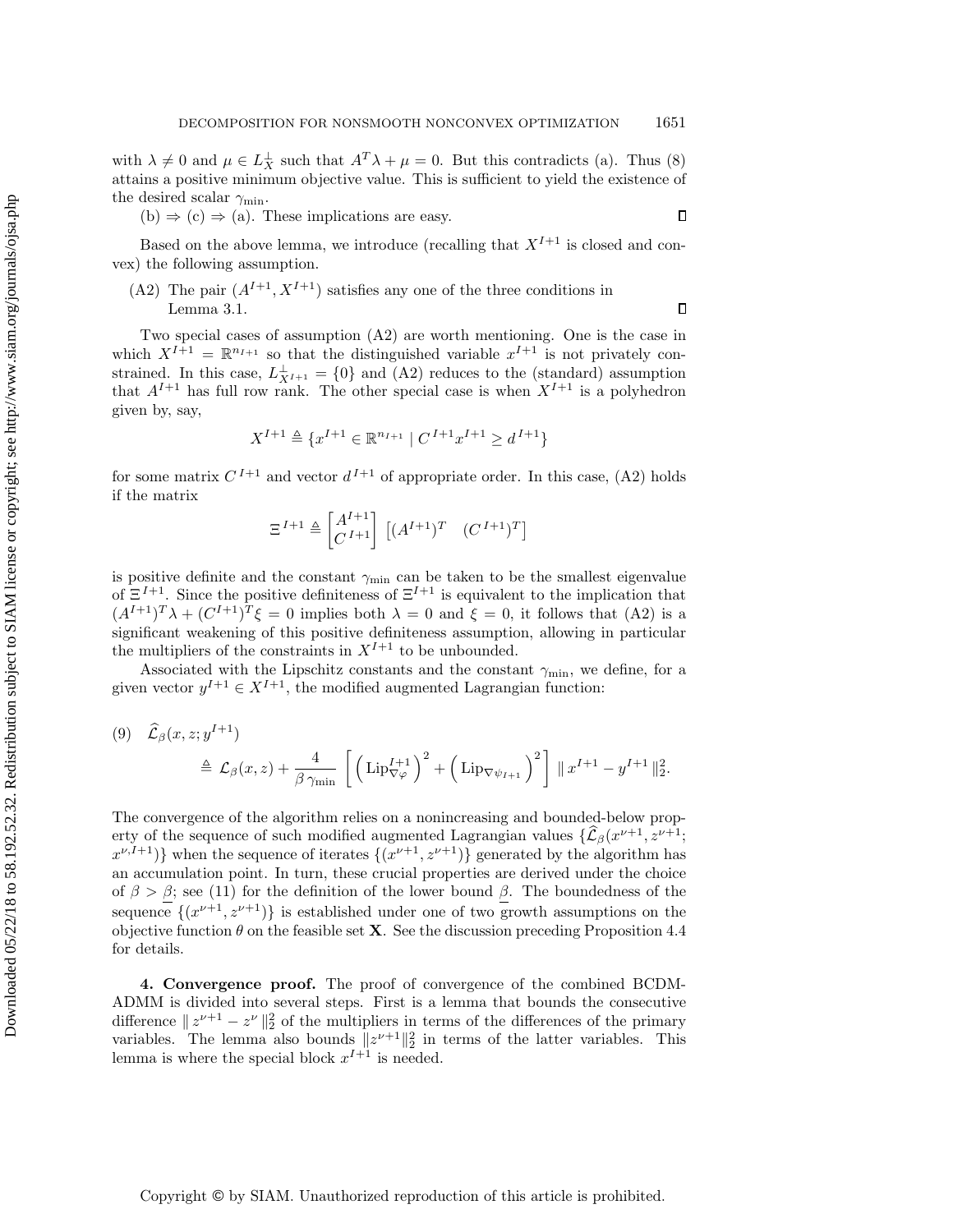Lemma 4.1. It holds that

<span id="page-12-0"></span>(10)  
\n
$$
\gamma_{\min} \left\| z^{\nu+1} - z^{\nu} \right\|_{2}^{2} \leq 4 \left\{ \left[ \left( \text{Lip}_{\nabla \varphi}^{I+1} \right)^{2} + \left( \text{Lip}_{\nabla \psi_{I+1}} \right)^{2} \right] \left\| x^{\nu,I+1} - x^{\nu-1,I+1} \right\|_{2}^{2} + \left[ \max \left( \left( \text{Lip}_{\nabla \varphi}^{I+1} \right)^{2}, \left( \text{Lip}_{\nabla \psi_{I+1}} \right)^{2} \right) + \left( \text{Lip}_{\nabla H}^{I+1} \right)^{2} \right] \sum_{i=1}^{I+1} \left\| x^{\nu+1,i} - x^{\nu,i} \right\|_{2}^{2} \right\}
$$
  
\nand 
$$
\gamma_{\min} \left\| z^{\nu+1} \right\|_{2}^{2} \leq 2 \left\{ \left( \text{Lip}_{\nabla \varphi}^{I+1} + \text{Lip}_{\nabla \psi_{I+1}} \right)^{2} \left\| x^{\nu+1,I+1} - x^{\nu,I+1} \right\|^{2} + \left[ \left( \text{Lip}_{\nabla \varphi}^{I+1} + \text{Lip}_{\nabla H}^{I+1} \right) \left\| x^{\nu+1} \right\| + \left\| \nabla_{x^{I+1}} \varphi(0) \right\|_{2} + \left\| \nabla_{x^{I+1}} H(0) \right\|_{2} \right]^{2} \right\}.
$$

Proof. By applying the optimality conditions of the problem,

$$
\underset{x^{I+1} \in X^{I+1}}{\operatorname{argmin}} \ \theta_{I+1}^{\nu+1}(x^{I+1}; x_{\leq I}^{\nu+1}; z^{\nu}),
$$

we deduce

$$
\mu^{\nu,I+1} \triangleq \nabla_{x^{I+1}} \varphi \left( x_{i \leq I}^{\nu+1,i}, x^{\nu,I+1} \right) - (A^{I+1})^T z^{\nu} + \nabla_{x^{I+1}} H(x^{\nu+1}) + \nabla \psi_{I+1}(x^{\nu+1})
$$

$$
- \nabla \psi_{I+1}(x^{\nu}) + \beta (A^{I+1})^T \left( \sum_{k=1}^{I+1} A^k x^{\nu+1,k} - b \right) \in -\mathcal{N}(x^{\nu,I+1}; X^{I+1}),
$$

yielding

$$
(A^{I+1})^T z^{\nu+1} + \mu^{\nu,I+1} = \nabla_{x^{I+1}} \varphi \left( x_{i \leq I}^{\nu+1,i}, x^{\nu,I+1} \right) + \nabla_{x^{I+1}} H(x^{\nu+1}) + \nabla \psi_{I+1}(x^{\nu+1,I+1}) - \nabla \psi_{I+1}(x^{\nu,I+1}).
$$

Subtracting this equation from the one from the previous iteration, we deduce

$$
(A^{I+1})^T (z^{\nu+1} - z^{\nu}) + (\mu^{\nu+1,I+1} - \mu^{\nu,I+1})
$$
  
= 
$$
\left[ \nabla_{x^{I+1}} \varphi \left( x_{i \leq I}^{\nu+1,i}, x^{\nu,I+1} \right) - \nabla_{x^{I+1}} \varphi \left( x_{i \leq I}^{\nu,i}, x^{\nu-1,I+1} \right) \right]
$$
  
+ 
$$
\left[ \nabla_{x^{I+1}} H(x^{\nu+1}) - \nabla_{x^{I+1}} H(x^{\nu}) \right] + \left[ \nabla \psi_{I+1}(x^{\nu+1,I+1}) - \nabla \psi_{I+1}(x^{\nu,I+1}) \right]
$$
  
- 
$$
\left[ \nabla \psi_{I+1}(x^{\nu,I+1}) - \nabla \psi_{I+1}(x^{\nu-1,I+1}) \right].
$$

Taking squared norms on both sides, employing Lemma [3.1,](#page-10-3) and making use of the Cauchy–Schwartz inequality and the assumed  $LC<sup>1</sup>$  conditions, we obtain

2

$$
\gamma_{\min} \| z^{\nu+1} - z^{\nu} \|_{2}^{2}
$$
\n
$$
\leq 4 \left\{ \left( \mathrm{Lip}_{\nabla \varphi}^{I+1} \right)^{2} \left[ \sum_{i \leq I} \| x^{\nu+1,i} - x^{\nu,i} \|_{2}^{2} + \| x^{\nu,I+1} - x^{\nu-1,I+1} \|_{2}^{2} \right] + \left( \mathrm{Lip}_{\nabla H}^{I+1} \right)^{2} \| x^{\nu+1} - x^{\nu} \|_{2}^{2}
$$
\n
$$
+ \left( \mathrm{Lip}_{\nabla \psi_{I+1}} \right)^{2} \left[ \| x^{\nu+1,I+1} - x^{\nu,I+1} \|_{2}^{2} + \| x^{\nu,I+1} - x^{\nu-1,I+1} \|_{2}^{2} \right] \right\}
$$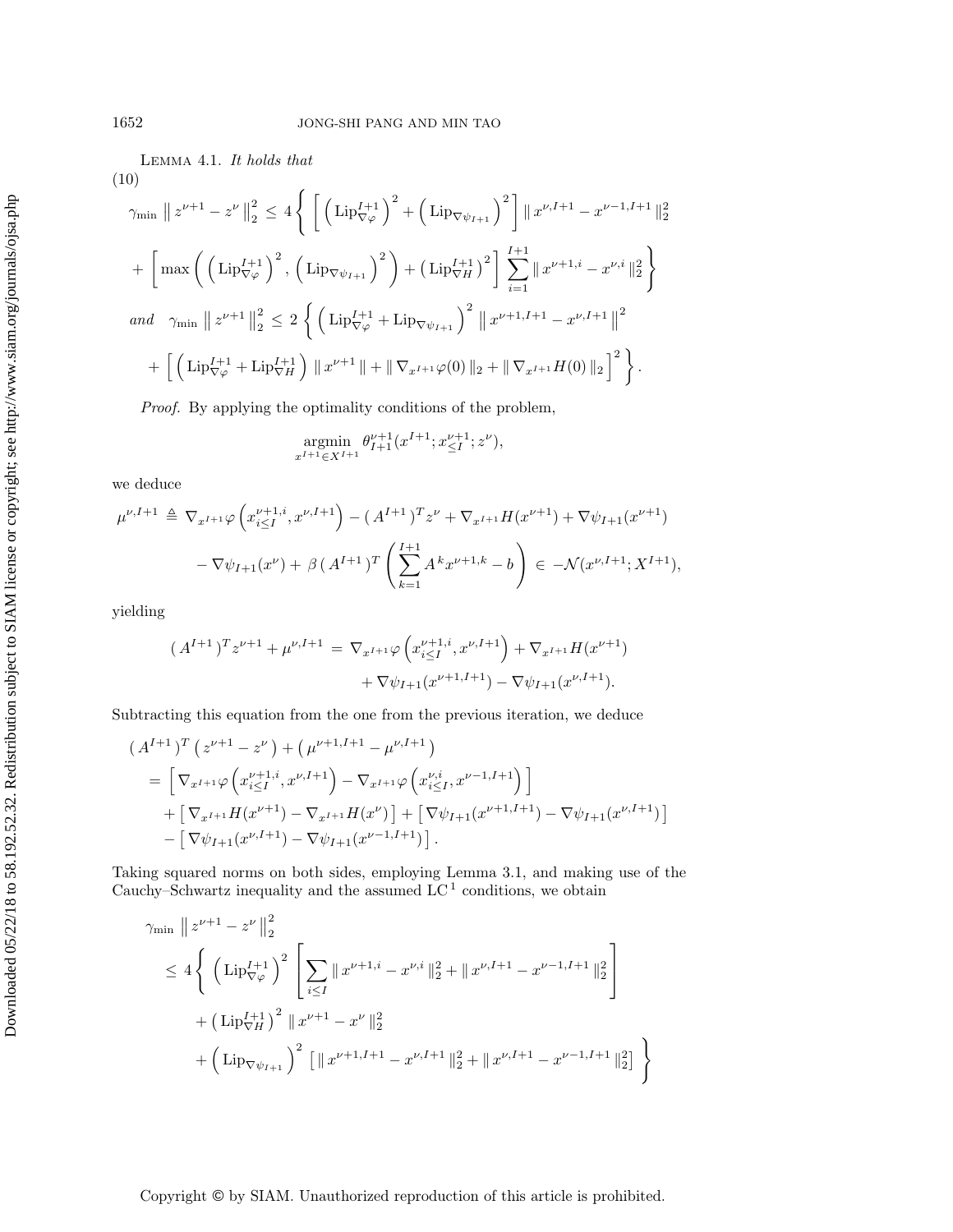$$
=4\Bigg\{\left[\left(\text{Lip}_{\nabla\varphi}^{I+1}\right)^2+\left(\text{Lip}_{\nabla H}^{I+1}\right)^2\right]\sum_{i\leq I}||x^{\nu+1,i}-x^{\nu,i}||_2^2
$$
  
+
$$
\left[\left(\text{Lip}_{\nabla H}^{I+1}\right)^2+\left(\text{Lip}_{\nabla\psi_{I+1}}\right)^2\right]||x^{\nu+1,I+1}-x^{\nu,I+1}||_2^2
$$
  
+
$$
\left[\left(\text{Lip}_{\nabla\varphi}^{I+1}\right)^2+\left(\text{Lip}_{\nabla\psi_{I+1}}\right)^2\right]||x^{\nu,I+1}-x^{\nu-1,I+1}||_2^2\Bigg\},\end{aligned}
$$

establishing the desired bound on  $||z^{\nu+1} - z^{\nu}||_2^2$ . To obtain the bound on  $||z^{\nu+1}||_2^2$ , we have

$$
(A^{I+1})^{T} z^{\nu+1} + \mu^{\nu,I+1} = \left[ \nabla_{x^{I+1}} \varphi \left( x_{i \leq I}^{\nu+1,i}, x^{\nu,I+1} \right) - \nabla_{x^{I+1}} \varphi \left( x_{i \leq I}^{\nu+1,i}, x^{\nu+1,I+1} \right) \right] + \left[ \nabla_{x^{I+1}} \varphi \left( x^{\nu+1} \right) - \nabla_{x^{I+1}} \varphi(0) \right] + \nabla_{x^{I+1}} \varphi(0) + \left[ \nabla_{x^{I+1}} H(x^{\nu+1}) - \nabla_{x^{I+1}} H(0) \right] + \nabla_{x^{I+1}} H(0) + \left[ \nabla \psi_{I+1}(x^{\nu+1,I+1}) - \nabla \psi_{I+1}(x^{\nu,I+1}) \right].
$$

Taking norms on both sides, we deduce the desired bound on  $||z^{\nu+1}||_2^2$ .

 $\Box$ 

We next upper bound the differences

$$
\mathrm{diff}_{\beta,i}^{\nu} \triangleq \mathcal{L}_{\beta}\left(x_{\leq i}^{\nu+1}, x_{>i}^{\nu}, z^{\nu}\right) - \mathcal{L}_{\beta}\left(x_{  

$$
\mathrm{diff}_{\beta,z}^{\nu} \triangleq \mathcal{L}_{\beta}\left(x_{\leq I+1}^{\nu+1}, z^{\nu+1}\right) - \mathcal{L}_{\beta}\left(x_{\leq I+1}^{\nu+1}, z^{\nu}\right)
$$
$$

by invoking the subprograms in Steps 1a and 1b and the update formula of  $z^{\nu+1}$ in Step 2. Adding the bounds for the above differences, we can in turn bound the difference  $\mathcal{L}_{\beta}(x^{\nu+1}, z^{\nu+1}) - \mathcal{L}_{\beta}(x^{\nu}, z^{\nu})$  of the augmented Lagrangian function at two consecutive tuples  $(x^{\nu+1}, z^{\nu+1})$  and  $(x^{\nu}, z^{\nu})$ .

<span id="page-13-0"></span>Lemma 4.2. It holds that

$$
\mathcal{L}_{\beta} (x^{\nu+1}, z^{\nu+1}) - \mathcal{L}_{\beta} (x^{\nu}, z^{\nu}) \n\leq \frac{4}{\beta \gamma_{\min}} \left[ \left( \text{Lip}_{\nabla \varphi}^{I+1} \right)^2 + \left( \text{Lip}_{\nabla \psi_{I+1}} \right)^2 \right] \| x^{\nu, I+1} - x^{\nu-1, I+1} \|_2^2 \n+ \sum_{i=1}^{I+1} \left\{ \frac{4}{\beta \gamma_{\min}} \left[ \max \left( \left( \text{Lip}_{\nabla \varphi}^{I+1} \right)^2, \left( \text{Lip}_{\nabla \psi_{I+1}} \right)^2 \right) + \left( \text{Lip}_{\nabla H}^{I+1} \right)^2 \right] \n+ \frac{\text{Lip}_{\nabla \varphi}^i - \sigma_i}{2} \right\} \| x^{\nu+1,i} - x^{\nu,i} \|_2^2.
$$

Proof. By the definition of the augmented Lagrangian function, we have

$$
\mathrm{diff}_{\beta,i}^{\nu} = \theta \left( x_{\leq i}^{\nu+1}, x_{>i}^{\nu} \right) - \theta \left( x_{+ \frac{\beta}{2} \left\{ \left\| b - \sum_{k=1}^{i} A^{k} x^{\nu+1,k} - \sum_{k=i+1}^{I} A^{k} x^{\nu,k} \right\|_{2}^{2} - \left\| b - \sum_{k=1}^{i-1} A^{k} x^{\nu+1,k} - \sum_{k=i}^{I} A^{k} x^{\nu,k} \right\|_{2}^{2} \right\}.
$$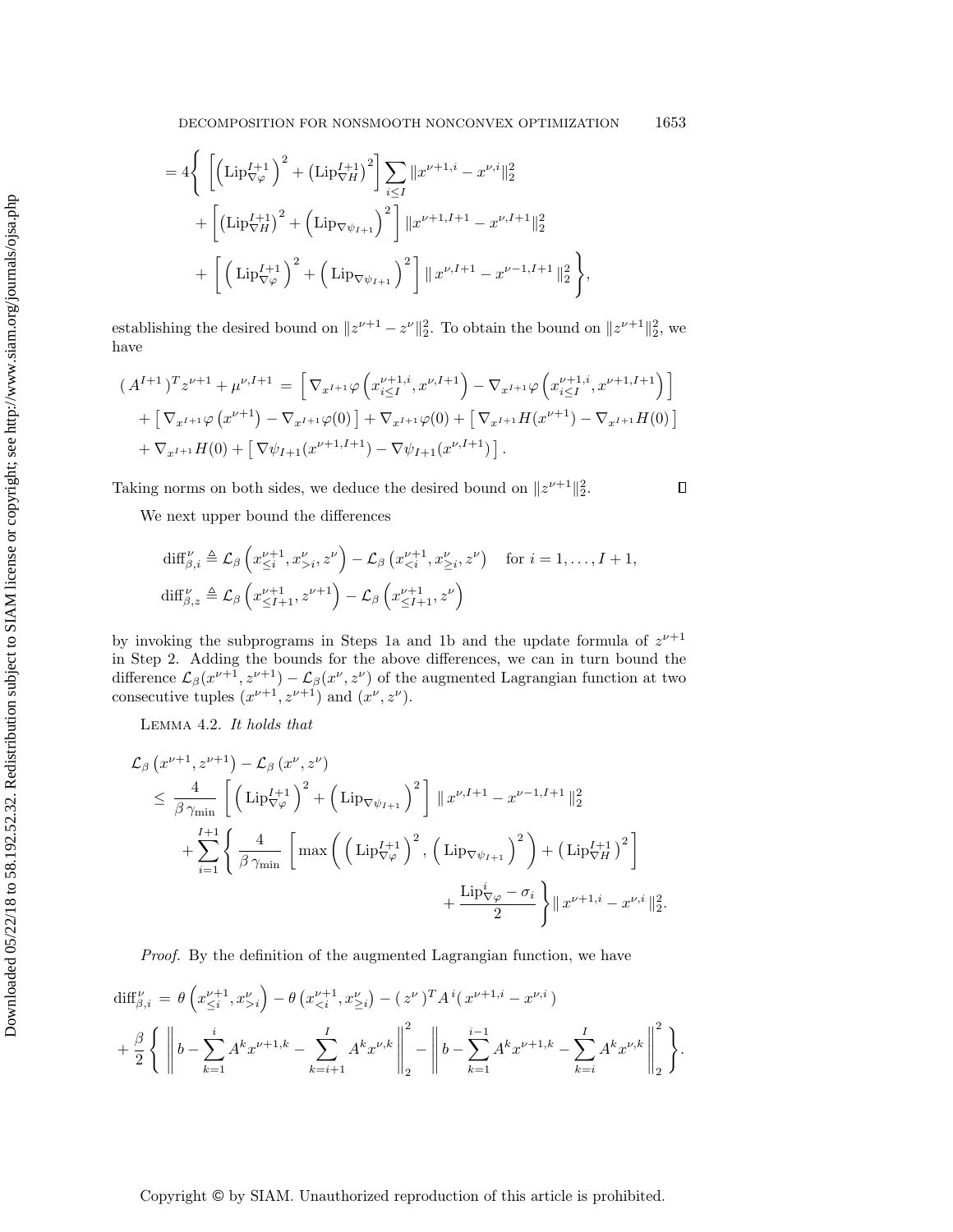In turn, since  $x^{\nu+1,i} = \hat{x}^{\nu+1,i,\hat{j}^{\nu}}$ , we have, for all  $i = 1, ..., I$ ,

$$
\theta\left(x_{\leq i}^{\nu+1}, x_{>i}^{\nu}\right) - \theta\left(x_{\n= \left[\varphi\left(x_{\leq i}^{\nu+1}, x_{>i}^{\nu}\right) - \varphi\left(x_{\n+ \left[H\left(x_{\leq i}^{\nu+1}, x_{>i}^{\nu}\right) - H\left(x_{\n\leq \left[\varphi\left(x_{i}^{\nu}\right) - \varphi\left(x_{\n+ \left[H\left(x_{i}^{\nu}\right) - H\left(x_{\n- \left[g_{i\hat{j}^{\nu}}(\hat{x}^{\nu+1,i,\hat{j}^{\nu}}_i) - g_{ij}(x^{\nu,i})\right] \quad \text{(for any } j \in \mathcal{M}_i(x^{\nu,i})) \n\leq \nabla_{x^{i}}\varphi\left(x_{\n+ \left[H\left(x_{i}^{\nu}\right) - H\left(x_{\n+ \frac{\text{Lip}_{\nabla\varphi}^{i}}{2} \|\hat{x}^{\nu+1,i,\hat{j}^{\nu}}_i - x^{\nu,i}\|_{2}^{2} - \left[g_{i\hat{j}^{\nu}}(\hat{x}^{\nu+1,i,\hat{j}^{\nu}}_i) - g_{ij}(
$$

where the last inequality follows from [\(7\)](#page-10-4). Thus, by the definition of  $\hat{j}_i^{\nu}$  and using the gradient inequality  $g_{ij}(\hat{x}^{\nu+1,i,j}) - g_{ij}(x^{\nu,i}) \geq \nabla g_{ij}(x^{\nu,i})^T(\hat{x}^{\nu+1,i,j} - x^{\nu,i})$  of the convox function  $g_{\mu\nu}$  we deduce that for any  $i \in M_1(x^{\nu,i})$ convex function  $g_{ij}$ , we deduce that, for any  $j \in \mathcal{M}_i(x^{\nu,i}),$ 

$$
\begin{split}\n\text{diff}_{\beta,i}^{\nu} &\leq \nabla_{x^{i}} \varphi \left( x_{\leq i}^{\nu+1}, x_{\geq i}^{\nu} \right)^{T} \left( \hat{x}^{\nu+1,i,j} - x^{\nu,i} \right) \\
&+ \left[ H \left( x_{\leq i}^{\nu+1}, \hat{x}^{\nu+1,i,j}, x_{\geq i}^{\nu} \right) - H \left( x_{\leq i}^{\nu+1}, x_{\geq i}^{\nu} \right) \right] \\
&- \left[ D_{\psi_{i}} (\hat{x}^{\nu+1,i,\hat{j}^{\nu}} , x^{\nu,i}) - D_{\psi_{i}} (\hat{x}^{\nu+1,i,j}, x^{\nu,i}) \right] + \frac{\text{Lip}_{\nabla\varphi}^{i}}{2} \left\| x^{\nu+1,i} - x^{\nu,i} \right\|_{2}^{2} \\
&- \nabla g_{ij} (x^{\nu,i})^{T} \left( \hat{x}^{\nu+1,i,j} - x^{\nu,i} \right) - \left( z^{\nu} \right)^{T} A^{i} \left( \hat{x}^{\nu+1,i,j} - x^{\nu,i} \right) + \\
&+ \frac{\beta}{2} \left\{ \left\| b - \sum_{k=1}^{i-1} A^{k} x^{\nu+1,k} - A^{i} \hat{x}^{\nu+1,i,j} - \sum_{k=i+1}^{I} A^{k} x^{\nu,k} \right\|_{2}^{2} \right. \\
&- \left\| b - \sum_{k=1}^{i-1} A^{k} x^{\nu+1,k} - \sum_{k=i}^{I} A^{k} x^{\nu,k} \right\|_{2}^{2} \left. \right\},\n\end{split}
$$

which yields

$$
\begin{split} \n\text{diff}^{\nu}_{\beta,i} &\leq \nabla_{x^i} \varphi \left( x^{\nu+1}_{\leq i}, x^{\nu}_{\geq i} \right)^T \left( \hat{x}^{\nu+1,i,j} - x^{\nu,i} \right) \\ \n&+ \left[ H \left( x^{\nu+1}_{\leq i}, \hat{x}^{\nu+1,i,j}, x^{\nu}_{\geq i} \right) - H \left( x^{\nu+1}_{\leq i}, x^{\nu}_{\geq i} \right) \right] \\ \n&+ \frac{\text{Lip}_{\nabla \varphi}^i - \sigma_i}{2} \left\| x^{\nu+1,i} - x^{\nu,i} \right\|_2^2 \quad \text{(by the } \sigma_i\text{-strong convexity of } \psi_i) \\ \n&+ D_{\psi_i}(\hat{x}^{\nu+1,i,j}, x^{\nu,i}) - \nabla g_{ij}(x^{\nu,i})^T (\hat{x}^{\nu+1,i,j} - x^{\nu,i}) \\ \n&- \left( z^{\nu} \right)^T A^i \left( \hat{x}^{\nu+1,i,j} - x^{\nu,i} \right) \n\end{split}
$$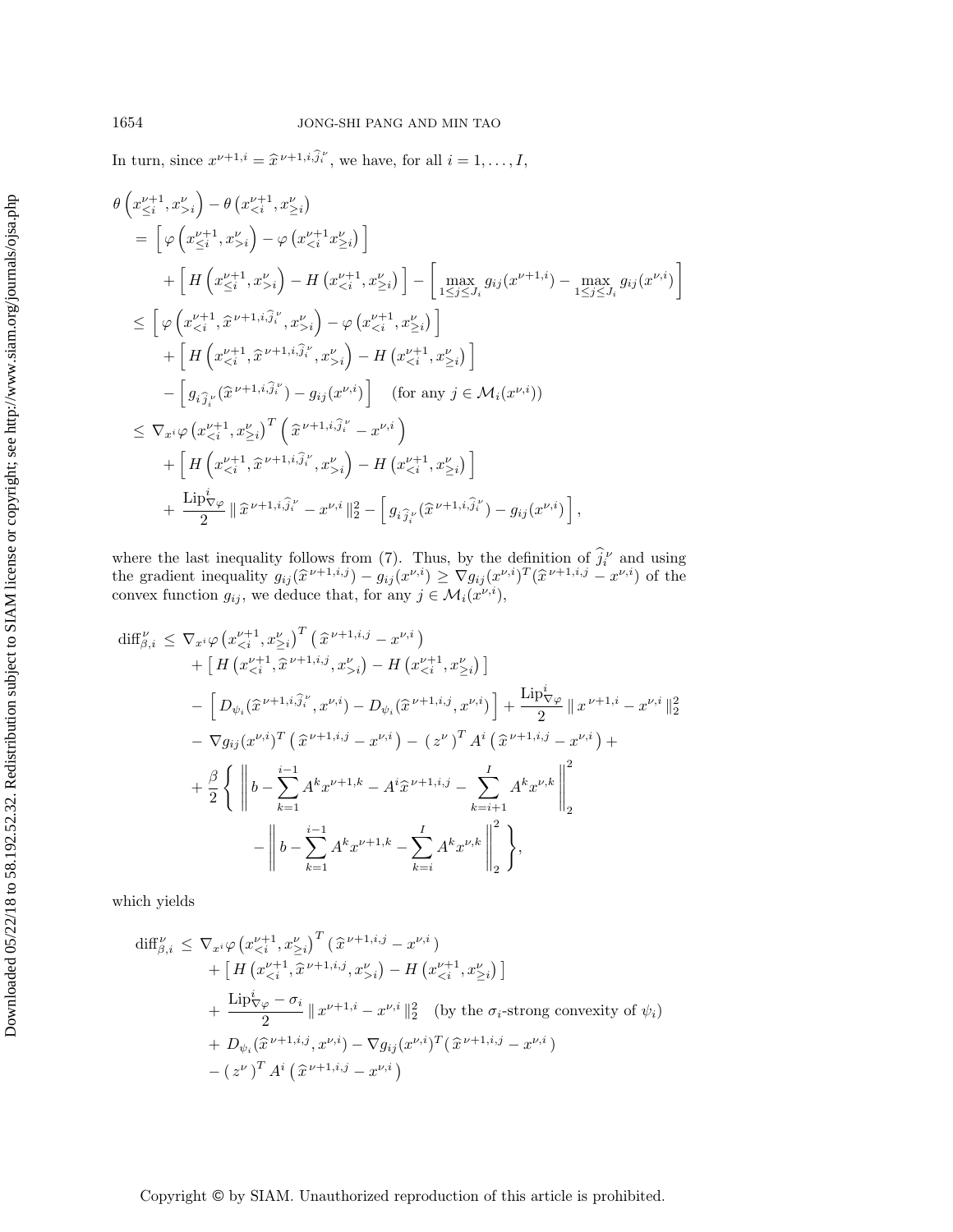$$
+ \frac{\beta}{2} \Bigg\{ \left\| b - \sum_{k=1}^{i-1} A^k x^{\nu+1,k} - A^i \hat{x}^{\nu+1,i,j} - \sum_{k=i+1}^I A^k x^{\nu,k} \right\|_2^2
$$
  

$$
- \left\| b - \sum_{k=1}^{i-1} A^k x^{\nu+1,k} - \sum_{k=i}^I A^k x^{\nu,k} \right\|_2^2 \Bigg\}
$$
  

$$
\leq \frac{\text{Lip}_{\nabla \varphi}^i - \sigma_i}{2} \| x^{\nu+1,i} - x^{\nu,i} \|_2^2 \quad \text{(by the definition of } \hat{x}^{\nu+1,i,j}).
$$

Similarly, we can establish the desired bound for  $\text{diff}_{\beta,I+1}^{\nu}$  by dropping the  $g_{ij}$  functions. To bound  $\text{diff}_{\beta,z}^{\nu}$ , we note that

$$
\begin{split} \n\text{diff}_{\beta,z}^{\nu} &= \left(z^{\nu+1} - z^{\nu}\right)^{T} \left[b - \sum_{i=1}^{I+1} A^{i} x^{\nu+1,i}\right] = \frac{1}{\beta} \left\|z^{\nu+1} - z^{\nu}\right\|_{2}^{2} \\ \n&\leq \frac{4}{\beta \gamma_{\min}} \left\{ \left[\max \left(\left(\text{Lip}_{\nabla\varphi}^{I+1}\right)^{2}, \left(\text{Lip}_{\nabla\psi_{I+1}}\right)^{2}\right) + \left(\text{Lip}_{\nabla H}^{I+1}\right)^{2}\right] \sum_{i=1}^{I+1} \left\|x^{\nu+1,i} - x^{\nu,i}\right\|_{2}^{2} \\ \n&\quad + \left[\left(\text{Lip}_{\nabla\varphi}^{I+1}\right)^{2} + \left(\text{Lip}_{\nabla\psi_{I+1}}\right)^{2}\right] \left\|x^{\nu,I+1} - x^{\nu-1,I+1}\right\|_{2}^{2} \right\} \quad \text{(by Lemma 4.1)}. \n\end{split}
$$

Adding this to the bounds

$$
\mathrm{diff}_{\beta,i}^{\nu}\,\leq\,\frac{\mathrm{Lip}_{\nabla\varphi}^{i}-\sigma_{i}}{2}\,\|\,x^{\nu+1,i}-x^{\nu,i}\,\|_{2}^{2},
$$

for all  $i = 1, ..., I+1$ , we deduce the desired bound on  $\mathcal{L}_{\beta}(x^{\nu+1}, z^{\nu+1}) - \mathcal{L}_{\beta}(x^{\nu}, z^{\nu})$ .

Recalling the modified augmented Lagrangian function [\(9\)](#page-11-2), from Lemma [4](#page-13-0).2 we deduce that

$$
\hat{\mathcal{L}}_{\beta}(x^{\nu+1}, z^{\nu+1}; x^{\nu,I+1}) - \hat{\mathcal{L}}_{\beta}(x^{\nu}, z^{\nu}; x^{\nu-1,I+1})
$$
\n
$$
\leq \sum_{i=1}^{I} \left\{ \frac{4}{\beta \gamma_{\min}} \left[ \max \left( \left( \text{Lip}_{\nabla \varphi}^{I+1} \right)^{2}, \left( \text{Lip}_{\nabla \psi_{I+1}} \right)^{2} \right) + \left( \text{Lip}_{\nabla H}^{I+1} \right)^{2} \right] + \frac{\text{Lip}_{\nabla \varphi}^{i} - \sigma_{i}}{2} \right\} \| x^{\nu+1,i} - x^{\nu,i} \|_{2}^{2}
$$
\n
$$
+ \left\{ \frac{4}{\beta \gamma_{\min}} \left[ 2 \left( \left( \text{Lip}_{\nabla \varphi}^{I+1} \right)^{2} + \left( \text{Lip}_{\nabla \psi_{I+1}} \right)^{2} \right) + \left( \text{Lip}_{\nabla H}^{I+1} \right)^{2} \right] + \frac{\text{Lip}_{\nabla \varphi}^{I+1} - \sigma_{I+1}}{2} \right\} \| x^{\nu+1,I+1} - x^{\nu,I+1} \|_{2}^{2}.
$$

To ensure that the sequence  $\{\widehat{\mathcal{L}}_{\beta}(x^{\nu}, z^{\nu}; x^{\nu-1,I+1})\}$  is nonincreasing, we postulate the following.

(A3) For every 
$$
i = 1, ..., I + 1
$$
,  $\sigma_i > \text{Lip}_{\nabla \varphi}^i$ .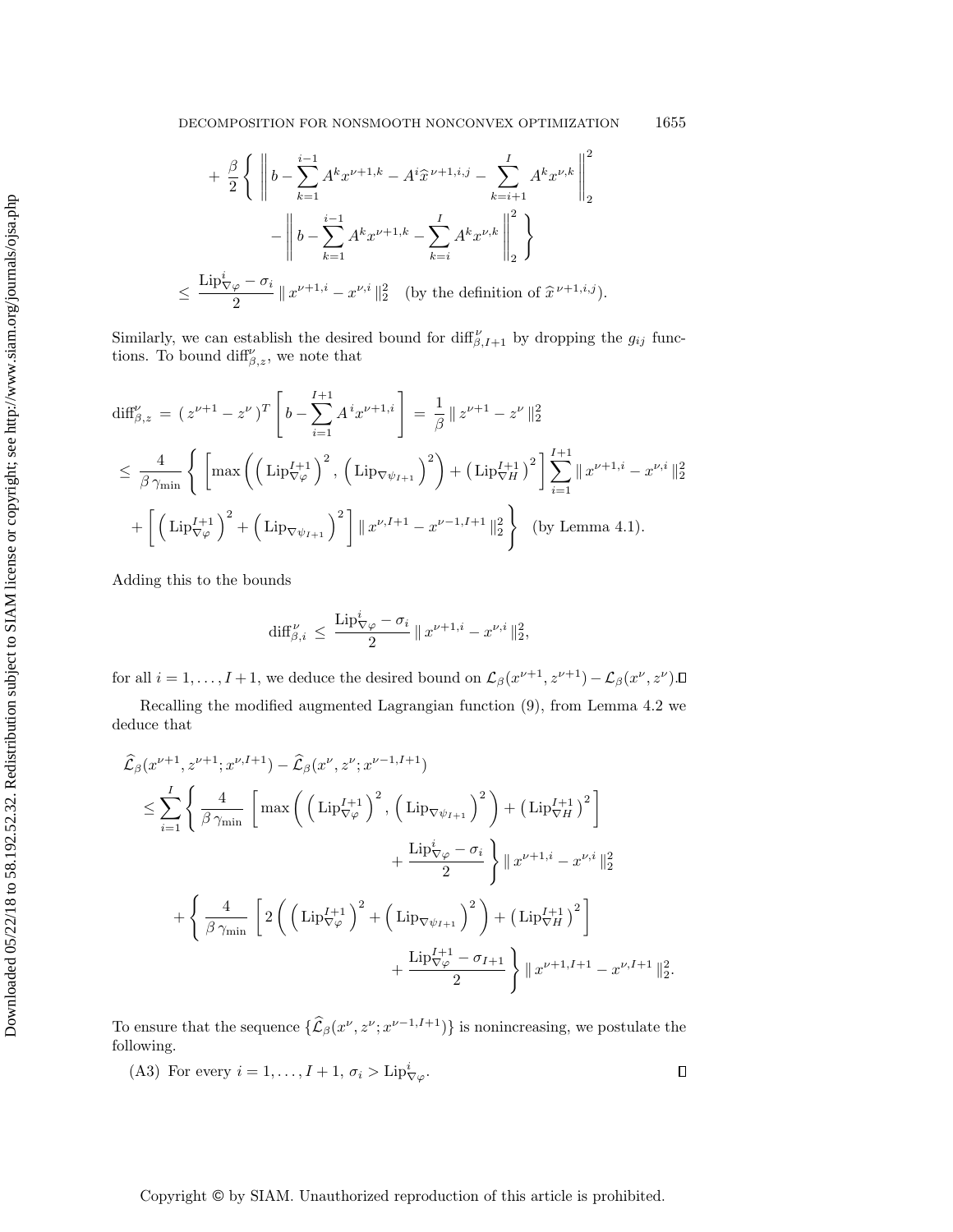It then follows that for  $\beta > \beta$ , where

<span id="page-16-1"></span>(11) 
$$
\frac{\beta}{\gamma} \stackrel{\triangle}{=} \frac{8 \left[ 2 \left( \left( \text{Lip}_{\nabla \varphi}^{I+1} \right)^2 + \left( \text{Lip}_{\nabla \psi_{I+1}} \right)^2 \right) + \left( \text{Lip}_{\nabla H}^{I+1} \right)^2 \right]}{\gamma_{\min}} \max_{1 \leq i \leq I+1} \left\{ \frac{1}{\sigma_i - \text{Lip}_{\nabla \varphi}^i} \right\},
$$

a constant  $c_{\beta} > 0$  exists such that, for all  $\nu$ ,

<span id="page-16-2"></span>(12) 
$$
\widehat{\mathcal{L}}_{\beta}(x^{\nu+1}, z^{\nu+1}; x^{\nu,I+1}) - \widehat{\mathcal{L}}_{\beta}(x^{\nu}, z^{\nu}; x^{\nu-1,I+1}) \leq -c_{\beta} \|x^{\nu+1} - x^{\nu}\|_{2}^{2}.
$$

<span id="page-16-0"></span>THEOREM 4.3. Under assumptions (A0)–(A3) and the choice [\(11\)](#page-16-1) of  $\beta$ , every accumulation point (if it exists) of the sequence  $\{x^{\nu}\}\$  produced by the deterministic BCDM-ADMM with  $a \beta > \beta$  satisfies the stationarity condition [\(2\)](#page-3-0).

*Proof.* Let  $x^{\infty}$  be the limit of a convergent subsequence  $\{x^{\nu+1}\}_{\nu \in \kappa}$ . We first show that  $\{z^{\nu+1}\}_{\nu\in\kappa}$  is bounded. In turn, from the bound on  $||z^{\nu+1}||_2$  it suffices to show that  $\{x^{\nu+1},x^{1}+1}-x^{\nu,1+1}\}_{\nu\in\kappa}$  is bounded. By the definition of  $x^{\nu+1},x^{1}+1}$ , we have

$$
\hat{\mathcal{L}}_{\beta}\left(x^{\nu+1}, z^{\nu+1}; x^{\nu,I+1}\right)
$$
\n
$$
= \mathcal{L}_{\beta}\left(x^{\nu+1}, z^{\nu+1}\right) + \frac{4}{\beta \gamma_{\min}} \left[ \left(\text{Lip}_{\nabla\varphi}^{I+1}\right)^{2} + \left(\text{Lip}_{\nabla\psi_{I+1}}\right)^{2} \right] \|x^{\nu+1,I+1} - x^{\nu,I+1}\|_{2}^{2}
$$
\n
$$
= \theta(x^{\nu+1}) + \left(z^{\nu+1}\right)^{T} \left[ b - \sum_{i=1}^{I+1} A^{i}x^{\nu+1,i} \right] + \frac{\beta}{2} \left\| b - \sum_{i=1}^{I+1} A^{i}x^{\nu+1,i} \right\|_{2}^{2}
$$
\n
$$
+ \frac{4}{\beta \gamma_{\min}} \left[ \left(\text{Lip}_{\nabla\varphi}^{I+1}\right)^{2} + \left(\text{Lip}_{\nabla\psi_{I+1}}\right)^{2} \right] \|x^{\nu+1,I+1} - x^{\nu,I+1}\|_{2}^{2}
$$
\n
$$
= \theta(x^{\nu+1}) + \frac{\beta}{2} \left\| b - \sum_{i=1}^{I+1} A^{i}x^{\nu+1,i} + \frac{z^{\nu+1}}{\beta} \right\|_{2}^{2} - \frac{\|z^{\nu+1}\|_{2}^{2}}{2\beta}
$$
\n
$$
+ \frac{4}{\beta \gamma_{\min}} \left[ \left(\text{Lip}_{\nabla\varphi}^{I+1}\right)^{2} + \left(\text{Lip}_{\nabla\psi_{I+1}}\right)^{2} \right] \|x^{\nu+1,I+1} - x^{\nu,I+1}\|_{2}^{2}
$$
\n
$$
\geq \theta(x^{\nu+1}) + \frac{\beta}{2} \left\| b - \sum_{i=1}^{I+1} A^{i}x^{\nu+1,i} + \frac{z^{\nu+1}}{\beta} \right\|_{2}^{2}
$$
\n
$$
+ \frac{4}{\beta \gamma_{\min}} \left[ \left(\text{Lip}_{\nabla\varphi}^{I+1}\right)^{2} + \left(\text{Lip}_{\nabla\psi_{I+1
$$

Since the subsequence  $\{x^{\nu+1}\}_{\nu \in \kappa}$  is assumed to have an accumulation point, thus is bounded, it follows that the subsequence  $\{\widehat{\mathcal{L}}_{\beta}(x^{\nu+1}, z^{\nu+1}; x^{\nu,I+1})\}_{\nu \in \kappa}$  is bounded below. Since the entire sequence  $\{\widehat{\mathcal{L}}_{\beta}(x^{\nu+1}, z^{\nu+1}; x^{\nu,I+1})\}$  is nonincreasing, it must be bounded below, and hence converges. Consequently, the sequence of consecutive differences  $\{\widehat{\mathcal{L}}_{\beta}(x^{\nu+1}, z^{\nu+1}; x^{\nu,I+1}) - \widehat{\mathcal{L}}_{\beta}(x^{\nu}, z^{\nu}; x^{\nu-1,I+1})\}$  converges to zero; thus the

 $\big]^{2}$  .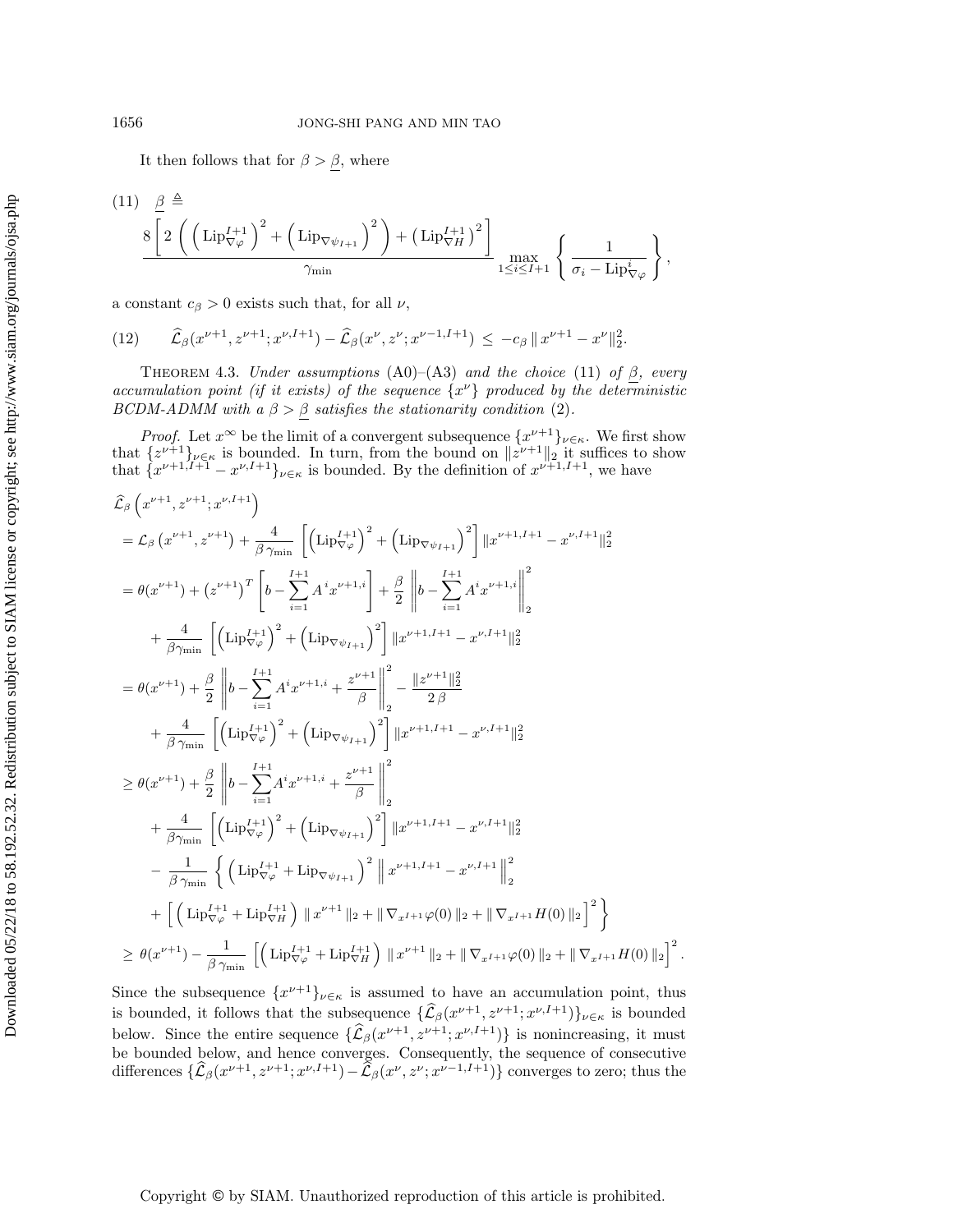entire sequence of consecutive differences of the iterates  $\{x^{\nu+1} - x^{\nu}\}\$ also converges to zero, by [\(12\)](#page-16-2). Thus the subsequence  $\{z^{\nu+1}\}_{\nu \in \kappa}$  is bounded by [\(10\)](#page-12-0). By the first inequality of Lemma [4](#page-11-1).1, the entire sequence of consecutive differences of the multipliers  $\{z^{\nu+1} - z^{\nu}\}\)$  converges to zero. Hence the limit  $x^{\infty}$  is feasible to [\(1\)](#page-1-0). It remains to show that, for every tuple  $\mathbf{j} = (j_i)_{i=1}^I$  with  $j_i \in \mathcal{M}_i(x^{\infty})$  for all  $i = 1, ..., I$ ,

$$
\nabla \varphi(x^{\infty})^T (x - x^{\infty}) + \sum_{i=1}^{I+1} H(\bullet, x^{\infty, -i})^{\prime} (x^{\infty, i}; x^{i} - x^{\infty, i})
$$
  

$$
\geq \sum_{i=1}^{I} \nabla g_{ij_{i}} (x^{\infty, i})^T (x^{i} - x^{\infty, i}) \quad \forall x \in \hat{\mathbf{X}}.
$$

Let  $z^{\infty}$  be an accumulation point of the subsequence  $\{z^{\nu+1}\}_{\nu \in \kappa}$ . Without loss of generality, by working with an infinite subset of  $\kappa$  if necessary, we may assume that  $\{z^{\nu+1}\}_{\nu \in \kappa}$ , and thus  $\{z^{\nu}\}_{\nu \in \kappa}$  also, converges to  $z^{\infty}$ ; moreover, there exists  $\hat{j}_i^{\infty} = \hat{j}_i^{\nu}$ for all  $\nu \in \kappa$ . Let an arbitrary  $x \in \hat{\mathbf{X}}$  and a tuple j as specified above be given. It then follows that  $j_i \in \mathcal{M}_{\varepsilon,i}(x^{\nu,i})$  for all  $\nu \in \kappa$  sufficiently large and all  $i = 1, \ldots, I$ . By the definition of the index  $\hat{j}_i^{\nu}$  that gives  $x^{\nu+1,i} = \hat{x}^{\nu+1,i}\hat{j}_i^{\nu}$  in particular, and by the minimizing property of  $\hat{x}^{\nu+1,i,j_i}$  we have the minimizing property of  $\hat{x}^{\nu+1,i,j_i}$  we have

$$
\nabla_{x^{i}}\varphi\left(x_{i}^{\nu}\right) - \underbrace{g_{i\hat{j}_{i}^{\nu}}(x^{\nu+1,i})}_{= g_{i\hat{j}_{i}^{\infty}}(x^{\nu+1,i})}
$$
\n
$$
- (z^{\nu})^{T} A^{i} x^{\nu+1,i} + D_{\psi_{i}}(x^{\nu+1,i}, x^{\nu,i}) + \frac{\beta}{2} \left\| b - \sum_{k \leq i} A^{k} x^{\nu+1,k} - \sum_{k > i} A^{k} x^{\nu,k} \right\|_{2}^{2}
$$
\n
$$
\leq \nabla_{x^{i}}\varphi\left(x_{i}^{\nu}\right) - g_{ij_{i}}(\hat{x}^{\nu+1,i,j_{i}})
$$
\n
$$
- (z^{\nu})^{T} A^{i} \hat{x}^{\nu+1,i,j_{i}} + D_{\psi_{i}}(\hat{x}^{\nu+1,i,j_{i}}, x^{\nu,i})
$$
\n
$$
+ \frac{\beta}{2} \left\| b - \sum_{k < i} A^{k} x^{\nu+1,k} - A^{i} \hat{x}^{\nu+1,i,j_{i}} - \sum_{k > i} A^{k} x^{\nu,k} \right\|_{2}^{2}
$$
\n
$$
\leq \nabla_{x^{i}}\varphi\left(x_{i}^{\nu}\right)
$$
\n
$$
- g_{ij_{i}}(x^{\nu,i}) - \nabla g_{ij_{i}}(x^{\nu,i})^{T}\left(\hat{x}^{\nu+1,i,j_{i}} - x^{\nu,i}\right) \quad \text{(by the convexity of } g_{ij})
$$
\n
$$
- (z
$$

Taking the limit  $\nu(\in \kappa) \to \infty$ , and using the proved convergence of  $\{x^{\nu+1} - x^{\nu}\} \to 0$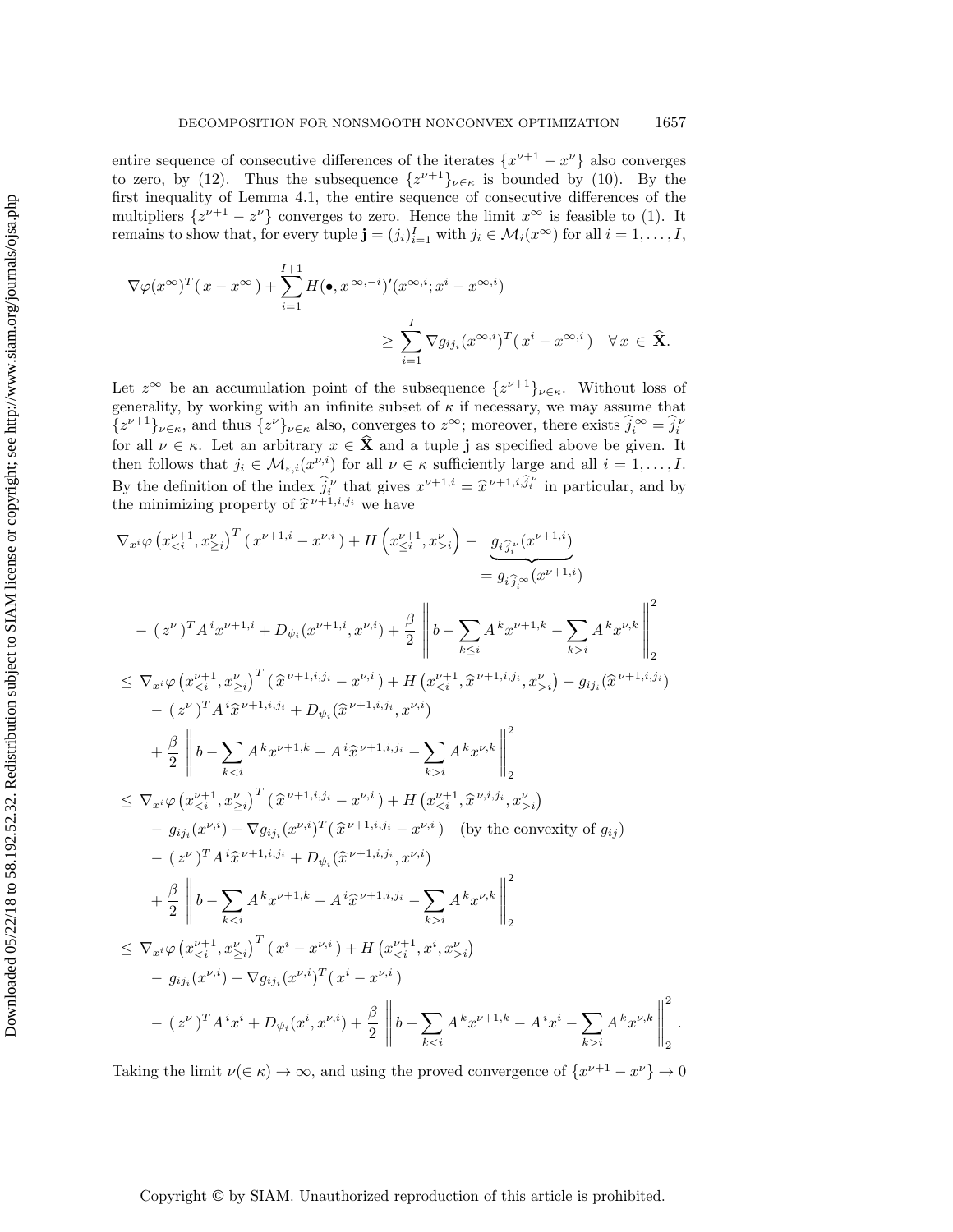and the feasibility of  $x^{\infty}$  (thus the satisfaction of the coupling constraint), we deduce

$$
H(x^{\infty}) - \max_{1 \leq j \leq J_i} g_{ij}(x^{\infty, i}) - (z^{\infty})^T A^i x^{\infty, i}
$$
  
\n
$$
\leq H(x^{\infty}) - g_{i \widehat{j}_i^{\infty}}(x^{\infty, i}) - (z^{\infty})^T A^i x^{\infty, i}
$$
  
\n
$$
\leq \nabla_{x^i} \varphi(x^{\infty})^T (x^i - x^{\infty, i}) + H(x^{\infty}_{\leq i}, x^i, x^{\infty}_{>i}) - \max_{1 \leq j \leq J_i} g_{ij}(x^{\infty, i})
$$
  
\n
$$
- \nabla g_{ij_i}(x^{\infty, i})^T (x^i - x^{\infty, i})
$$
  
\n
$$
- (z^{\infty})^T A^i x^i + D_{\psi_i}(x^i, x^{\infty, i}) + \frac{\beta}{2} \|A^i x^{\infty, i} - A^i x^i\|_2^2,
$$

where the first inequality holds because  $\max_{1 \leq j \leq J_i} g_{ij}(x^{\infty,i}) \geq g_{i\hat{j}_i} (x^{\infty,i})$  and the second inequality holds because  $j_i \in \mathcal{M}_i(x^\infty)$ . Hence, for all  $i = 1, \ldots, I$ ,

<span id="page-18-1"></span>(13)  
\n
$$
H(x^{\infty}) - (z^{\infty})^T A^i x^{\infty, i} \leq \nabla_{x^i} \varphi(x^{\infty})^T (x^i - x^{\infty, i}) + H (x^{\infty}_{\leq i}, x^i, x^{\infty}_{>i}) - \nabla g_{ij_i} (x^{\infty, i})^T (x^i - x^{\infty, i}) - (z^{\infty})^T A^i x^i + D_{\psi_i} (x^i, x^{\infty, i}) + \frac{\beta}{2} \| A^i x^{\infty, i} - A^i x^i \|_2^2.
$$

By the definition of  $x^{\nu+1,I+1}$ , we have

$$
\nabla_{x^{I+1}} \varphi \left( x_{\leq I}^{\nu+1}, x^{\nu, I+1} \right)^{T} \left( x^{\nu+1, I+1} - x^{\nu, I+1} \right) + H \left( x_{\leq I}^{\nu+1}, x^{\nu+1, I+1} \right) \n+ D_{\psi_{I+1}} (x^{\nu+1, I+1}, x^{\nu, I+1}) - (z^{\nu})^{T} A^{I+1} x^{\nu+1, I+1} \n+ \frac{\beta}{2} \left\| b - \sum_{k \leq I} A^{k} x^{\nu+1, k} - A^{I+1} x^{\nu+1, I+1} \right\|_{2}^{2} \n\leq \nabla_{x^{I+1}} \varphi \left( x_{\leq I}^{\nu+1}, x^{\nu, I+1} \right)^{T} \left( x^{I+1} - x^{\nu, I+1} \right) + H \left( x_{\leq I}^{\nu+1}, x^{I+1} \right) \n+ D_{\psi_{I+1}} (x^{I+1}, x^{\nu, I+1}) - (z^{\nu})^{T} A^{I+1} x^{I+1} + \frac{\beta}{2} \left\| b - \sum_{k \leq I} A^{k} x^{\nu+1, k} - A^{I+1} x^{I+1} \right\|_{2}^{2}.
$$

Passing to the limit  $\nu(\in \kappa) \to \infty$ , we deduce that

$$
H(x^{\infty}) - (z^{\infty})^T A^{I+1} x^{\infty, I+1} \leq \nabla_{x^{I+1}} \varphi(x^{\infty})^T (x^{I+1} - x^{\infty, I+1}) + H(x^{\infty}_{\leq I}, x^{I+1}) - (z^{\infty})^T A^{I+1} x^{I+1} + D_{\psi_{I+1}} (x^{I+1}, x^{\infty, I+1}) + \frac{\beta}{2} \| A^{I+1} x^{\infty, I+1} - A^{I+1} x^{I+1} \|_2^2.
$$

Summing up the last inequality and the previous  $I$  inequalities  $(13)$ , using the fact that  $\sum_{i=1}^{I+1} A^i x^{\infty,i} = b = \sum_{i=1}^{I+1} A^i x^i$ , and by Proposition 2.[1,](#page-4-0) we obtain the desired stationarity of  $x^{\infty}$ .  $\Box$ 

<span id="page-18-0"></span>The above theorem asserts neither the boundedness of the (primal) sequence  ${x^{\nu}}$  nor its sequential convergence. The result below addresses these two issues under either one of two growth assumptions on the objective function that are easily satisfied if X is bounded. The first condition is a growth requirement on the combined objective  $\theta$  of the order  $||x||^{1+\delta}$  for some positive  $\delta$ ; the second condition is a weakening of the first, requiring only a coercivity property on  $\theta$ , namely,  $\theta(x) \to \infty$  for  $x \in \mathbf{X}$ with  $||x|| \to \infty$ , but adding the requirement that  $H+\varphi$  have bounded partial gradients with respect to the distinguished variable  $x^{I+1}$ .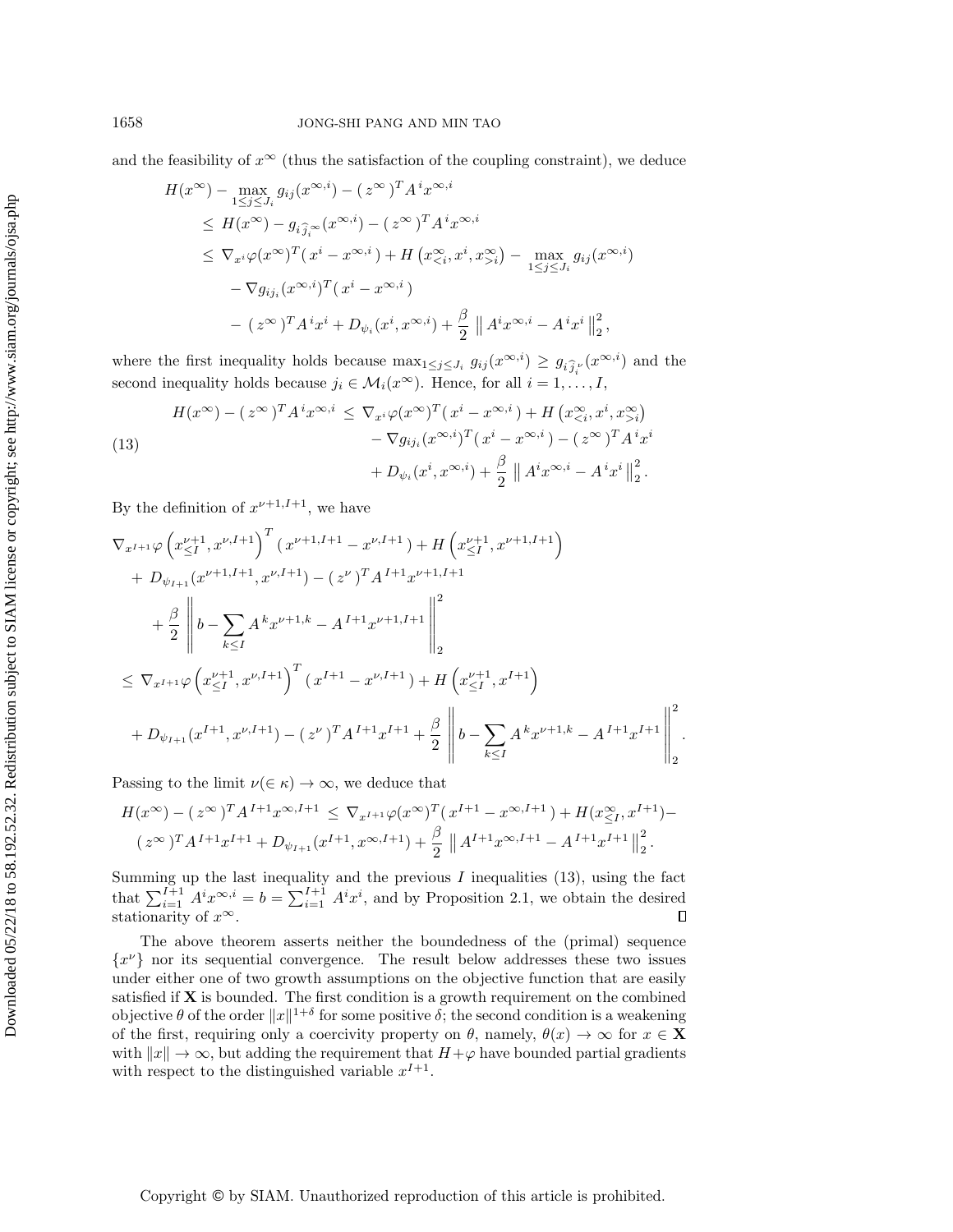PROPOSITION [4](#page-16-0).4. Under the assumptions of Theorem 4.3, if either

(a) for some  $\delta > 0$ ,  $\liminf_{\|x\| \to \infty} {\frac{\theta(x)}{\|x\|^{1+\delta}}} \mid x \in \mathbf{X} > 0$ ; or

(b)  $\nabla_{x^{I+1}}(H + \varphi)$  is bounded and  $\theta$  is coercive, both on **X**,

hold, then the sequence  $\{(x^{\nu+1}, z^{\nu+1})\}$  is bounded, and thus has an accumulation point. If in addition  $\{x^{\nu+1}\}\$  has an isolated accumulation point, then the sequence converges.

*Proof.* In the proof of Theorem 4.[3,](#page-16-0) we have shown that, for all  $\nu$ ,  $\theta(x^{\nu+1})$  is bounded above by

$$
\hat{\mathcal{L}}_{\beta}\left(x^{\nu+1}, z^{\nu+1}; x^{\nu,I+1}\right) + \frac{1}{\beta \gamma_{\min}} \left[ \left( \mathrm{Lip}_{\nabla \varphi}^{I+1} + \mathrm{Lip}_{\nabla H}^{I+1} \right) \| x^{\nu+1} \|_{2} \right. \\ \left. + \|\nabla_{x^{I+1}} \varphi(0)\|_{2} + \|\nabla_{x^{I+1}} H(0)\|_{2} \right]^{2},
$$

which yields, since the sequence  $\{\hat{\mathcal{L}}_{\beta}(x^{\nu+1}, z^{\nu+1}; x^{\nu,I+1})\}$  is nonincreasing,

$$
\theta(x^{\nu+1}) \leq \widehat{\mathcal{L}}_{\beta}\left(x^{1}, z^{1}; x^{0, I+1}\right) + \frac{1}{\beta \gamma_{\min}} \left[ \left(\text{Lip}_{\nabla \varphi}^{I+1} + \text{Lip}_{\nabla H}^{I+1}\right) \|x^{\nu+1}\|_{2} \right. \\ \left. + \|\nabla_{x^{I+1}}\varphi(0)\|_{2} + \|\nabla_{x^{I+1}}H(0)\|_{2}\right]^{2}.
$$

The liminf assumption in (a) therefore yields the boundedness of  $\{x^{\nu+1}\}.$ 

Suppose condition (b) holds. From the proof of Lemma 4.[1,](#page-11-1) we may deduce

$$
\gamma_{\min} \| z^{\nu+1} \|_2^2 \le 4 \left\{ \left[ \left( \text{Lip}_{\nabla \varphi}^{I+1} \right)^2 + \left( \text{Lip}_{\nabla \psi_{I+1}} \right)^2 \right] \| x^{\nu+1,I+1} - x^{\nu,I+1} \|_2^2 + \| \nabla_{x^{I+1}} (\varphi + H)(x^{\nu+1}) \|_2^2 \right\}
$$

,

which shows in particular that the sequence of multipliers  $\{z^{\nu+1}\}\$ is bounded if the sequence of primal variables  $\{x^{\nu+1}\}\$ is. We have

$$
\hat{\mathcal{L}}_{\beta}\left(x^{1}, z^{1}; x^{0, I+1}\right) \geq \hat{\mathcal{L}}_{\beta}\left(x^{\nu+1}, z^{\nu+1}; x^{\nu, I+1}\right)
$$
\n
$$
= \mathcal{L}_{\beta}(x^{\nu+1}, z^{\nu+1}) + \frac{4}{\beta \gamma_{\min}} \left[ \left(\text{Lip}_{\nabla \varphi}^{I+1}\right)^{2} + \left(\text{Lip}_{\nabla \psi_{I+1}}\right)^{2} \right] \|x^{\nu+1, I+1} - x^{\nu, I+1}\|_{2}^{2}
$$
\n
$$
= \theta(x^{\nu+1}) + \frac{\beta}{2} \left\| b - \sum_{i=1}^{I+1} A^{i}x^{\nu+1, i} + \frac{z^{\nu+1}}{\beta} \right\|_{2}^{2} - \frac{\|z^{\nu+1}\|_{2}^{2}}{2\beta} + \frac{4}{\beta \gamma_{\min}} \left[ \left(\text{Lip}_{\nabla \varphi}^{I+1}\right)^{2} + \left(\text{Lip}_{\nabla \psi_{I+1}}\right)^{2} \right] \|x^{\nu+1, I+1} - x^{\nu, I+1}\|_{2}^{2}
$$
\n
$$
\geq \theta(x^{\nu+1}) + \frac{\beta}{2} \left\| b - \sum_{i=1}^{I+1} A^{i}x^{\nu+1, i} - \frac{z^{\nu+1}}{\beta} \right\|_{2}^{2} - \frac{2}{\beta \gamma_{\min}} \|\nabla_{x^{I+1}}(\varphi + H)(x^{\nu+1})\|_{2}^{2} + \frac{2}{\beta \gamma_{\min}} \left[ \left(\text{Lip}_{\nabla \varphi}^{I+1}\right)^{2} + \left(\text{Lip}_{\nabla \psi_{I+1}}\right)^{2} \right] \|x^{\nu+1, I+1} - x^{\nu, I+1} \|_{2}^{2}.
$$

Hence,

$$
\theta(x^{\nu+1}) \leq \widehat{\mathcal{L}}_{\beta}\left(x^{1}, z^{1}; x^{0,I+1}\right) + \frac{2}{\beta \gamma_{\min}} \sup \left\{ \|\nabla_{x^{I+1}}(\varphi + H)(x)\|_{2}^{2} \, \mid \, x \in \mathbf{X} \right\},\
$$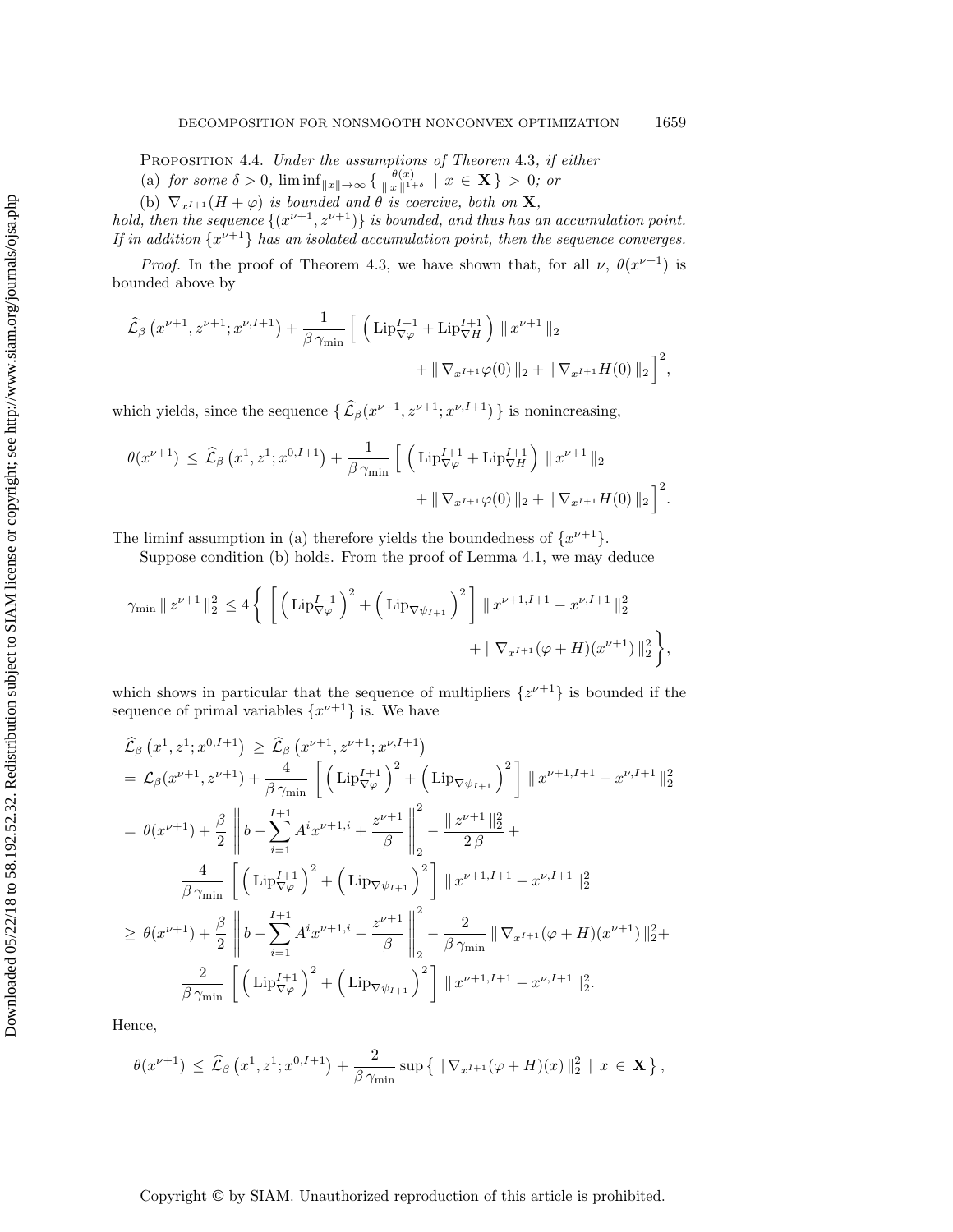establishing the boundedness of  $\{x^{\nu+1}\}\$  under the assumed coercivity condition of  $\theta$ . The last statement of the proposition follows from [\[17,](#page-27-9) Proposition 8.3.10] since  $\{x^{\nu+1} - x^{\nu}\} \to 0.$  $\Box$ 

Specializing Theorem 4.[3](#page-16-0) and Proposition [4](#page-18-0).4 to the case without the coupling constraint, we obtain the following convergence result of the BCDM. In applying the proposition, it suffices to realize that the boundedness condition of  $\nabla_{x^{I+1}}(H + \varphi)$  on  $\bf{X}$  is needed to deal with the coupling constraint and its multiplier  $z$ ; without them, there is no need for this condition. No further proof of the result is needed.

THEOREM 4.5. Under assumptions (A0), (A1), and (A3), if  $\theta$  is coercive on **X**, then the sequence  $\{x^{\nu+1}\}$  produced by the (deterministic) BCDM is bounded. Every one of its accumulation points is blockwise directional stationary solution of  $(1)$  without the coupling constraint. Moreover, if one such accumulation point is isolated, then the entire sequence converges to it.  $\Box$ 

<span id="page-20-0"></span>5. Randomized choice of subproblems. One way to reduce the number of convex subprograms solved at each iteration is by means of a randomized choice; this idea was first proposed in [\[40\]](#page-28-15) for a nonsmooth DC program without regard to decomposition. The following randomized version of the combined BCDM-ADMM is the same as the deterministic version except that Step 1a is modified such that only one convex subprogram is solved (versus as many as  $|\mathcal{M}_{\varepsilon,i}(x^{\nu,i})|$ ) for each  $i =$ 1, ..., I. The choice of the minimizing index  $\hat{j}_i^{\nu}$  employs an augmented Lagrangian based acceptance/rejection rule of the computed iterate.

To describe the randomized algorithm, it is useful to introduce some notation. For a given tuple  $\mathbf{w} \triangleq ((x^i)^{I+1}_{i=1}, z)$  of primal blocks  $x^i \in X^i$  and constraint multiplier z and for a tuple  $\mathbf{s} \triangleq (s_i)_{i=1}^{\tilde{l}}$  of indices with  $s_i \in \{1, \ldots, J_i\}$  for each  $i = 1, \ldots, I$ , define the tuple  $\hat{x}^s(w) \triangleq (\{\hat{x}^{i,s_i}(w)\}_{i=1}^I, \hat{x}^{I+1,s}(w))$  as the (unique) global minimizers of<br>the remeative complinearized Gauge Soidal subproblems the respective semilinearized Gauss–Seidel subproblems

$$
\begin{cases}\n\hat{x}^{i,s_i}(\mathbf{w}) \in \underset{\hat{x}^i \in X^i}{\operatorname{argmin}} \nabla_{x^i} \varphi\left(\hat{x}^{1,s_1}(\mathbf{w}),\ldots,\hat{x}^{i-1,s_{i-1}}(\mathbf{w}),\hat{x}^i,x^{i+1},\ldots,x^{I+1}\right)^T \\
+ H\left(\hat{x}^{1,s_1}(\mathbf{w}),\ldots,\hat{x}^{i-1,s_{i-1}}(\mathbf{w}),\hat{x}^i,x^{i+1},\ldots,x^{I+1}\right) + D_{\psi_i}(\hat{x}^i,x^i) \\
- z^T A^i \hat{x}^i + \frac{\beta}{2} \left\| b - \sum_{k < i} A^k \hat{x}^{k,s_k}(\mathbf{w}) - A^i \hat{x}^i - \sum_{k > i} A^k x^k \right\|_2^2 \\
- \nabla g_{is_i}(x^i)^T (\hat{x}^i - x^i)\n\end{cases}
$$

plus the minimization over the last block

$$
\hat{x}^{I+1,\mathbf{s}}(\mathbf{w}) \in \underset{\hat{x}^{I+1} \in X^{I+1}}{\operatorname{argmin}} \left\{ \nabla_{x^{I+1}} \varphi\left(\hat{x}^{1,s_1}(\mathbf{w}), \dots, \hat{x}^{I,s_I}(\mathbf{w}), \hat{x}^{I+1}\right)^T \left(\hat{x}^{I+1} - x^{I+1}\right) \right. \\
\left. + H\left(\hat{x}^{1,s_1}(\mathbf{w}), \dots, \hat{x}^{I,s_I}(\mathbf{w}), \hat{x}^{I+1}\right) \\
\left. + D_{\psi_{I+1}}(\hat{x}^{I+1}, x^{I+1}) - z^T A^{I+1} \hat{x}^{I+1} \right. \\
\left. + \frac{\beta}{2} \left\| b - \sum_{k \leq I} A^k \hat{x}^{k,s_k}(\mathbf{w}) - A^{I+1} \hat{x}^{I+1} \right\|_2^2 \right\}.
$$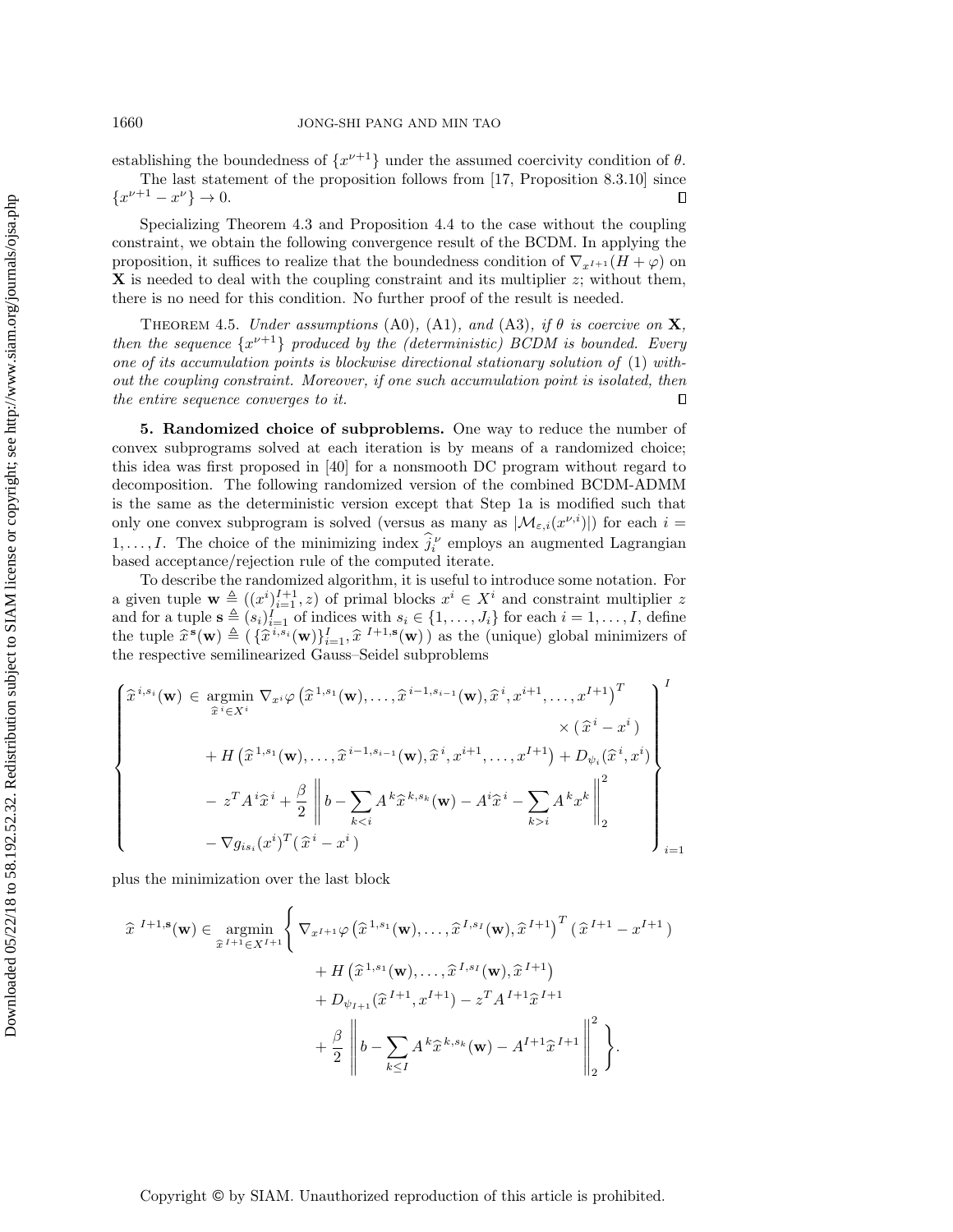Let  $\hat{z}^s(w) \triangleq z + \beta (b - \sum_{i=1}^I A^i \hat{x}^{i,s_i}(w) - A^{I+1} \hat{x}^{I+1,s})$ . We can establish the following result for the above defined tuple  $\mathbf{x}^s(\mathbf{w})$ .

<span id="page-21-1"></span>LEMMA 5.1. For any given tuples  $\mathbf{w} \triangleq ((x^i)_{i=1}^{I+1}, z)$  and  $\mathbf{s} \triangleq (s_i)_{i=1}^I \in \mathcal{M}(\mathbf{w})$  it holds that

$$
\mathcal{L}_{\beta}\left(\left\{\widehat{x}^{i,s_i}(\mathbf{w})\right\}_{i\leq I}, x^{I+1}, z\right) - \sum_{i=1}^I \frac{\text{Lip}_{\nabla \varphi}^i - \sigma_i}{2} \left\|\widehat{x}^{i,s_i}(\mathbf{w}) - x^i\right\|_2^2 \leq \mathcal{L}_{\beta}(\mathbf{w}).
$$

*Proof.* We omit the proof since it is similar to the bound for  $\text{diff}_{\beta,i}^{\nu}$ ,  $i = 1, \ldots, I$ , employed in the proof of Lemma [4](#page-13-0).2.  $\Box$ 

Algorithm 3 The randomized combined BCDM-ADMM: fixed  $\varepsilon$ .

Let  $x^0 \triangleq (x^{0,i})_{i=1}^{I+1} \in \prod_{i=1}^{I+1} X^i$  and  $z^0$  be given. Also let scalars  $\varepsilon > 0$ ,  $\beta > \underline{\beta}$ , and  $p_{\min} \in (0,1)$  be given. Let  $\nu = 0$ . Compute the next iterate  $x^{\nu+1} \triangleq (x^{\nu+1,i})_{i=1}^{I+1} \in$  $\prod_{i=1}^{I+1} X^i$  by performing the following steps.

while a prescribed termination criterion is not satisfied do

**Step 1a**<sub>ran<sub>1</sub></sub> Choose a random tuple  $\mathbf{s}^{\nu+1} \triangleq (s_i^{\nu+1})_{i \leq I} \in \prod_{i=1}^I \mathcal{M}_{\varepsilon,i}(x^{\nu,i})$  and, for all  $i = 1, \ldots, I$ ,

<span id="page-21-0"></span>(14) Prob { index  $s_i^{\nu+1}$  is chosen | given  $(x^{\nu}, z^{\nu})$  }  $\triangleq p^{\nu+1,i,s_i^{\nu+1}} \ge p_{\min} > 0$ .

Let 
$$
\hat{x}_{\leq I}^{\nu+1,s^{\nu+1}} \triangleq {\hat{x}^{i,s_i^{\nu+1}}(\mathbf{w}^{\nu})}_{i \leq I}
$$
, where  $\mathbf{w}^{\nu} \triangleq (x^{\nu}, z^{\nu})$ . Let

$$
x_{\leq I}^{\nu+1} \triangleq \begin{cases} x_{\leq I}^{\nu} & \text{if } \mathcal{L}_{\beta} \left( \hat{x}_{\leq I}^{\nu+1, \mathbf{s}^{\nu+1}}, x^{\nu, I+1}; z^{\nu} \right) \\ & + \sum_{i=1}^{I} \frac{\sigma_{i} - \text{Lip}_{\nabla \varphi}^{i}}{2} \| x^{\nu, i} - \hat{x}^{i, s_{i}^{\nu+1}} (\mathbf{w}^{\nu}) \|_{2}^{2} > \mathcal{L}_{\beta} \left( x^{\nu}, z^{\nu} \right), \\ \hat{x}_{\leq I}^{\nu+1, \mathbf{s}^{\nu+1}} & \text{otherwise.} \end{cases}
$$

Steps 1b and 2. Same as Algorithm [1.](#page-7-1) end while return  $(x, z)$ 

Several remarks are worthy of note. One,  $\hat{x}^{\nu+1,s^{\nu+1}}$  is a random vector as its<br>popents depend on the randomly chosen tuple  $s^{\nu+1}$ . Two, even though Stops 1b components depend on the randomly chosen tuple  $s^{\nu+1}$ . Two, even though Steps 1b and 2 are the same as before, the last block  $x^{\nu+1},$ <sup>1+1</sup> and the multiplier  $z^{\nu+1}$  depend on  $x_{\leq I}^{\nu+1}$ , thus these two variables are not deterministic either. Three, through the test that defines the new iterate  $x_{\leq I}^{\nu+1}$ , we accept or reject the I blocks  $\{\hat{x}^{i,s_i^{\nu+1}}(\mathbf{w}^{\nu})\}_{i\leq I}$  all<br>at once ofter I convex subpregnance are solved. Different frequencies and veriations of at once after I convex subprograms are solved. Different frequencies and variations of the latter test can be introduced but are omitted. Lastly,  $x^{\nu+1,I+1}$  is equal to either  $\widehat{x}^{I+1; \mathbf{s}}(\mathbf{w}^{\nu})$  if  $\widehat{x}_{\leq I}^{\nu+1, \mathbf{s}^{\nu+1}}$  $\sum_{i=1}^{\nu+1,s^{\nu+1}}$  is accepted as  $x_{\leq 1}^{\nu+1}$  or the minimizer of  $\theta_{I+1}^{\nu+1}(\cdot; x_{\leq I}^{\nu}, z^{\nu})$  on  $X^{I+1}$  if the test rejects  $\hat{x}_{\leq I}^{\nu+1,s^{\nu+1}}$  $\leq I$  .

Example [2](#page-8-0) (continued). We applied the randomized choice of the subproblems to the example with fixed  $\varepsilon = 0.1, c = 1.1$ , and the initial iterate  $(x_1^0, x_2^0, z^0) = (1, 1, -1)$ for which the deterministic version of the algorithm converges (see Figure 1) while the existing ADMM does not. In iterations 10 through 22, two subproblems were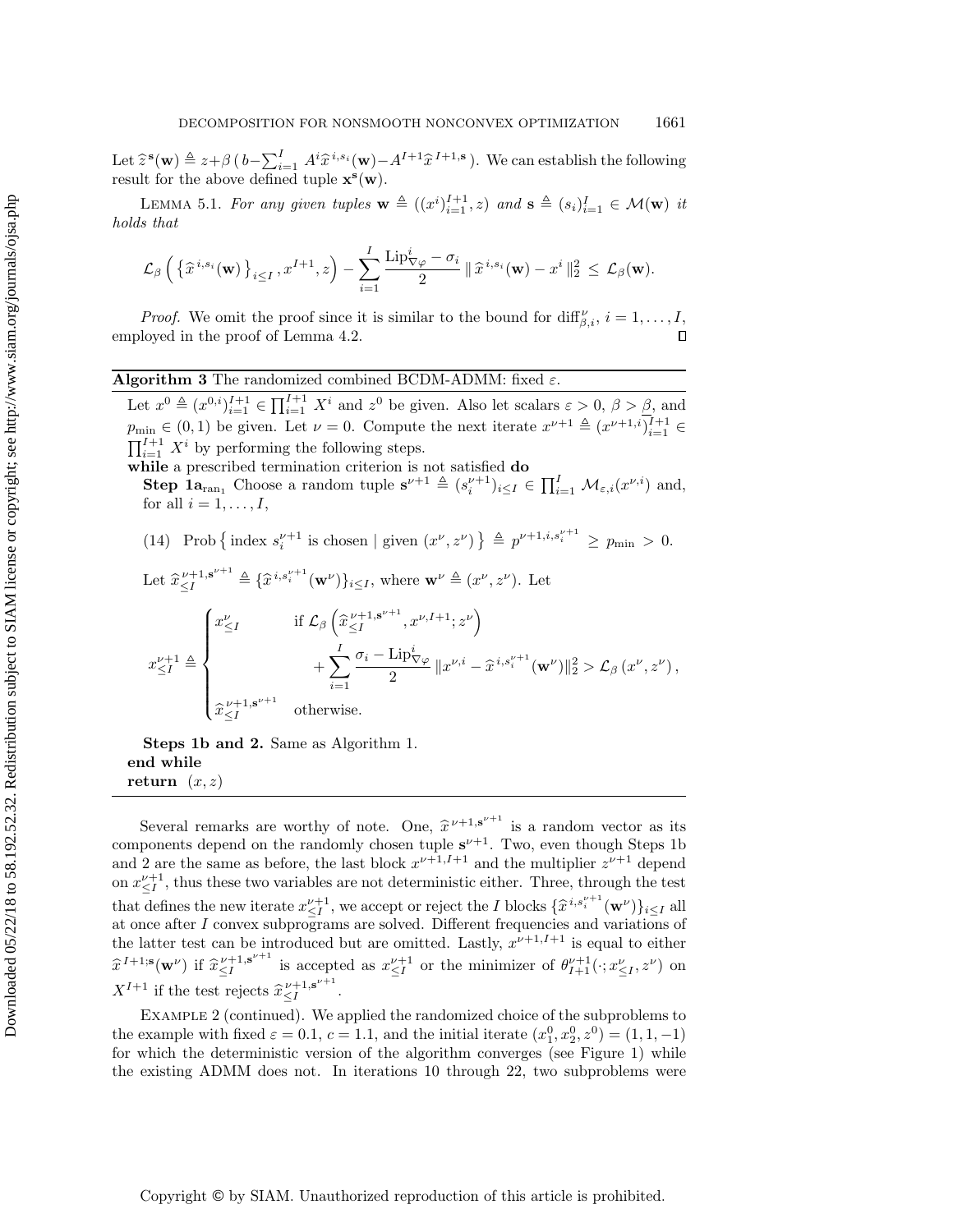candidates that triggered the randomization. After 60 iterations, the optimal triple of  $(-1/4, -1/4, -1/8)$  was obtained. In summary, for this example, we may draw the following two conclusions with the initial iterate  $(x_1^0, x_2^0, z^0) = (1, 1, -1)$ .

- (a) Both the deterministic and randomized versions of the combined BCDM-ADMM with a fixed  $\varepsilon = 0.1$  converge to the unique d-stationary point  $(-1/4, -1/4).$
- (b) The standard ADMM with both linearization of  $\varphi$  and no such linearization converge to (0,0); so does the deterministic BCDM-ADMM with  $\varepsilon = 0$ .  $\Box$

5.1. Convergence proof of randomization. We state and prove the almost sure subsequential convergence result for the randomized combined BCDM-ADMM. We omit the BCDM as it is a simplification of the combined BCDM-ADMM. The modified augmented Lagrangian function [\(9\)](#page-11-2) continues to play an important role in the proof.

THEOREM 5.2. Under assumptions (A0)–(A3) and the choice [\(11\)](#page-16-1) of  $\beta$ , suppose that for each  $\nu$  the tuple  $\{s_1^{\nu+1}, \ldots, s_I^{\nu+1}\}$  consists of independent random indices satisfying the condition [\(14\)](#page-21-0). It holds that every accumulation point of the sequence  ${x^{\nu}}$  produced by the randomized BCDM-ADMM with a fixed  $\varepsilon > 0$  and with a  $\beta > \beta$ satisfies the stationarity condition  $(2)$  with probability one.

Proof. The proof below combines that of the deterministic case and that of Proposition 7 in [\[40\]](#page-28-15) for the case with no decomposition. Nevertheless, the details are more complicated than either one of the previous proofs. Throughout the proof, we write  $\mathbf{w}^{\nu} \triangleq (x^{\nu}, z^{\nu})$  and let  $\mathcal{F}^{\nu}$  be the filtration generated by the iterates  $\{\mathbf{w}^0, \ldots, \mathbf{w}^{\nu}\}\$ produced by the randomization up to iteration  $\nu$ . Let  $\mathcal{M}_{\varepsilon}(\mathbf{w}^{\nu})$  consist of the tuples  $\mathbf{s} \triangleq (s_i)_{i=1}^I$  with  $s_i \in \mathcal{M}_{\varepsilon,i}(x^\nu)$  for all  $i = 1, \dots, I$  such that

$$
\mathcal{L}_{\beta}\left(\left\{\widehat{x}^{i,s_i}(\mathbf{w}^{\nu})\right\}_{i\leq I}, x^{\nu,I+1}; z^{\nu}\right) + \sum_{i=1}^{I} \frac{\sigma_i - \text{Lip}_{\nabla\varphi}^i}{2} \|x^{\nu,i} - \widehat{x}^{i,s_i}(\mathbf{w}^{\nu})\|_2^2
$$
  
\$\leq \mathcal{L}\_{\beta}(x^{\nu}, z^{\nu})\$.

Thus, if a tuple  $s^{\nu+1}$  belongs to  $\mathcal{M}_{\varepsilon}(\mathbf{w}^{\nu})$ , then the next iterate  $x^{\nu+1} = \hat{x}^{s^{\nu+1}}(\mathbf{w}^{\nu})$ .<br>Moreover, in this case we may follow the applying of the deterministic case and deduce Moreover, in this case we may follow the analysis of the deterministic case and deduce (see the derivation of the expression [\(12\)](#page-16-2)),

$$
\hat{\mathcal{L}}_{\beta}\left(x^{\nu+1}, z^{\nu+1}; x^{\nu, I+1}\right) - \hat{\mathcal{L}}_{\beta}\left(x^{\nu}, z^{\nu}; x^{\nu-1, I+1}\right) \n= \hat{\mathcal{L}}_{\beta}\left(\hat{x}^{s^{\nu+1}}(\mathbf{w}^{\nu}), z^{\nu}; x^{\nu, I+1}\right) - \hat{\mathcal{L}}_{\beta}\left(x^{\nu}, z^{\nu}; x^{\nu-1, I+1}\right) \n\leq \sum_{i=1}^{I} \left\{\frac{4}{\beta \gamma_{\min}} \left[\max \left(\left(\text{Lip}_{\nabla\varphi}^{I+1}\right)^{2}, \left(\text{Lip}_{\nabla\psi_{I+1}}\right)^{2}\right) + \left(\text{Lip}_{\nabla H}^{I+1}\right)^{2}\right] \right. \n+ \frac{\text{Lip}_{\nabla\varphi}^{i} - \sigma_{i}}{2}\right\} \|\hat{x}^{i, s_{i}^{\nu+1}}(\mathbf{w}^{\nu}) - x^{\nu, i}\|_{2}^{2} \n+ \left\{\frac{4}{\beta \gamma_{\min}} \left[2\left(\left(\text{Lip}_{\nabla\varphi}^{I+1}\right)^{2} + \left(\text{Lip}_{\nabla\psi_{I+1}}\right)^{2}\right) + \left(\text{Lip}_{\nabla H}^{I+1}\right)^{2}\right] \right. \n+ \frac{\text{Lip}_{\nabla\varphi}^{I+1} - \sigma_{I+1}}{2}\right\} \|\hat{x}^{I+1, s^{\nu+1}}(\mathbf{w}^{\nu}) - x^{\nu, I+1}\|_{2}^{2}.
$$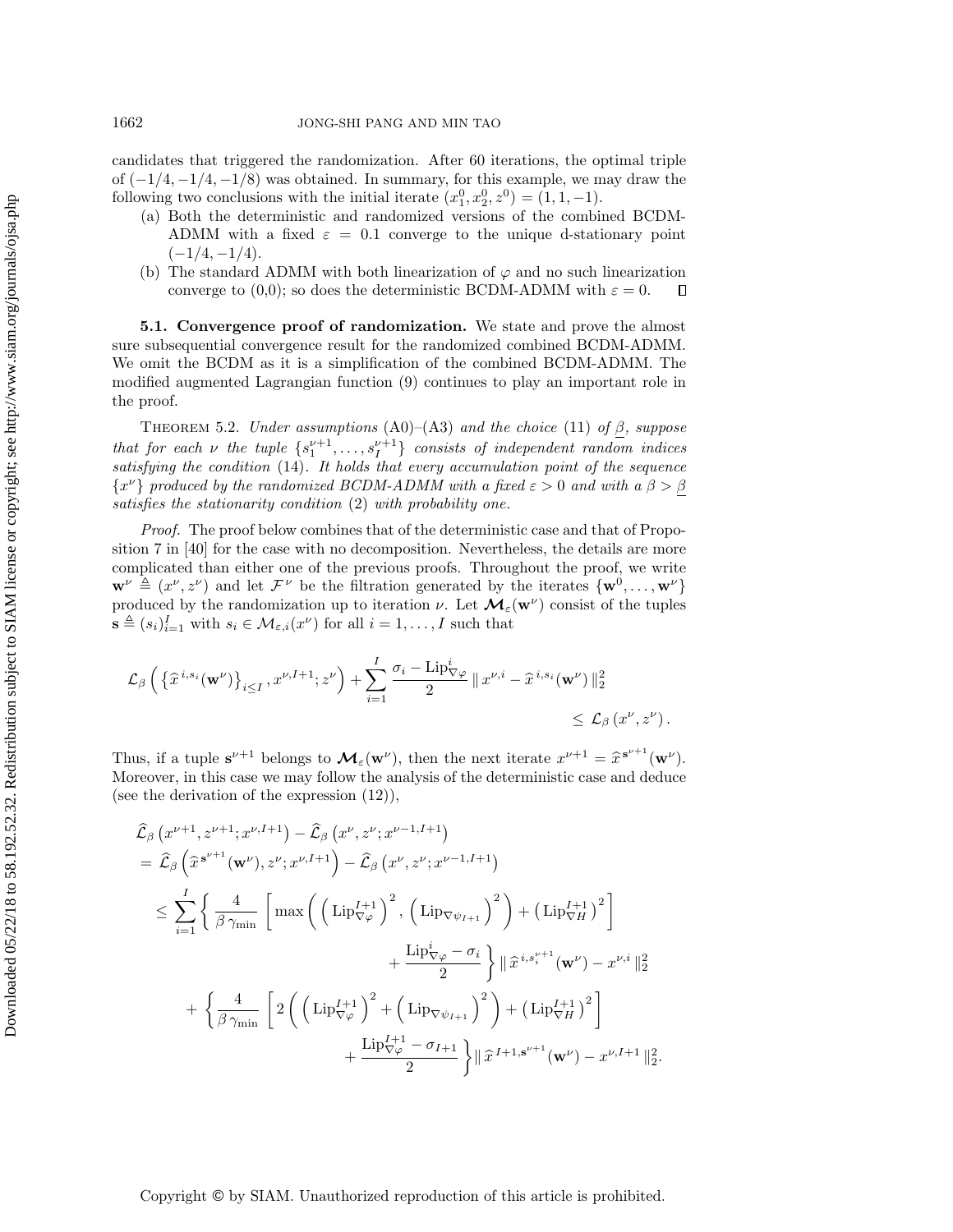If the tuple  $\mathbf{s}^{\nu+1} \notin \mathcal{M}_{\varepsilon}(\mathbf{w}^{\nu})$ , then  $x^{\nu+1,i} = x^{\nu,i}$  for all  $i = 1, \ldots, I$ . Thus,

$$
\hat{\mathcal{L}}_{\beta}\left(x^{\nu+1}, z^{\nu+1}; x^{\nu,I+1}\right) - \hat{\mathcal{L}}_{\beta}\left(x^{\nu}, z^{\nu}; x^{\nu-1,I+1}\right) \n= \hat{\mathcal{L}}_{\beta}\left(x^{\nu}_{\leq I}, x^{\nu+1,I+1}, z^{\nu+1}; x^{\nu,I+1}\right) - \hat{\mathcal{L}}_{\beta}\left(x^{\nu}, z^{\nu}; x^{\nu-1,I+1}\right).
$$

We claim that the above difference is nonpositive, or, equivalently, (15)  $v+1, I+1, v+1$ 

<span id="page-23-0"></span>
$$
\mathcal{L}_{\beta}\left(x_{\leq I}^{\nu}, x^{\nu+1, I+1}, z^{\nu+1}\right) \n+ \frac{4}{\beta \gamma_{\min}} \left[ \left(\text{Lip}_{\nabla \varphi}^{I+1}\right)^{2} + \left(\text{Lip}_{\nabla \psi_{I+1}}\right)^{2} \right] \|x^{\nu+1, I+1} - x^{\nu, I+1}\|_{2}^{2} \n\leq \mathcal{L}_{\beta}(x^{\nu}, z^{\nu}) + \frac{4}{\beta \gamma_{\min}} \left[ \left(\text{Lip}_{\nabla \varphi}^{I+1}\right)^{2} + \left(\text{Lip}_{\nabla \psi_{I+1}}\right)^{2} \right] \|x^{\nu, I+1} - x^{\nu-1, I+1}\|_{2}^{2}.
$$

Similar to the proof of the bound for  $\text{diff}_{\beta,I+1}^{\nu+1}$  in Lemma [4](#page-13-0).2, we may deduce

$$
\mathcal{L}_{\beta}\left(x_{\leq I}^{\nu}, x^{\nu+1,I+1}, z^{\nu}\right) \leq \mathcal{L}_{\beta}\left(x^{\nu}, z^{\nu}\right) + \frac{\text{Lip}_{\nabla \varphi}^{I+1} - \sigma_{I+1}}{2} \|x^{\nu+1,I+1} - x^{\nu,I+1}\|_{2}^{2}.
$$

Moreover,

$$
\mathcal{L}_{\beta}\left(x_{\leq I}^{\nu}, x^{\nu+1, I+1}, z^{\nu+1}\right) - \mathcal{L}_{\beta}\left(x_{\leq I}^{\nu}, x^{\nu+1, I+1}, z^{\nu}\right)
$$
\n
$$
= (z^{\nu+1} - z^{\nu})^{T} \left[b - \sum_{i=1}^{I} A^{i} x^{\nu, i} - A^{I+1} x^{\nu+1, I+1}\right]
$$
\n
$$
\leq \frac{4}{\beta \gamma_{\min}} \left\{ \left[\max \left(\left(\text{Lip}_{\nabla \varphi}^{I+1}\right)^{2}, \left(\text{Lip}_{\nabla \psi_{I+1}}\right)^{2}\right) + \left(\text{Lip}_{\nabla H}^{I+1}\right)^{2}\right] \sum_{i=1}^{I+1} \|x^{\nu+1, i} - x^{\nu, i}\|_{2}^{2} + \left[\left(\text{Lip}_{\nabla \varphi}^{I+1}\right)^{2} + \left(\text{Lip}_{\nabla \psi_{I+1}}\right)^{2}\right] \|x^{\nu, I+1} - x^{\nu-1, I+1}\|_{2}^{2} \right\}
$$
\n(by a proof similar to that of Lemma 4.1)

$$
\frac{4}{\beta \gamma_{\min}} \Bigg\{ \left[ \max \left( \left( \text{Lip}_{\nabla \varphi}^{I+1} \right)^2, \left( \text{Lip}_{\nabla \psi_{I+1}} \right)^2 \right) + \left( \text{Lip}_{\nabla H}^{I+1} \right)^2 \right] \| x^{\nu+1,I+1} - x^{\nu,I+1} \|_2^2
$$

$$
+ \left[ \left( \text{Lip}_{\nabla \varphi}^{I+1} \right)^2 + \left( \text{Lip}_{\nabla \psi_{I+1}} \right)^2 \right] \| x^{\nu,I+1} - x^{\nu-1,I+1} \|_2^2 \Bigg\}.
$$

Consequently,

 $=$ 

$$
\mathcal{L}_{\beta} (x_{\leq I}^{\nu}, x^{\nu+1, I+1}, z^{\nu+1}) - \mathcal{L}_{\beta} (x^{\nu}, z^{\nu})
$$
\n
$$
\leq \left\{ \frac{4}{\beta \gamma_{\min}} \left[ 2 \left( \left( \text{Lip}_{\nabla \varphi}^{I+1} \right)^2 + \left( \text{Lip}_{\nabla \psi_{I+1}} \right)^2 \right) + \left( \text{Lip}_{\nabla H}^{I+1} \right)^2 \right] + \frac{\text{Lip}_{\nabla \varphi}^{I+1} - \sigma_{I+1}}{2} \right\} \| x^{\nu+1, I+1} - x^{\nu, I+1} \|_2^2
$$
\n
$$
+ \frac{4}{\beta \gamma_{\min}} \left[ \left( \text{Lip}_{\nabla \varphi}^{I+1} \right)^2 + \left( \text{Lip}_{\nabla \psi_{I+1}} \right)^2 \right] \times \left[ - \| x^{\nu+1, I+1} - x^{\nu, I+1} \|_2^2 + \| x^{\nu, I+1} - x^{\nu-1, I+1} \|_2^2 \right],
$$

which yields the desired inequality [\(15\)](#page-23-0) by the choice of  $\beta$ .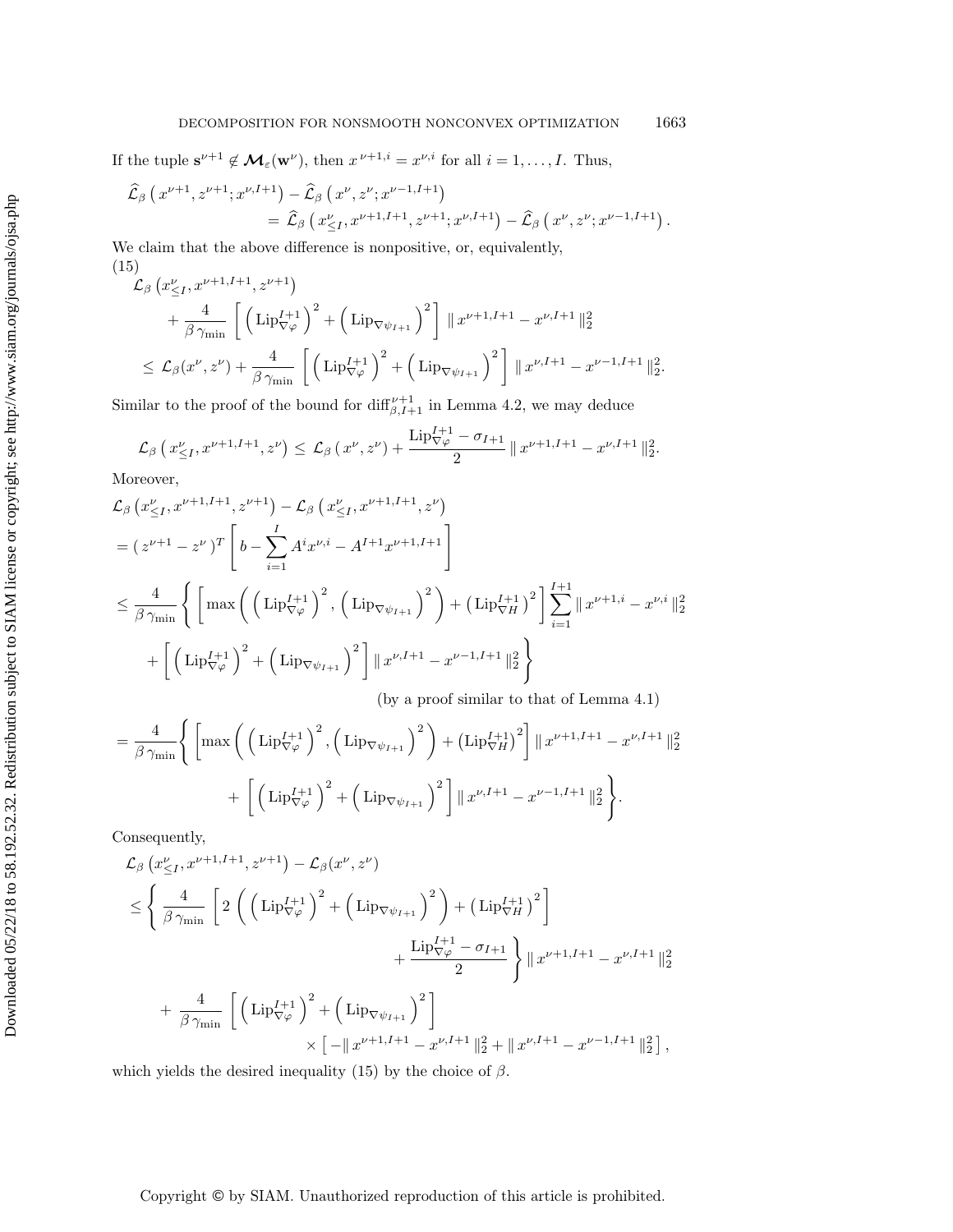We note that at iteration  $\nu + 1$ , every tuple s has probability equal to  $\bar{p}$  $\Pi$  $\nu+1$ ,  $s \triangleq$  $\sum_{i=1}^{I} p^{\nu+1,i,s_i} \geq (p_{\min})^I$  of being picked. With this observation, taking conditional expectation E with respect to the filtration  $\mathcal{F}^{\nu}$ , we deduce, for some constant  $c_{\beta} > 0$ ,

$$
\mathbb{E}\left[\widehat{\mathcal{L}}_{\beta}\left(x^{\nu+1}, z^{\nu+1}; x^{\nu,I+1}\right) \mid \mathcal{F}^{\nu}\right] \n= \sum_{\mathbf{s}^{\nu+1} \in \mathcal{M}_{\varepsilon}(\mathbf{w}^{\nu})} \bar{p}^{\nu+1, \mathbf{s}^{\nu+1}} \widehat{\mathcal{L}}_{\beta}\left(\widehat{x}^{\mathbf{s}^{\nu+1}}(\mathbf{w}^{\nu}), z^{\nu+1}; x^{\nu,I+1}\right) \n+ \sum_{\mathbf{s}^{\nu+1} \notin \mathcal{M}_{\varepsilon}(\mathbf{w}^{\nu})} \bar{p}^{\nu+1, \mathbf{s}^{\nu+1}} \widehat{\mathcal{L}}_{\beta}\left(x_{\leq I}^{\nu}, x^{\nu+1,I+1}, z^{\nu+1}; x^{\nu,I+1}\right) \n\leq \widehat{\mathcal{L}}_{\beta}\left(x^{\nu}, z^{\nu}; x^{\nu,I}\right) - c_{\beta}\left(p_{\min}\right)^{I} \sum_{\mathbf{s}^{\nu+1} \in \mathcal{M}_{\varepsilon}(\mathbf{w}^{\nu})} \left[\sum_{i=1}^{I} \left\|\widehat{x}^{i,s_{i}^{\nu+1}}(\mathbf{w}^{\nu}) - x^{\nu,i}\right\|_{2}^{2} \n+ \left\|\widehat{x}^{I+1,\mathbf{s}^{\nu+1}}(\mathbf{w}^{\nu}) - x^{\nu,I+1}\right\|_{2}^{2}\right].
$$

Consequently, if the sequence  $\{(x^{\nu}, z^{\nu})\}$  possesses a convergent subsequence  $\{w^{\nu} \triangleq$  $(x^{\nu}, z^{\nu})\}_{\nu \in \kappa}$  with limit  $\mathbf{w}^{\infty} \triangleq (x^{\infty}, z^{\infty})$ , then the random sequence  $\{\widehat{\mathcal{L}}_{\beta}(x^{\nu}, z^{\nu}; x^{\nu, I+1})\}$ is bounded from below. By the supermartingale convergence theorem [\[6,](#page-27-16) Proposition 4.2], we may conclude that the latter sequence converges almost surely. Without loss of generality, we may assume, by working with a further subsequence of  $\{w^{\nu}\}_{\nu \in \kappa}$ , that  $\mathcal{M}_{\varepsilon}(\mathbf{w}^{\nu})$  is equal to the same  $\widehat{\mathcal{M}}_{\varepsilon}$  for all  $\nu \in \kappa$ . It follows that, for all  $i = 1, \ldots, I$ ,

$$
\lim_{\nu(\in\kappa)\to\infty}\|\widehat{x}^{i,s_i}(\mathbf{w}^{\nu})-x^{\nu,i}\|=\lim_{\nu(\in\kappa)\to\infty}\|\widehat{x}^{I+1,\mathbf{s}}(\mathbf{w}^{\nu})-x^{\nu,I+1}\|=0\quad\forall\,\mathbf{s}\in\widehat{\mathcal{M}}_{\varepsilon}.
$$

In what follows, we show that  $\prod_{i=1}^{I} M_i(x^{\infty,i}) \subseteq \widehat{M}_{\varepsilon}$ . Let **s** be an arbitrary tuple in  $\prod_{i=1}^{I} M_i(x^{\infty,i})$ . By Lemma 5.[1,](#page-21-1) we have

$$
\mathcal{L}_{\beta}\left(\left\{\widehat{x}^{i,s_i}(\mathbf{w}^{\infty})\right\}_{i\leq I}, x^{\infty, I+1}, z^{\infty}\right) - \sum_{i=1}^{I} \frac{\text{Lip}_{\nabla\varphi}^{i} - \sigma_{i}}{2} \left\|\widehat{x}^{i,s_i}(\mathbf{w}^{\infty}) - x^{\infty,i}\right\|_{2}^{2} \leq \mathcal{L}_{\beta}(\mathbf{w}^{\infty}).
$$

We claim that equality must hold. Assume not. It follows that, for all  $\nu \in \kappa$  sufficiently large,

$$
\mathcal{L}_{\beta}\left(\left\{\widehat{x}^{\,i,s_i}(\mathbf{w}^{\nu})\right\}_{i\leq I}, x^{\nu,I+1}, z^{\nu}\right)-\sum_{i=1}^{I}\frac{\text{Lip}_{\nabla\varphi}^{i}-\sigma_{i}}{2} \left\|\widehat{x}^{\,i,s_i}(\mathbf{w}^{\nu})-x^{\nu,i}\right\|_{2}^{2} \leq \mathcal{L}_{\beta}(\mathbf{w}^{\nu}).
$$

This proves that  $\mathbf{s} \in \mathcal{M}_{\varepsilon}(\mathbf{w}^{\nu}) = \widehat{\mathcal{M}}_{\varepsilon}$ . Hence the inclusion  $\prod_{i=1}^{I} M_i(x^{\infty,i}) \subseteq \widehat{\mathcal{M}}_{\varepsilon}$ . Therefore, with probability one, it holds that  $\lim_{\nu(\in\kappa)\to\infty} ||x^{\nu+1} - x^{\nu}||_2 = 0$  and the subsequence  $\{x^{\nu+1}\}_{\nu \in \kappa}$  also converges to  $x^{\infty}$ . At this point, the remaining part of the proof of Theorem 4.[3](#page-16-0) can be applied.  $\Box$ 

6. Conclusions. This paper has presented and analyzed the convergence of a combined BCDM-ADMM method for computing a directional stationary solution of a class of multiblock, nonsmooth, nonconvex optimization problems with private and coupled constraints. A randomized version of the algorithm is also introduced to lessen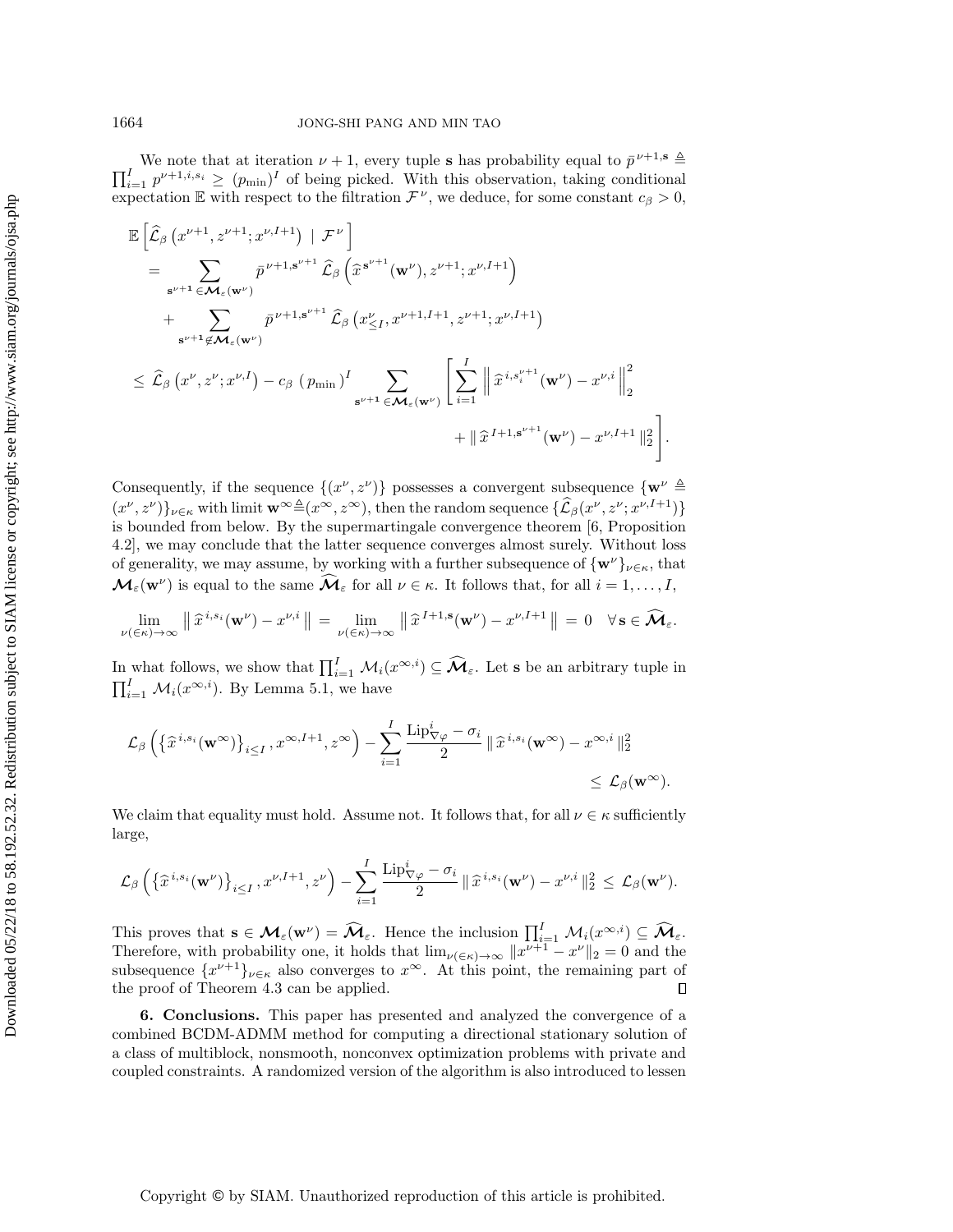the computational effort per iteration of the basic algorithm if needed. Motivated by interesting applications, a future research direction is to develop decomposition methods for an extended class of problems where the functions  $g_{ij}$  in [\(1\)](#page-1-0) are not separable in their respective blocks of variables and a coupled constraint is still present. The bottleneck to this extension is assumption  $(A2)$ , which is key to the bound of the multiplier of the coupled constraint in a single-loop algorithm such as those presented in this paper. A resolution to this technical challenge may call for a two-loop algorithm wherein an inner loop would solve a Lagrangian relaxation of the problem with the coupled constraint lifted to the objective and an outer loop would update the multiplier accordingly. More research is needed to investigate this extension. Another topic omitted in this paper is the investigation of the KL inequality theory [\[4\]](#page-27-13) to study the sequential convergence of the iterates produced by the combined BCDM-ADMM for computing directional stationary solutions of problem [\(1\)](#page-1-0).

Appendix. Two applied problems. We briefly discuss two classes of applied problems that provide the source for the framework [\(1\)](#page-1-0). The first class of problems is topical, involving problems arising from (group) sparsity representation [\[26\]](#page-28-14); the other class involves a noncooperative generalized game with a multiconvex potential function and coupling constraints [\[18,](#page-27-17) [19\]](#page-27-12).

Group sparsity representation. Let  $\mathcal{G}_i \subseteq \{1, \ldots, m\}$  for  $i = 1, \ldots, I$  be I nonoverlapping groups of parameters  $\beta_{\mathcal{G}_i} \triangleq {\beta_j}_{j \in \mathcal{G}_i}$  partitioning the set of unknown coefficients  $\{\beta_1,\ldots,\beta_m\}$  in the linear regression model:  $y \approx \beta^T x$  with the vector input  $x \in \mathbb{R}^m$  and scalar output  $y \in \mathbb{R}$ . Given are data  $\{(x^i, y_i)\}_{i=1}^N$ , a loss function  $\ell(\beta)$ (e.g., the mean least-squares loss  $\ell(\beta) = \frac{1}{N} \sum_{i=1}^{N} (y_i - \beta^T x^i)^2$ ), constant  $\gamma_1 > 0$ and sparsity function  $P^{\text{ele}}(\beta)$  for the parameters, and  $\gamma_2 > 0$  and sparsity functions  $P_i^{\text{grp}}(\beta_{\mathcal{G}_i})$  for each group. The regression problem is

<span id="page-25-0"></span>(16) 
$$
\underset{\beta \in \mathbb{R}^m}{\text{minimize}} \ \ell(\beta) + \gamma_1 \ P^{\text{ele}}(\beta) + \gamma_2 \sum_{i=1}^I P_i^{\text{grp}}(\beta_{\mathcal{G}_i}).
$$

The sparsity functions  $P^{\text{ele}}$  and each  $P_i^{\text{grp}}$  can be either *exact* or *surrogate*; all are of the DC type (see [\[1\]](#page-27-11)). A simple example illustrating how  $(16)$  is of the form  $(1)$  is when the truncated  $\|\bullet\|_1$  function is used, resulting in  $P^{\text{ele}}(\hat{\beta}) \triangleq \sum_{j=1}^m \min(\frac{1}{\tau_j}|\hat{\beta}_j|, 1)$ for some positive scalars  $\tau_j > 0$ . Since

$$
\min\left(\frac{1}{\tau_j}|\beta_j|,1\right) = \frac{1}{\tau_j}|\beta_j| - \max\left(0, \frac{1}{\tau_j}|\beta_j| - 1\right),\,
$$

the negative max term leads to the pointwise maximum terms in [\(1\)](#page-1-0). Other univariate sparsity functions such as SCAD and MCP are (differentiable) DC functions; they also lead to an objective of the form [\(1\)](#page-1-0). As an example of a coupled sparsity function, consider an exact K-sparsity function for some positive integer  $K \geq 2$  that is used for a group  $\mathcal G$  with s elements. Such a function has the property that its zeros are vectors with no more than  $K$  nonzero elements and is given by the following: for an s-dimensional vector w with  $s \geq K$ ,

$$
P_K(w) \triangleq \sum_{i=1}^s |w_i| - \sum_{k=1}^K |w_{[k]}| = \sum_{k=K+1}^s |w_{[k]}|,
$$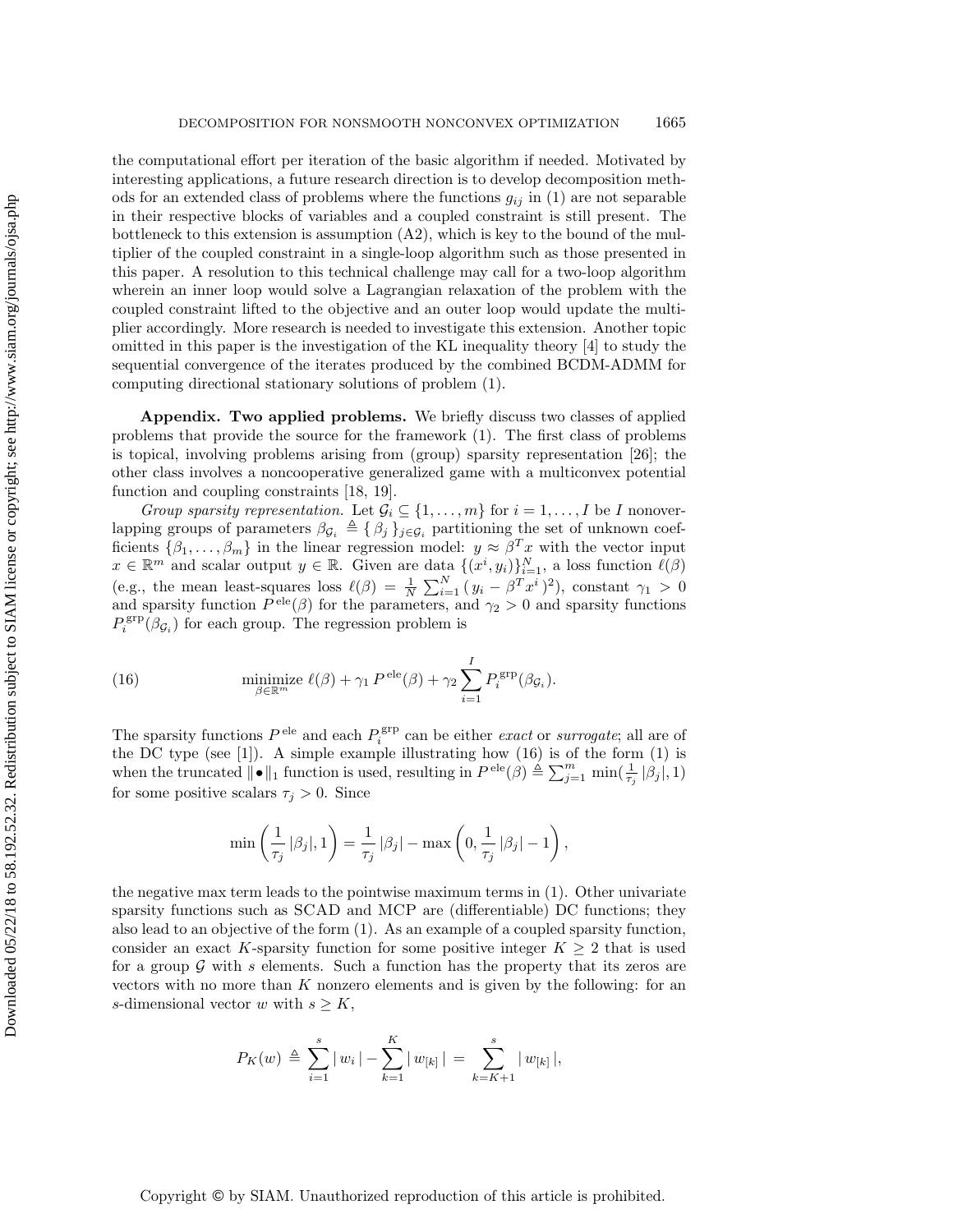where  $\max_{1 \leq i \leq s} |w_i| \triangleq |w_{[1]}| \geq |w_{[2]}| \geq \cdots \geq |w_{[s]}| \triangleq \min_{1 \leq i \leq s} |w_i|$  is a nonincreasing ordering of  $\{ |w_i| \}_{i=1}^s$ . The expression

$$
\sum_{k=1}^{K} |w_{[k]}| = \underset{v \in \mathcal{E}(\Delta_{K,s})}{\text{maximum}} \sum_{i=1}^{s} v_i |w_i|,
$$

where  $\mathcal{E}(\Delta_{K,s})$  is the finite set of extreme points of the polytope  $\Delta_{K,s} \triangleq \{v \in$  $[0,1]^s$   $\sum_{i=1}^s v_i = K$ , shows that such a sum leads to the last pointwise max sum in the objective function of [\(1\)](#page-1-0).

A multiagent noncooperative game. Consider a noncooperative game with  $I + 1$ selfish players each with private strategy set  $X^i \subseteq \mathbb{R}^{n_i}$  for  $i = 1, ..., I + 1$ . Anticipating rivals' strategies  $x^{-i} \in X^{-i}$ , each player  $i = 1, ..., I$  solves a (nonsmooth) problem

<span id="page-26-1"></span>
$$
\begin{aligned}\n\text{minimize } \theta_i(x^i, x^{-i}) &\triangleq \varphi(x) + \zeta_i(x^i, x^{-i}) - \max_{1 \le j \le J_i} g_{ij}(x^i) \\
\text{subject to } \sum_{k=1}^{I+1} A^k x^k = b,\n\end{aligned}
$$

while player  $I+1$ , anticipating  $(x^i)_{i=1}^I$ , solves a problem without the max term in the objective:

<span id="page-26-2"></span>
$$
\begin{aligned}\n\min_{x^{I+1} \in X^{I+1}} \text{minimize } \theta_{I+1} \left( x^{I+1}, (x^i)_{i=1}^I \right) & \triangleq \varphi(x) + \zeta_{I+1} \left( x^{I+1}, (x^i)_{i=1}^I \right) \\
\text{subject to } \sum_{k=1}^{I+1} A^k x^k = b.\n\end{aligned}
$$

(18)

Assuming that the family of functions  $\{\zeta_i(x)\}_{i=1}^{I+1}$  admits an inexact potential function  $H(x)$  with the property that, for all  $x \in \mathbf{X}$  and  $y^i \in X^i$ ,

$$
(19) \qquad \zeta_i(x^i, x^{-i}) - \zeta_i(y^i, x^{-i}) \geq H(x^i, x^{-i}) - H(y^i, x^{-i}) \quad \forall \ i = 1, \dots, I+1,
$$

one can show that the potential function  $H$  must be multiconvex, but not necessarily convex nor differentiable jointly in its arguments. The aggregate optimization problem

<span id="page-26-0"></span>(20)  
\n
$$
\underset{x \in \mathbf{X}}{\text{minimize}} \ \theta(x) \triangleq \left[ \varphi(x) + H(x) - \sum_{i=1}^{I} \max_{1 \leq j \leq J_i} g_{ij}(x^i) \right]
$$
\n
$$
\text{subject to} \quad \sum_{i=1}^{I+1} A^i x^i = b
$$

bears a close connection to the game in terms of their respective directional derivative based stationary solutions. Specifically, assuming that the common function  $\varphi(x)$ is differentiable, if a tuple  $(\bar{x}^i)_{i=1}^{I+1}$  is a blockwise directional stationary solution of [\(20\)](#page-26-0) satisfying the condition [\(2\)](#page-3-0), then each  $\bar{x}^i$  is a directional stationary solution of the optimization problem [\(17\)](#page-26-1) for  $i \leq I$  and [\(18\)](#page-26-2) for  $i = I + 1$ . Consequently, via the potential optimization formulation, the combined ADMM-BCD algorithm leads to a provably convergent one-loop best-response iterative algorithm for computing a tuple of strategies satisfying the first-order directional stationarity conditions for each player of the game. This is a significant advance towards solving a generalized Nash game in the presence of nonconvexity and nondifferentiability.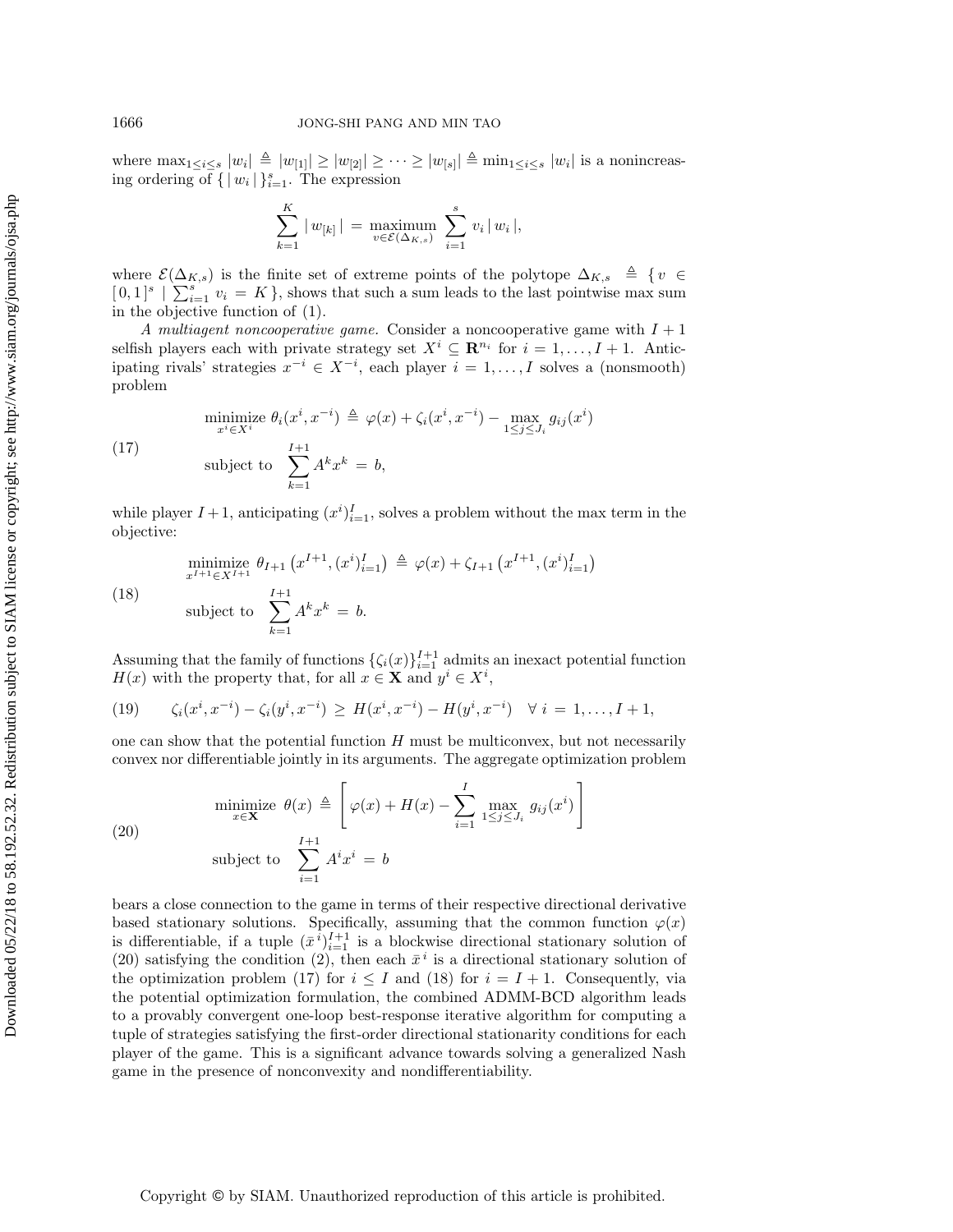Acknowledgments. This work was completed during the second author's visit to the first author. The authors are grateful to Professor Defeng Sun of the National University of Singapore and two referees for providing some constructive comments on this paper. In particular, one referee's comment about the previous assumption (A2) has motivated us to obtain the present improved assumption by not requiring  $X^{I+1}$  to be polyhedral in particular.

#### REFERENCES

- <span id="page-27-11"></span>[1] M. Ahn, J.S. Pang, and J. Xin, Difference-of-convex learning I: Directional stationarity, optimality, and sparsity, SIAM J. Optim., 27 (2017), pp. 1637–1665.
- [2] A. Alvarado, G. Scutari, and J.S. Pang, A new decomposition method for multiuser DCprogramming and its applications, IEEE Trans. Signal Process., 62 (2014), pp. 2984–2998.
- <span id="page-27-10"></span>[3] B. Ames and M.Y. Hong, Alternating direction method of multipliers for penalized zerovariance discriminant analysis, Comput. Optim. Appl., 64 (2016), pp. 725–754.
- <span id="page-27-13"></span>[4] H. ATTOUCH, J. BOLTE, P. REDONT, AND A. SOUBEYRAN, Proximal alternating minimization and projection methods for nonconvex problems: An approach based on the Kurdyka– Lojasiewicz inequality, Math. Oper. Res, 35 (2010), pp. 438–457.
- <span id="page-27-0"></span>[5] D. Bertsekas, Constrained Optimization and Lagrange Multiplier Methods, Academic Press, New York, 1982.
- <span id="page-27-16"></span>[6] D.P. Bertsekas and J.N. Tsitsiklis, Neuro-Dynamic Programming, Athena Scientific, Belmont, MA, 1996.
- <span id="page-27-7"></span>[7] S. BOYD, N. PARIKH, E. CHU, B. PELEATO, AND J. ECKSTEIN, *Distributed optimization and* statistical learning via the alternating direction method of multipliers, Found. Trends Mach. Learn., 3 (2010), [http://dx.doi.org/10.1561/2200000016.](http://dx.doi.org/10.1561/2200000016)
- <span id="page-27-14"></span>[8] L.M. BREGMAN, The relaxation method of finding the common points of convex sets and its application to the solution of problems in convex programming, USSR Comput. Math. Math. Phys., 7 (1967), pp. 200–217.
- <span id="page-27-5"></span>[9] R.H. CHAN, M. TAO, AND X.M. YUAN, Constrained total variation deblurring models and fast algorithms based on alternating direction method of multipliers, SIAM J. Imag. Sci., 6 (2013), pp. 680–697.
- <span id="page-27-6"></span>[10] R.H. CHAN, M. TAO AND X.M. YUAN, *Linearized alternating direction method of multipliers* for constrained linear least-squares problem, East Asian J. Appl. Math., 2 (2012), pp. 326– 341.
- [11] F.H. Clarke, Optimization and Nonsmooth Analysis, Classics Appl. Math. 5, SIAM, Philadelphia, PA, 1987.
- <span id="page-27-15"></span>[12] R.W. COTTLE, J.S. PANG, AND R.S. STONE, The Linear Complementarity Problem, Classics Appl. Math. 60, SIAM, Philadelphia, PA, 2009.
- <span id="page-27-4"></span>[13] Y. Cui, X.D. Li, D.F. Sun, and K.C. Toh, On the convergence properties of a majorized ADMM for linearly constrained convex optimization problems with coupled objective functions, J. Optim. Theory Appl., 169 (2016), pp. 1013–1041.
- <span id="page-27-1"></span>[14] J. ECKSTEIN, Splitting Methods for Monotone Operators with Applications to Parallel Optimization, Ph.D. thesis, Massachusetts Institute of Technology, Cambridge, MA, 1989; available at [http://hdl.handle.net/1721.1/14356.](http://hdl.handle.net/1721.1/14356)
- <span id="page-27-2"></span>[15] J. Eckstein, Nonlinear proximal point algorithms using Bregman functions, with applications to convex programming, Math. Oper. Res, 18 (1993), pp. 202–226.
- <span id="page-27-3"></span>[16] J. ECKSTEIN AND D.P. BERTSEKAS, On the Douglas–Rachford splitting method and the proximal point algorithm for maximal monotone operators, Math. Program., 55 (1992), pp. 293–318.
- <span id="page-27-9"></span>[17] F. Facchinei and J.S. Pang Finite-Dimensional Variational Inequalities and Complementarity Problems, Springer, New York, 2003.
- <span id="page-27-17"></span>[18] F. Facchinei and J.S. Pang, Nash equilibria: The variational approach, in Convex Optimization in Signal Processing and Communications, Y. Eldar and D. Palomar, eds., Cambridge University Press, Cambridge, 2009, pp. 443–493.
- <span id="page-27-12"></span>[19] F. Facchinei, V. Piccialli, and M. Sciandrone, Decomposition algorithms for generalized potential games, Comput. Optim. Appl., 50 (2011), pp. 237–262.
- <span id="page-27-8"></span>[20] M. Fazel, P.T. Kei, D. Sun, and P. Tseng, Hankel matrix rank minimization with applications to system identification and realization, SIAM J. Matrix Anal. Appl., 34 (2013), pp. 946–977.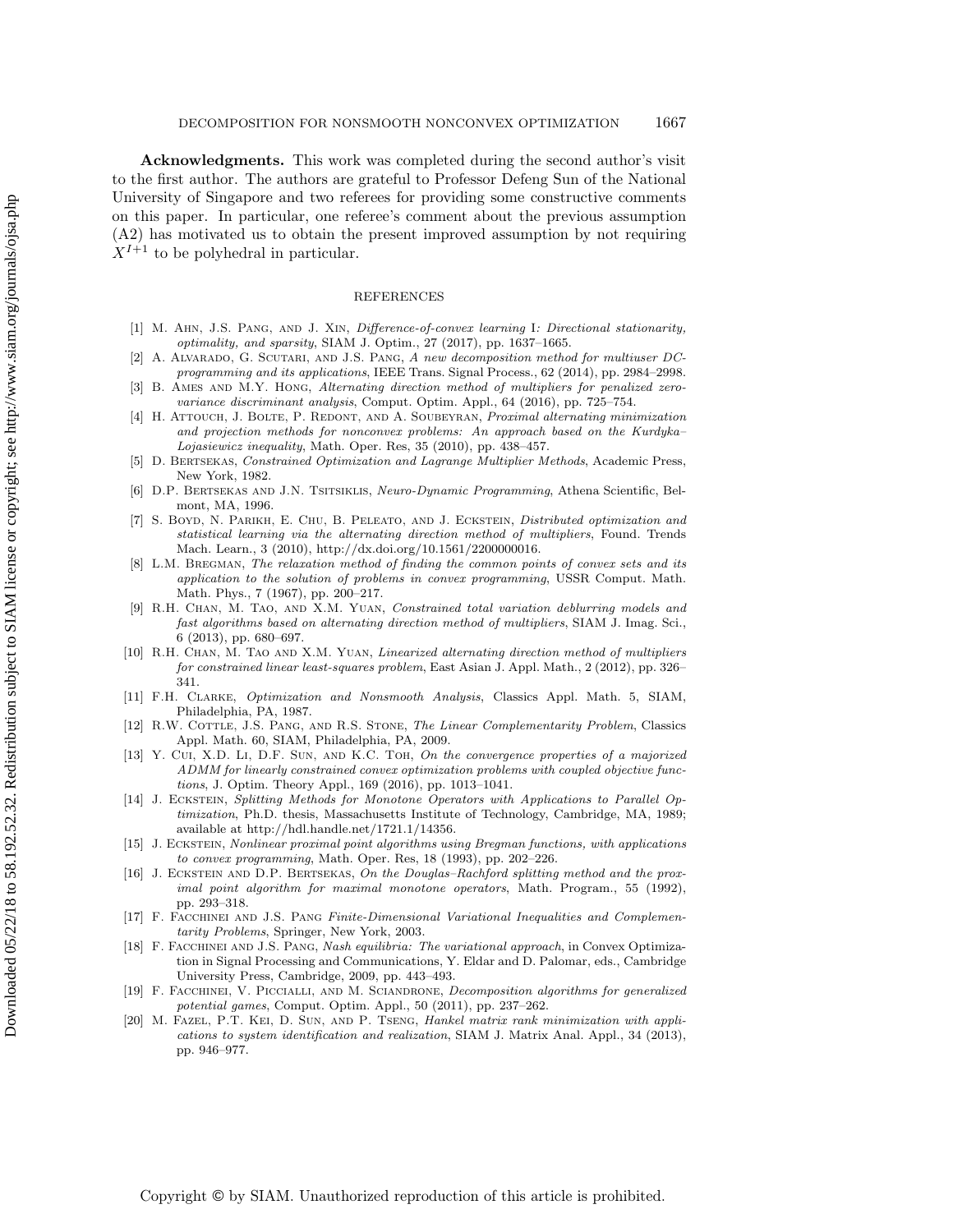### 1668 JONG-SHI PANG AND MIN TAO

- <span id="page-28-2"></span>[21] D. Gabay, Applications of the method of multipliers to variational inequalities, in Augmented Lagrangian Methods: Applications to the Numerical Solution of Boundary-Value Problems, M. Fortin and R. Glowinski, eds., North-Holland, Amsterdam, 1983, pp. 299–340.
- <span id="page-28-0"></span>[22] D. GABAY AND B. MERCIER, A dual algorithm for the solution of nonlinear variational problem via finite-element approximations, Comput. Math. Appl., 2 (1976), pp. 17–40.
- <span id="page-28-9"></span>[23] R. Glowinski, S. Osher, and W.T. Yin, Splitting Methods in Communication and Imaging, Science, and Engineering, Springer International Publishing, Switzerland, 2016.
- <span id="page-28-3"></span>[24] R. Glowinski and P. Le Tallec, Augmented Lagrangian and Operator-Splitting Methods in Nonlinear Mechanics, Stud. Appl. Numer. Math., SIAM, Philadelphia, PA, 1989.
- <span id="page-28-10"></span>[25] K. Guo, D.R. Han and T.T. Wu, Convergence of alternating direction method for minimizing sum of two nonconvex functions with linear constraints, Int. J. Comput. Math., 94 (2016), pp. 1653–1669, [www.tandfonline.com/doi/abs/10.1080/00207160.2016.1227432?](www.tandfonline.com/doi/abs/10.1080/00207160.2016.1227432?journalCode=gcom20) [journalCode=gcom20.](www.tandfonline.com/doi/abs/10.1080/00207160.2016.1227432?journalCode=gcom20)
- <span id="page-28-14"></span>[26] T. Hastie, R. Tibshirani, and M. Wainwright. Statistical Learning with Sparsity: The Lasso and Generalizations, Monogr. Statist. Appl. Probab. 143, Chapman and Hall/CRC Press, Boca Raton, FL, 2015.
- <span id="page-28-5"></span>[27] B.S. He, M. Tao, and X.M. Yuan, A splitting method for separable convex programming, IMA J. Numer. Anal., 35 (2015), pp. 394–426.
- <span id="page-28-4"></span>[28] B.S. He, M. Tao, and X.M. Yuan, Alternating direction method with Gaussian back substitution for separable convex programming, SIAM J. Optim., 22 (2012), pp. 313–340.
- <span id="page-28-12"></span>[29] M. Hong, Z.Q. Luo, M. Razaviyayn, Convergence analysis of alternating direction method of multipliers for a family of nonconvex problems, SIAM J. Optim., 26 (2016), pp. 337–364.
- <span id="page-28-17"></span>[30] M. Hong, M. Razaviyayn, Z.Q. Luo, and J.S. Pang, A unified algorithmic framework for block-structured optimization involving big data: With applications in machine learning and signal processing, IEEE Signal Process. Mag., 33 (2015), pp. 57–77, doi:10.1109/MSP.2015.2481563.
- [31] H.A. LE THI AND D.T. PHAM, Recent advances in DC programming and DCA, in Transactions on Computational Collective Intelligence XIII, N.T. Nguyen and H.A. Le-Thi, eds., Lecture Notes in Comput. Sci. 8342, Springer, Berlin, Heidelberg, 2014, pp. 1–37.
- [32] H.A. LE THI AND D.T. PHAM, The DC programming and DCA revised with DC models of real world nonconvex optimization problems, Ann. Oper. Res., 133 (2005), pp. 25–46.
- <span id="page-28-1"></span>[33] P.L. LIONS AND B. MERCIER, Splitting algorithms for the sum of two nonlinear operators, SIAM J. Numer. Anal., 16 (1979), pp. 964–979.<br>[34] Y.F. Lou AND M. YAN, *Fast L*<sub>1</sub>-*L*<sub>2</sub> *Minimization via a Proximal Operator*, preprint,
- <span id="page-28-21"></span>arXiv:1609.09530.v2, 2016.
- <span id="page-28-7"></span>[35] Y.F. Lou, P.H. Yin, Q. He, and J. Xin, Computing sparse representation in a highly coherent dictionary based on difference of L1 and L2, J. Sci. Comput., 64 (2015), pp. 178–196.
- <span id="page-28-8"></span>[36] B. JIANG, S. MA, AND S. ZHANG, Alternating direction method of multipliers for real and complex polynomial optimization models, Technical report, 2013; available at [http://](http://www.menet.umn.edu/~zhangs/Reports/2013_JMZ.pdf) [www.menet.umn.edu/](http://www.menet.umn.edu/~zhangs/Reports/2013_JMZ.pdf)∼zhangs/Reports/2013 JMZ.pdf.
- <span id="page-28-11"></span>[37] G.Y. LI AND T.K. PONG, Global convergence of splitting methods for nonconvex composite optimization, SIAM J. Optim., 25 (2015), pp. 2434–2460.
- <span id="page-28-19"></span>[38] B. MORDUKHOVICH, Variational Analysis and Generalized Differentiation, Springer, Berlin, 2006.
- <span id="page-28-22"></span>[39] J.M. ORGETA AND W.C. RHEINBOLDT, Iterative Solution of Nonlinear Equations in Several Variables, Classics Appl. Math. 30, SIAM, Philadelphia, PA, 2000.
- <span id="page-28-15"></span>[40] J.S. PANG, M. RAZAVIYAYN, AND A. ALVARADO, Computing B-stationary points of nonsmooth DC programs, Math. Oper. Res., 42 (2017), pp. 95–118.
- [41] D.T. PHAM AND H.A. LE THI, Convex analysis approach to DC programming: Theory, algorithm and applications, Acta Math. Vietnam., 22 (1997), pp. 289–355.
- <span id="page-28-16"></span>[42] M. RAZAVIYAYN, M. HONG, AND Z.Q. LUO, A unified convergence analysis of block successive minimization methods for nonsmooth optimization, SIAM J. Optim., 23 (2013), pp. 1126– 1153.
- <span id="page-28-18"></span>[43] R.T. Rockafellar, Convex Analysis, Princeton University Press, Princeton, NJ, 1970.
- <span id="page-28-20"></span>[44] R.T. Rockafellar and R.J.B. Wets, Variational Analysis, 3rd ed., Grundlehren Math. Wiss. 317, Springer, Berlin, Heidelberg, 2009.
- <span id="page-28-6"></span>[45] M. TAO AND X.M. YUAN, Recovering low-rank and sparse components of matrices from incomplete and noisy observations, SIAM J. Optim., 21 (2011), pp. 57–81.
- <span id="page-28-13"></span>[46] F.H. Wang, Z.B. Xu, and H.K. Xu, Convergence of Bregman Alternating Direction Method with Multipliers for Nonconvex Composite Problems, preprint, [https://arxiv.org/pdf/](https://arxiv.org/pdf/1410.8625v3.pdf) [1410.8625v3.pdf,](https://arxiv.org/pdf/1410.8625v3.pdf) 2014.